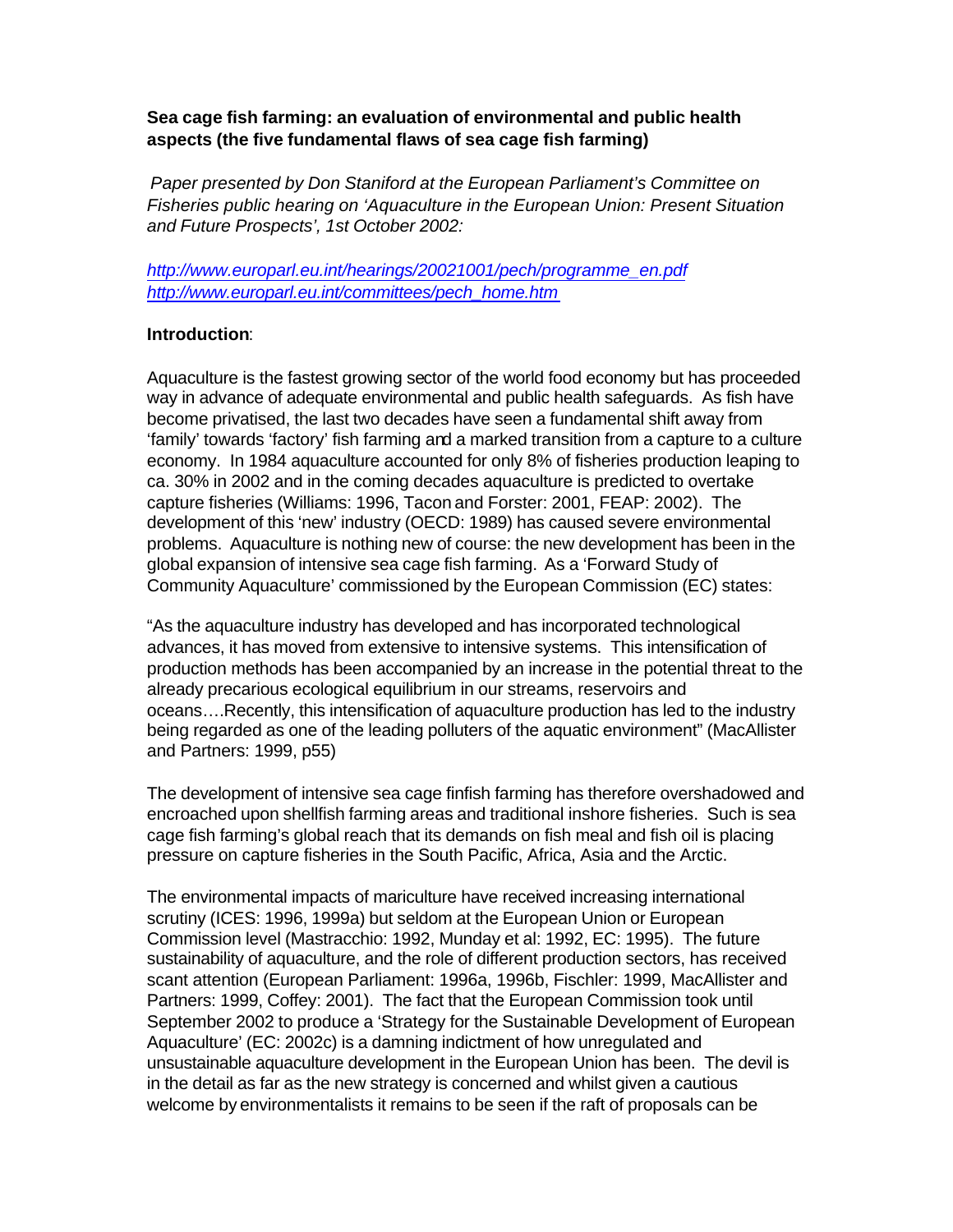implemented successfully (Cameron: 2002e). Where the aquaculture sector fits into the ongoing reform of the Common Fisheries Policy (EC: 2002d) is another unresolved and controversial issue. For example, the statement in the Green Paper on the Future of the CFP that "Aquaculture development has contributed to the supply of fish products without increasing pressure on wild stocks" (EC: 2002d) is seriously misguided. In fact, scientific evidence (Naylor et al: 2000, Pauly: 2002) suggests the expansion of intensive sea cage fish farming (especially salmon, sea bass, sea bream and tuna) may be incompatible with the sustainability of wild fisheries. Given sea cage fish farming's inherent unsustainability there must be serious question marks over its role in any 'Strategy for Sustainable Development of European Aquaculture'.

Sea cage finfish farming in particular presents insurmountable problems in terms of mass escapes, GM fish, the spread of infectious diseases, parasite infestation, the reliance upon toxic chemicals, contamination of the seabed and the bioaccumulation of organochlorine pesticides such as dioxins and PCBs (Milewski: 2001, Staniford: 2002b). Nor is the problem restricted to Scottish salmon farming (SWCL: 1992, 1993, Ross: 1997, WWF: 2000, FoE: 2001a, Berry and Davison: 2001, Scottish Executive: 2002b, Scottish Parliament: 2002a); reports have also focussed on salmon farming in Ireland (O'Brien: 1989, O'Sullivan: 1989, Oliver and Colleran: 1990, Meldon: 1993), Norway (Ervik et al: 1997, DNM: 1999), Canada (Ellis: 1996, Milewski et al 1997, Sierra Legal Defense Fund: 1997), Chile (Claude et al: 2000) and the United States (Goldburg and Tripplett: 1997). More recently the expansion of tuna, sea bass and sea bream farming in the Mediterranean (MERAMED: 2002, Studela: 2002, WWF: 2002a) has received long overdue attention. Sea cages have spread like a cancer around the European coastline. As Dr Sergei Tudela of WWF states:

"Intensive industrial scale aquaculture has become synonymous with pollution and destruction of the marine environment, conflicts with other resource users, and high levels of toxins in the fish produced. The spread of aquaculture, a cause of increasing concern and growing alarm, has been described as a cancer at the heart of the coastal environment" (Tudela: 2002)

That does not mean that all aquaculture operations are fatally flawed – shellfish farming is relatively environmentally benign compared with an intensive finfish farming industry that is reliant upon inputs of feed and chemicals and discharges contaminated wastes. In the UK, Scottish Natural Heritage noted the 'marked incompatibility' between the shellfish and finfish farming sectors (Fagan: 2001, SNH: 2001). Supporting the expansion of shellfish farming may therefore necessarily involve supporting a reduction in sea cage fish farming: it is a case of "either….or" not "both….and". The clash of cultures between finfish and shellfish farmers was seen last year when the Association of Scottish Salmon Growers voted for a moratorium on salmon farming (Ross and Holme: 2001). Far from criticising aquaculture per se, this paper highlights both the environmental and public health threats arising from sea cage fish farming focussing on five fundamental flaws of sea cage fish farming; namely wastes, escapes, diseases and parasites, chemicals and feed/food.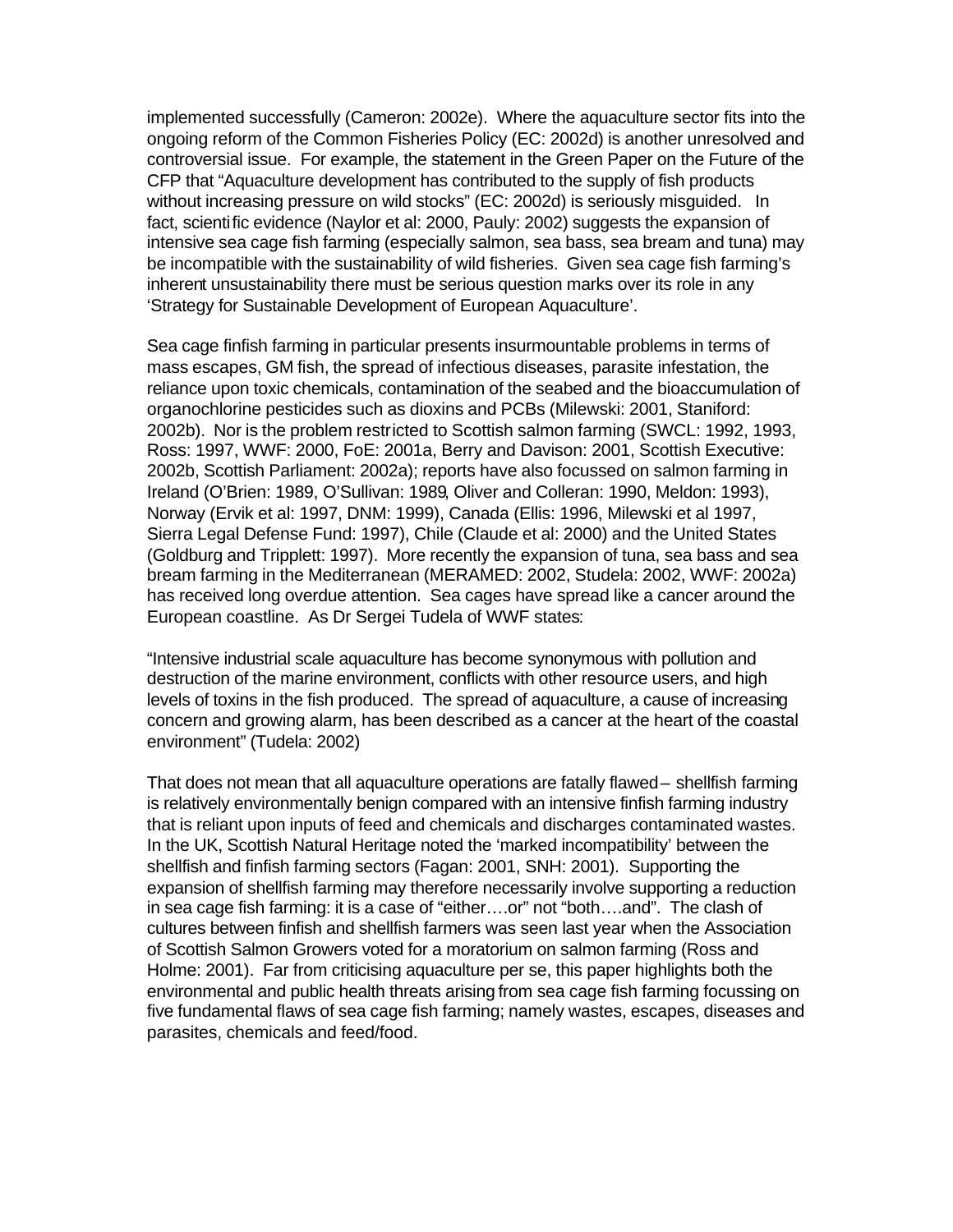# **Sea cage fish farming in the European Union: salmon, sea bass, sea bream and tuna**

Before detailing the five fundamental flaws of sea cage fish farming, however, it is important that the European context of the discussion is briefly outlined. The principal aquaculture products of the Union are finfish (trout, salmon, sea bass, sea bream), and molluscs (mussels, oysters and clams). The European Community accounts for 4.7% of world aquaculture in value terms and 8% of marine aquaculture production, but is the chief world producer for most of the farmed species on its territory (trout, sea bass, sea bream, European eel, turbot, mussels and oysters). Aquaculture represents 31% of the total value of European Union fish production with France (265,800 tonnes: mainly oysters, trout and mussels), Spain (233,700 tonnes: mainly mussels) and Italy (212,000 tonnes: mainly mussels, trout and clams) the chief producing countries. In terms of value (with ca. 90% of production derived from salmon), the UK stands in second place (European Parliament: 2002). Sea cage fish farming comprises mainly of salmon (Scotland: 140,000 tonnes, Ireland: 25,000 tonnes) and sea bass and sea bream (ca. 100,000 tonnes in Greece, Italy and Spain) accounts for ca. 250,000 tonnes of EU production compared to ca. 750,000 tonnes of shellfish (MacAllister and Partners: 1999, FEAP: 2002). However, despite being ca. three times smaller in terms of production levels sea cage fish farming is by far the most important sector in terms of environmental aspects.

The European sea cage fish farming sector is dominated by salmon (Scotland and Ireland – Norway is the largest salmon farming country in the world but is outside the EU), sea bass and sea bream (Greece, Italy and Spain account for ca. 75% of European production). Turbot, tuna, sole, halibut, cod, sea trout and haddock are at various stages of development (FEAP: 2002). In addition to the well documented problems in Norwegian, Scottish and Irish salmon farming, the environmental impacts of Mediterranean fish farming are now being investigated (Delgado et al: 1999, Pergent et al: 1999, Saroglia et al: 2000, Tovar et al: 2000, Ruiz et al: 2001, MERAMED: 2002). WWF, Greenpeace, and ANSE have all expressed serious concerns over the expansion of tuna farms in the Mediterranean (Tudela: 2002, WWF: 2002a, WWF: 2002b). These concerns are reinforced by the EC's long-awaited 'Strategy for the Sustainable Development of European Aquaculture':

"The demand of juveniles of wild origin generated by the development of bluefin tuna farming has the potential to harm the status of these already highly exploited stocks….Tuna farming has increasing effects on tuna fisheries in the Mediterranean and may affect the livelihood of fishermen, because of the capture of juvenile fish" (EC: 2002c)

The Murcian coast of Spain is the biggest producer of fattened captive tuna in the world. Tuna farms are also located in Croatia, Italy and Malta, while France, Tunisia, and Algeria are interested in developing this activity (WWF: 2002c). In Malta, for example, the Green Party are opposing plans to site yet another tuna farm off Benghajsa Reef. Green Party chairman Dr Harry Vassallo stated that such development is "yet another example of how all the rhetoric in favour of sustainable development keeps being shelved in favour of unsustainable development. Tuna farms are harmful to the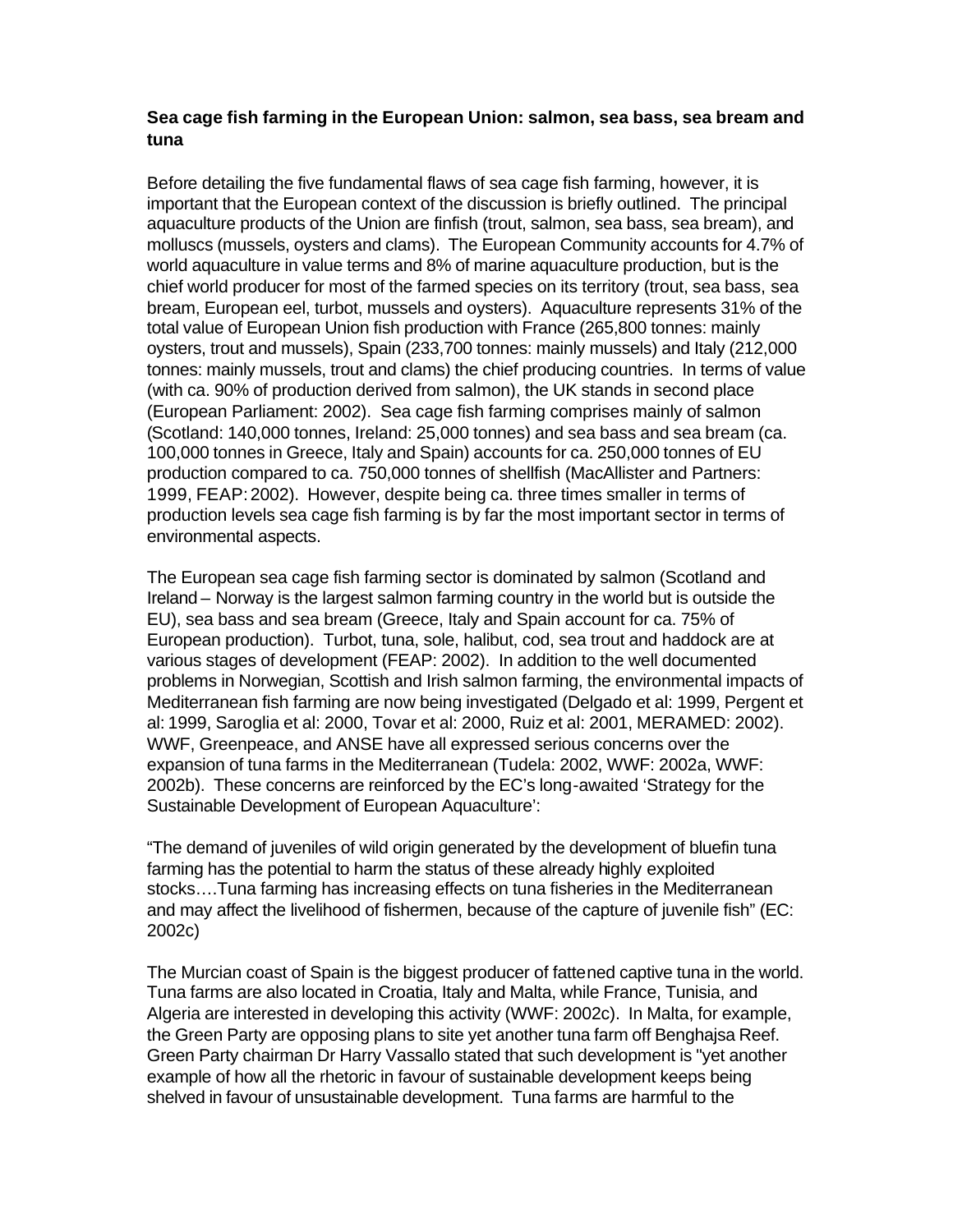environment and to tourism alike and there seems to be no way to stop the tuna-farm lobby unless clear political action is taken" (FIS: 2002b). Dr Sergi Tudela, Fisheries' Officer at WWF's Mediterranean Programme agrees:

"Tuna farming, which combines capture and culture activities, raises some serious questions about the use of the tuna resource and its sustainability. It also provides an example of a market-driven fishery that generates huge profits for a few, but produces a huge ecological footprint on the entire marine ecosystem, undermining the social and economic fabric of coastal communities that are highly dependent on small-scale fisheries and tourism" (Tudela: 2002)

The encroachment of cage fish farming into the coastal tourist areas of the Mediterranean is also evident in Greece where sea bass and sea bream cages now litter the coastline (Intrafish: 2002b). Greece are the European leaders in sea bass and sea bream farming with over 50% (>60,000 tons) of all production, while the other important producing countries are Italy (14% - 17,000 tons), Spain (13% - 16,000 tons) and Turkey (12% – 14,000 tons). Nearly 90% of this production sector is thus focused in 4 Mediterranean countries (FEAP: 2002) but it is a sector in 'crisis'. Greece has been accused by Italian, Spanish, Portuguese and French sea bream and sea bass producers of "threatening to seriously damage the whole of the European sector" (Richardson: 2002b). Spanish and Italian sea bream and sea bass farms have also come under closer environmental scrutiny (Delgado et al: 1999, Pergent et al: 1999, Saroglia et al: 2000, Tovar et al: 2000, Ruiz et al: 2001).

The EC's first "Strategy for the Sustainable Development of European Aquaculture" (EC: 2002c) concedes that marine fish farming "suffers from environmental problems linked to intensive fish farming, where fish is fed with industrial feed" (p4) and "in some regions, aquaculture faces a considerable problem with the public because of negative environmental effects" (p6). Ireland, for example, have been severely criticised by the EC over aquacultural expansion in Loch Swilly (Browne: 2001a, 2001b, Dubhghaill: 2001) and a 10,000-signature petition calling for an aquaculture moratorium submitted to the EU in March 2002 (Irish Times: 2002). The Scottish government have also been accused of 'regulatory failure' in allowing the expansion of sea cage fish farming in Scotland with a petition submitted to the EC (Ross: 2001) and an inquiry by the Scottish Parliament (Scottish Parliament: 2002a). Environmental problems can be categorised into the 'five fundamental flaws of sea cage fish farming'. And whilst many of the examples detailed below may seem specific to salmon (and to a lesser extent sea bass and sea bream) they do illustrate the generic problems associated with sea cage fish farming.

In many ways, the experiences generated via the unregulated and unfettered expansion of salmon, sea bass and sea bream farming are lessons which ought to be taken on board when considering the future expansion of tuna, cod, halibut and haddock. The inherent danger at the European level is that by supporting the farming of carnivorous species such as salmon, sea bass, sea bream, tuna, turbot, cod and halibut the net result is a negative impact on the wild fisheries and shellfish farming sectors. That "more than half the fish consumed in Europe is now imported because of depleted home water stocks" (Brown and Meikle: 2000) is alarming but it does not justify importing vast quantities of industrial fish meal and fish oil from the South Pacific, for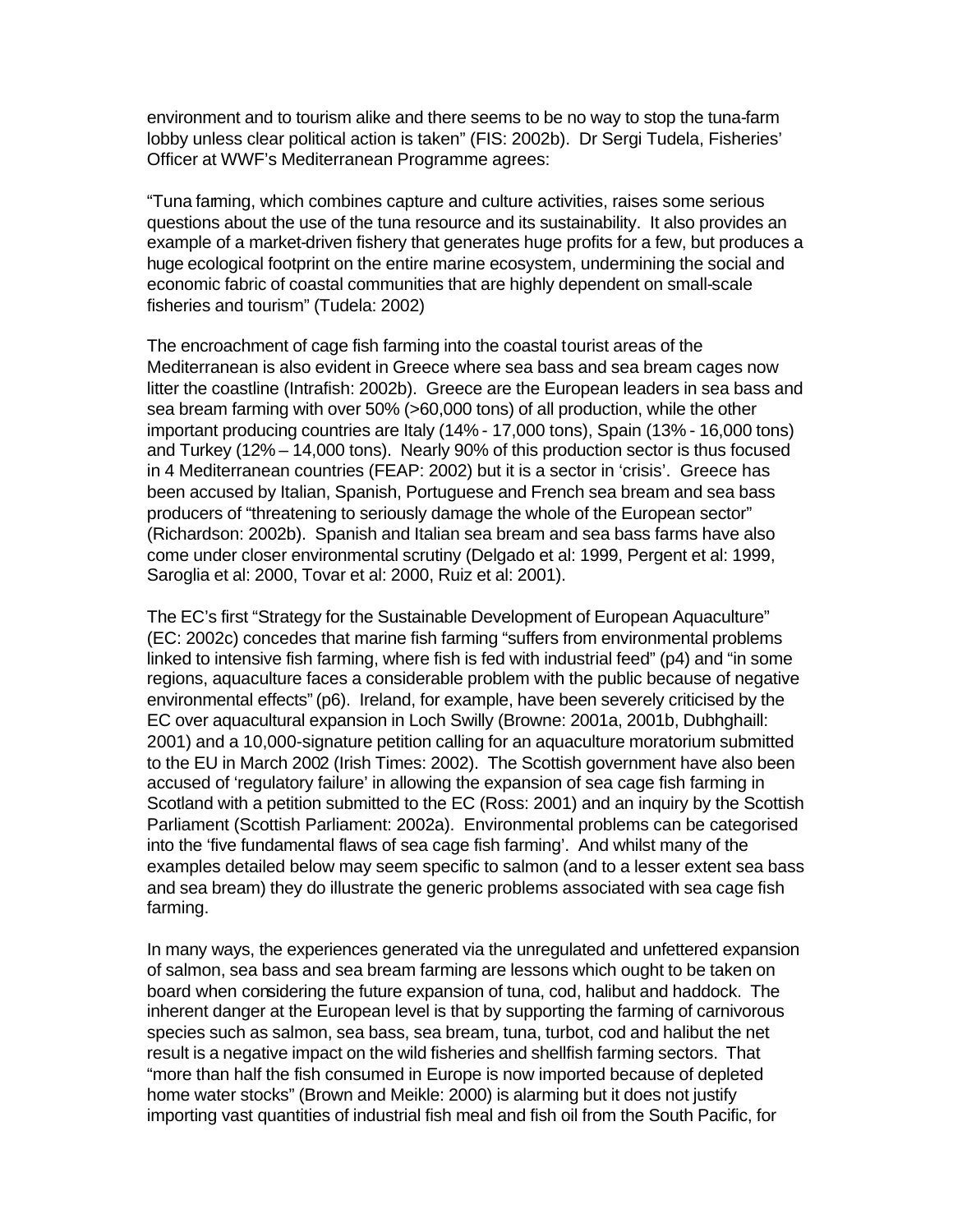example, to fuel the unsustainable expansion of sea cage fish farming in Europe. Nor does it legitimise plundering the Arctic for krill in search of less contaminated fish meal or catching blue whiting, mackerel, sardines and other species to feed farmed salmon and tuna destined for the export market rather than support local communities and the EU market.

In global terms, the ecological footprint of sea cage fish farming in Europe extends way beyond the borders of the EU. The Dutch multinational Nutreco, for example, has been criticised for the conduct of its salmon farming operations in Chile (Milieudefensie: 2002, Reuters: 2002). Similarly, members of the Community are not immune to developments outside the EU. The ongoing EC investigations against Norway (Solsletten: 2002c), the Faroes (Gardar: 2002) and Chile (Intrafish: 2002d) for dumping of farmed salmon in EU markets is a case in point. Norway, for example, (although outside the EU) exports 75% of its farmed salmon production to EU countries (Horsberg: 2000). If aquaculture at the European level is to have a sustainable future it must guard against replicating the past mistakes now so evident in the present crises in the salmon, sea bass and sea bream sectors. And that means tackling the five fundamental flaws of sea cage fish farming:

## **The Five Fundamental Flaws of Sea Cage Fish Farming**:

#### 1) Wastes:

Open sea cage fish farming, be it tuna, sea bass or sea bream farming in the Mediterranean or salmon farming in Scotland, Ireland and Norway, discharges untreated wastes directly into the sea. Nor are aquaculture wastes an insignificant source of nutrients and wastes (Staniford: 2002b). The EC admits in its 'Strategy for the Sustainable Development of European Aquaculture' that: "In areas with numerous farms, nutrient enrichment and the risk of eutrophication are significant issues" (EC: 2002c, p9). According to the Norwegian Directorate of Nature Management "in many countries, the aquaculture industry is the greatest source of human-created emissions of phosphorus and nitrogen" (DNM: 1999). WWF have estimated, for example (WWF Scotland: 2000), that Scottish salmon farms discharge the sewage waste equivalent of over 9 million people (Scotland's population is 5.1 million). Both OSPAR and HELCOM have recently highlighted the problem of nitrogen and phosphorus discharges from both freshwater and marine farming operations into the North Sea and Baltic (OSPAR: 2001, HELCOM: 2001). In April 2000 the Norwegian State Pollution Control Agency admitted that salmon farms were "now major polluters" (ENDS: 2000). In the Mediterranean the EC is sponsoring research into cutting wastes due to problems with poor feed conversion in sea bass and sea bream farms (EC: 2002i).

The link between toxic algal blooms (and shellfish poisoning events such as DSP, ASP and PSP) and fish farm wastes is the subject of attention both in the Mediterranean and Scotland (Gowen and Ezzi: 1992, Berry: 1996, 1999, Davies: 2000, Navarro: 2000, Ruiz et al: 2001, MERAMED: 2002, Scottish Executive: 2002b). The Scottish Executive, for example, have hired Professor Smayda from the University of Rhode Island and Professor Rydberg from Stockholm University to investigate such a link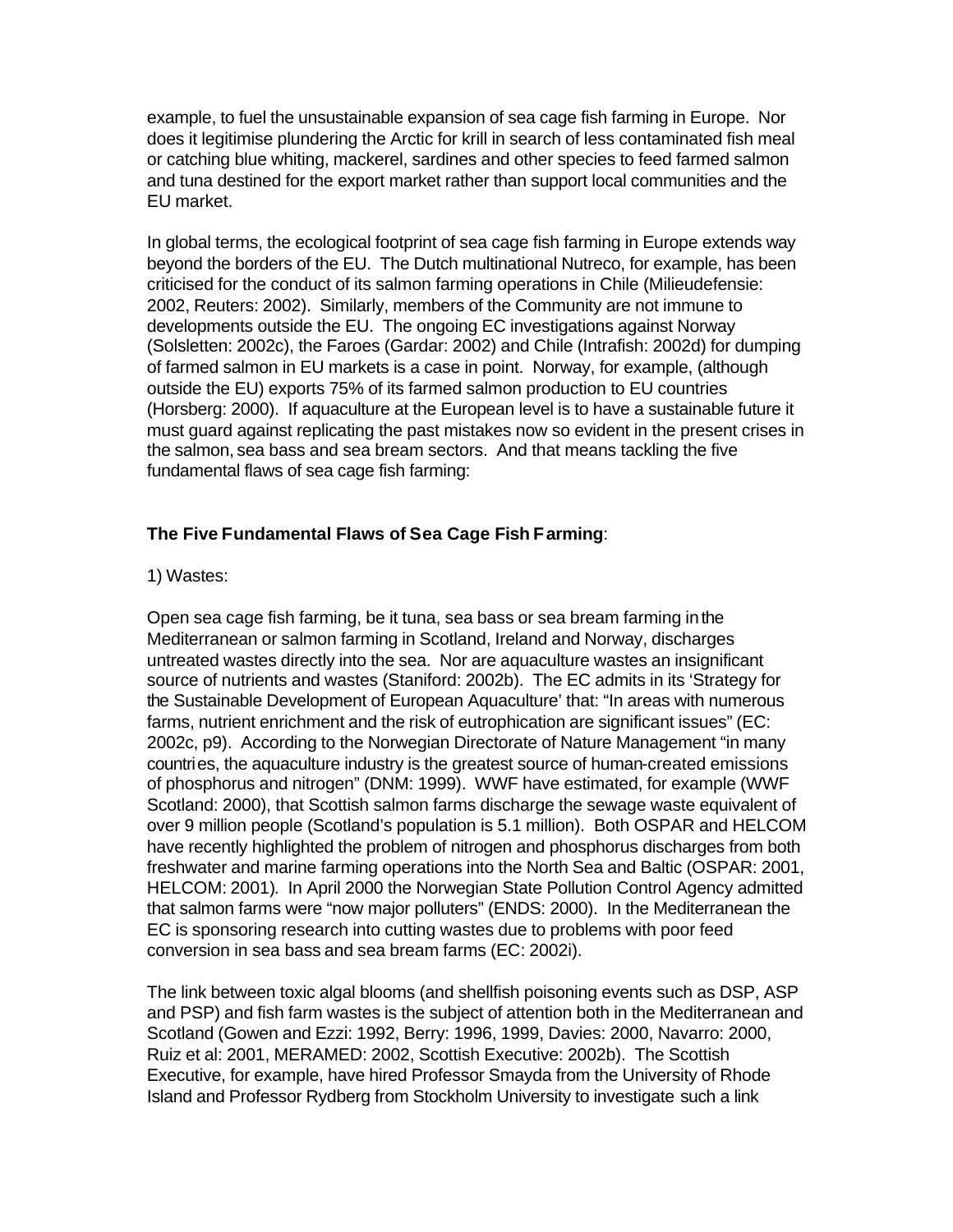(Staniford: 2002b). Research has also focussed on Scandinavia (Ackefors and Rosen: 1979, Ruokolahti: 1988, Aure and Stigebrant: 1990, Persson: 1991, Ronnberg et al: 1992, Braaten: 1992, Enell: 1995), Ireland (Gowen: 1990), Europe as a whole (Alabaster: 1982, Rosenthal et al: 1993, GESAMP: 1996, OSPAR: 2001) as well as other countries around the world (Nishimura: 1982, Black: 1993, ICES: 1999b, Martin: 2000, Arzul et al: 2001). An EU-funded project (AQUATOXSAL) in Latin America, conducted by French and German researchers, is also due to report later this year (Arzul et al: 1999, 2002, EC: 2002g).

The Dutch multinational Nutreco, the largest fish farming and fish feed company in the world, has long been involved in research looking at the link between eutrophication and fish feed (Talbot and Hole: 1994) but continues to discharge wastes directly into pristine coastal waters. EC-sponsored research has also highlighted the negative effects of waste loadings on fish health (EC: 2000f). And there are public health concerns surrounding shellfish poisoning events such as Amnesic, Diarrhetic and Paralytic Shellfish Posioning (ASP, DSP and PSP) related to salmon farms. For example, DSP affected mussels collected from salmon cages in Loch Seaforth in Scotland (Sandison: 2000) led to 49 people in two London restaurants being treated for "nausea, vomiting, diarrhoea, abdominal pain, and feeling feverish" (Scoging and Bahl: 1998). The technology required for closed containment systems already exist (G3 Consulting: 2000) and is being commercially developed in Canada (Cutland: 2002) but it has not been adopted in Europe as farmers dismiss it as too expensive. The Commission's latest proposals for "new waste collection systems under cages" represent the bare minimum (EC: 2002c) – indeed, Scottish research has existed for years (SEPA: 1998a). The suggestion that Council Directive 91/676/EEC (which "aims to reduce water pollution caused or induced by nitrates from agricultural sources, including the spreading or discharge of livestock effluents") "should be extended to include intensive fish farming" is a welcome one but not before time (EC: 2002c). In allowing sea cages to discharge contaminated wastes into the sea, however, countries are permitting farmers the free use of pristine coastal waters as an open sewer (Folke and Kautsky: 1994). Closed containment systems would not only stem the tide of pollution from sea cages but would also prevent escapes, stop the spread of diseases and parasites to wild fish and reduce the need for chemicals.

#### 2) Escapes:

EC-sponsored research has highlighted the negative impacts of farmed salmon escapees on wild fish in Norwegian, Irish, Scottish and Spanish rivers (McGinnity et al: 1997, Clifford et al: 1998, Fleming and Einum: 1997, EC: 2000e, EC: 2000h, Fleming et al: 2000, McGinnity et al: 2002, Scottish Executive: 2002b). AQUAWILD, for example, aims "to assess genetic and environmental impacts of cultured fish on wild conspecifics at various life stages through competition and interbreeding" (EC: 2002h). A forthcoming scientific paper by researchers at the Queens University Belfast will reveal the results of a 10-year Irish investigation (funded by the EC) into the impact of escaped farmed salmon on wild fish (McDowell: 2002). Preliminary results suggest that farmed fish escapes and hatchery-reared fish are having such an impact that wild salmon stocks are precipitating into an "extinction vortex" (McGinnity et al: 2002). As well as spreading parasites and 'genetic pollution' via interbreeding and hybridisation,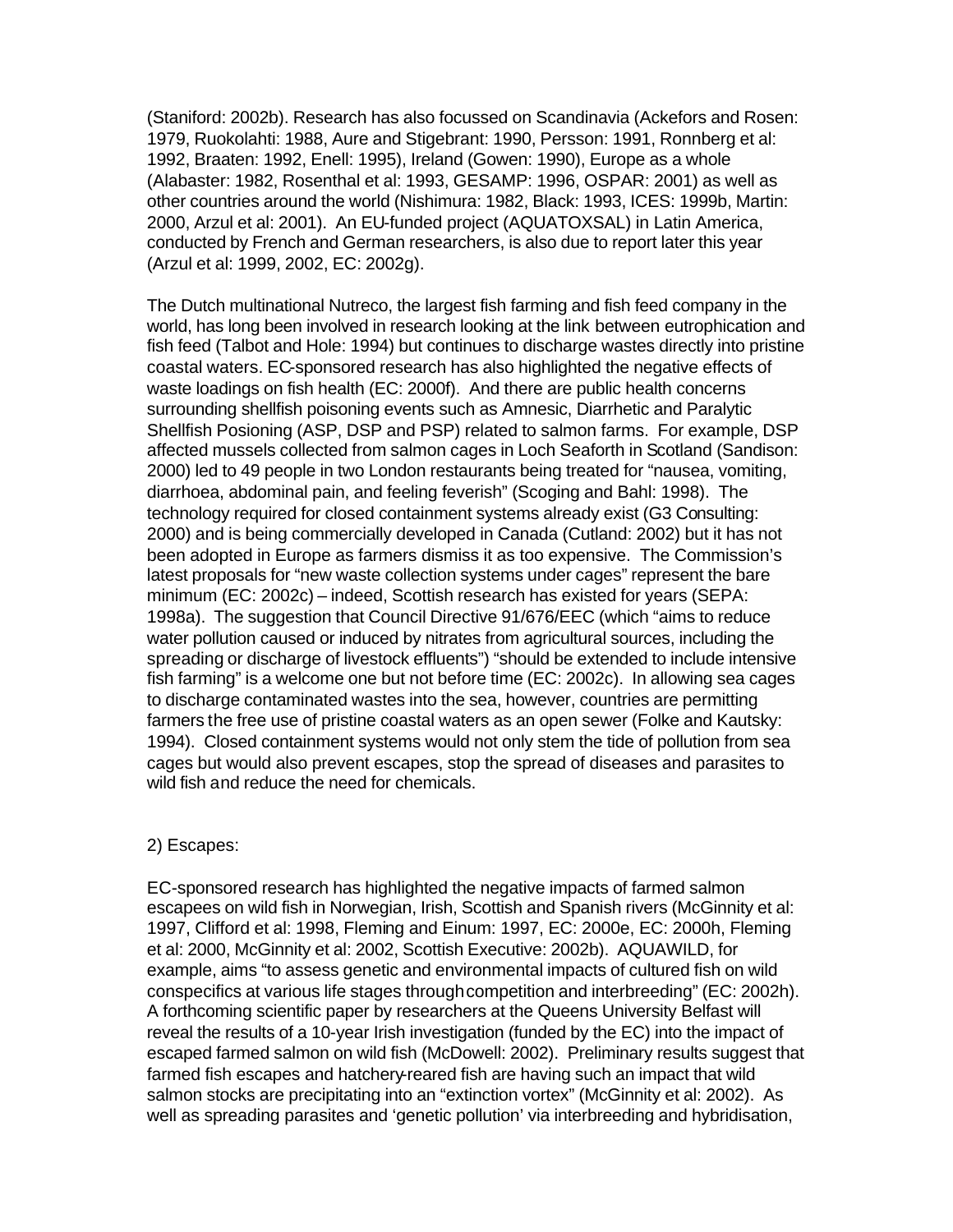escapees have the capacity to spread infectious diseases to wild fish populations. For example, in Scotland since May 2002 (when it became law to report escapes) 3 out of the 4 escapes (totalling 57,000 fish: equivalent to the entire wild salmon catch in Scotland) came from farms infected with Infectious Pancreatic Necrosis (IPN). New information from the Scottish Executive reveals that there have been 28 escape incidents (involving an estimated 500,000 farmed fish) from Scottish fish farms since 1998 (Scottish Parliament: 2002b).

The inevitable risk of escapes was something that the UK's Agriculture, Environment and Biotechnology Commission took into consideration in September 2002 when it recommended a ban on GM salmon in sea cages (AEBC: 2002). Such a precautionary position is reinforced by the EC's 'Strategy on the Sustainable Development of European Aquaculture' which states that: "The potential deliberate release of transgenic fish without containment measures raises public concern in terms of risk to the environment" (EC: 2002c). However, the EC's ongoing investment into GM fish technologies and research (including salmon, tilapia, trout and carp) does not inspire confidence that GM aquaculture species will not be commercially developed (EC: 2000d, EC: 2000g, Carrell: 2001a, 2001b, 2001c, 2001d, Carrell and Lean: 2001, EC: 2002k, EC: 2002l). Field trials of GM salmon took place in Scotland on the shores of Loch Fyne as far back as 1995-6 (BBC: 2000a). EC-funded GM salmon research has been conducted at the National University of Ireland in Galway (EC: 2000d, EC: 2000g) although the researchers involved have been reluctant to divulge details (Charron: 2001). And outside the EU, Hungary has already completed GM fish experiments with Chinook salmon, carp and zebrafish (EC: 2002j).

In February 2002 over half a million salmon escaped in a single incident in the Faroes (Gardar: 2002a). In Scotland alone there have been over 1 million reported escapes since 1997 (Aitken: 2002) with evidence of interbreeding with wild salmon and hybridisation with brown trout (Webb et al: 1991, 1993, Youngson et al: 1997, 1998). In Norway, such is the historical problem of mass escapes, that some rivers are comprised of up to 90% farm escapees (Saegrov et al: 1997, Fleming and Einum: 1997, Fleming et al: 2000). And in Ireland, some river systems have been found to contain more farmed fish than wild fish (Crozier: 1993, 2000, Clifford et al: 1998). The global problem of salmon escapes is so evident that Norwegian farmed salmon are now resident in the Faroes (Hansen et al: 1999) and salmon that escaped from an Irish farm in August 2001 were caught in English, Scottish and Welsh rivers (Milner and Evans: 2002). Moving cages further offshore will only increase the risk of escapes. Closed containment systems are the only safe solution. Yet given the sheer number of escaped farmed salmon and the negative impact of hatcheries on wild salmon (McGinnity et al: 2002) the very future of wild Atlantic salmon may already be in question. That tuna, sea bass, sea bream, sea trout, cod, halibut, haddock, turbot and sole are already being farmed (and are already escaping) is a disaster waiting to happen.

3) Diseases and parasites:

According to the EC "infectious disease poses the biggest single threat to aquaculture" (EC: 2002f). Infectious Pancreatic Necrosis (IPN) and Infectious Salmon Anaemia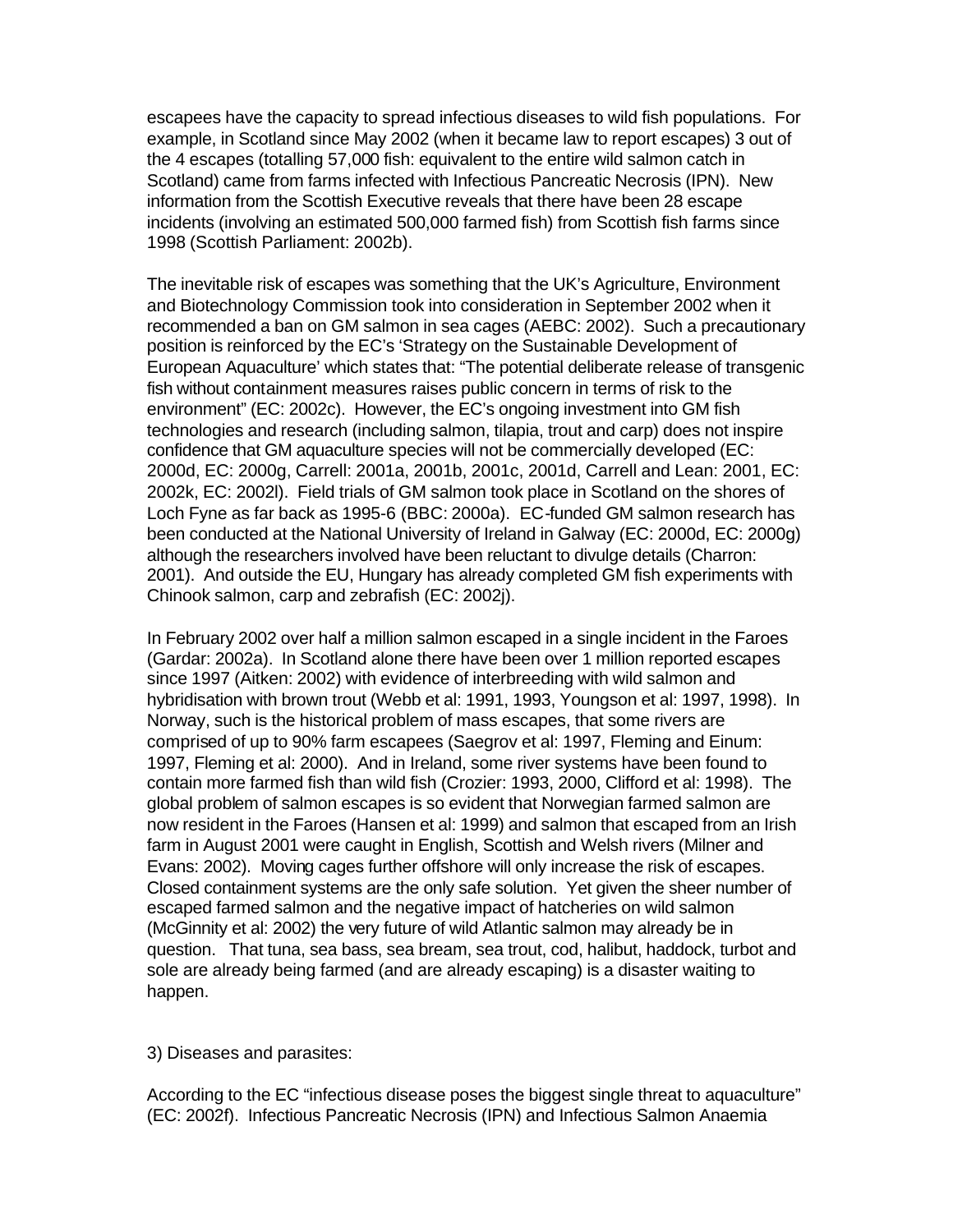(ISA) are the latest in a long line of infectious diseases such as furunculosis to decimate the salmon farming industry. New diseases are appearing all the time. EC-sponsored research is now addressing the emerging problems of salmon pancreas disease (SPD) and sleeping disease (SD) in farmed salmon (EC: 2002d). Another ECsponsored project, SALIMPACT, is investigating the impact of disease transmitted through the contact between farmed and wild fish (EC: 2002h). GM technology has also been applied to study ways of combating disease and conferring disease resistance (EC: 2002l).

Disease outbreaks have also affected the sea bass and sea bream industries in the Mediterranean. The European Aquaculture Society, for example, has referred to "enormous problems like Pasteurellosis and Nodavirosis" affecting sea bass and sea bream (EAS: 1996). The intensification of culture of sea bass and sea bream "has provoked some severe disease problems" (Agius and Tanti: 1997). The main parasitic infections include Ichtyobodo sp., Ceratomyxa sp., Amyloodinium ocellatum, Trichodina sp., Myxidium leei, and Diplectanum aequans. Cysts of unknown microsporidia found in skeletal muscles of market size sea bream at varying incidences have caused problems with marketing on European Union markets (Agius and Tanti: 1997). Given the current crisis in the sea bass and sea bream industry (Richardson: 2002b) the role of overproduction and the consequent spread of diseases and parasites must not be underestimated.

The spread of diseases and parasites, as in battery chicken farming, is a function of overstocking and intensive production (Paone: 2000b). It is therefore inevitable that new diseases on intensive fish farms will emerge (Meikle: 2002). A report by Compassion in World Farming published in January 2002 calculated that each farmed salmon had the equivalent water space as a single bath-tub of water and called for a halving of stocking densities (Lymberry: 2002). A forthcoming report by the Council of Europe on fish welfare may address the issue of stocking densities on fish farms (EC: 2002c). In the meantime, however, sea cage fish farms will continue to act as reservoirs for infectious diseases and parasitic infestations.

ISA has recently affected the Faroes (Gardar: 2002b) and it was reported in an escapee rainbow trout in Clew Bay, Ireland in August 2002 (Charron: 2002b). Ireland has taken a precautionary approach "putting in place full disease control measures consistent with the Irish ISA Withdrawal Plan" (Fennelly: 2002). Consequently, Ireland's only organic salmon farm at Clare Island has been closed to visitors and salmon sent off for ISA testing. In Scotland during 1998-9, for example, ISA led to the destruction of 4 million salmon, the setting up of a 'National Crisis Centre' and a quarter of the industry was placed in quarantine (Royal Society of Edinburgh: 2001). Supermarkets in the UK refused to sell farmed salmon from ISA affected farms (Edwards: 1999). In February 2000 the European Parliament's Fisheries Committee reported that: "clearly the containment of ISA is of concern not only to Scotland, but to the Community as a whole. ISA poses a threat to the Community salmon industry at present, and potentially a greater threat if it were to spread to the other Member States" (European Parliament: 2000). IPN is now "ubiquitous" in Scotland affecting 60-70% of salmon farms (Cameron: 2002f, Macaskill: 2002). In Norway, where 11 million farmed salmon died last year, both ISA and IPN have caused significant mortalities (Intrafish: 1999a,b, Intrafish: 2002c, Solsletten: 2001, 2002b). So serious is the IPN problem that the EC is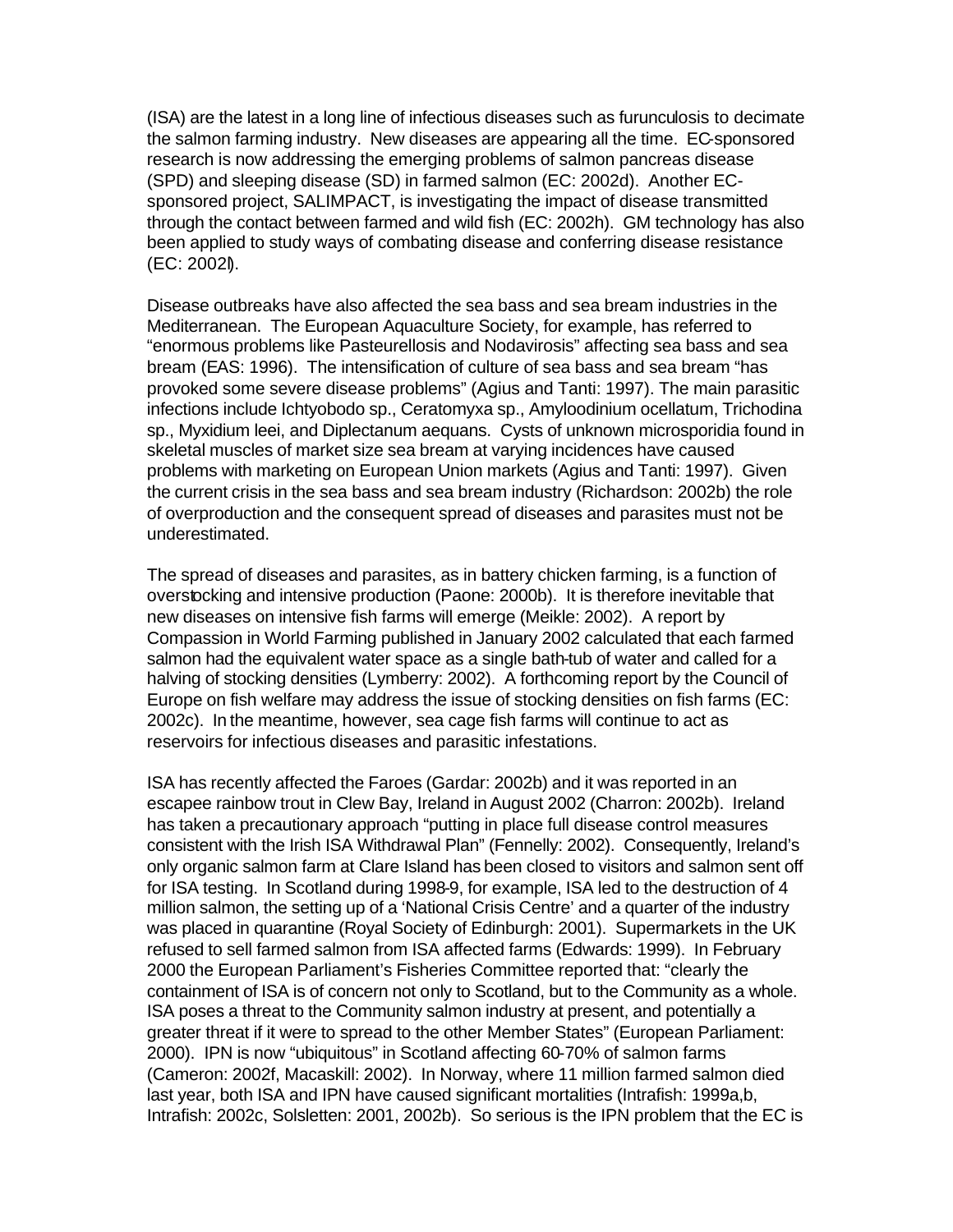now "developing recombinant DNA vaccines" (EC: 2002f). In view of the fact that IPN can infect turbot and halibut (European Parliament: 1996b) and the number of escapes of IPN infected farmed salmon (Scottish Parliament: 2002b) the risk of fish farms spreading diseases to wild fish should not be underestimated.

The scientific evidence linking sea lice infestation on wild salmon and sea trout with proximity to salmon farms has now been proved beyond reasonable doubt (Edwards: 1998, Butler and Watt: 2002, Bjorn and Finstadt: 2002, Gargan and Tully: 2002, Holst et al: 2002). As the EC explains:

"These parasites proliferate on farmed salmon, and the young wild fish of migratory species (mainly of sea trout) could be heavily infected during their estuarine movements. The reduction of wild salmonids abundance is also linked to other factors but there is more and more scientific evidence establishing a direct link between the number of lice-infested wild fish and the presence of cages in the same estuary" (EC: 2002c, p9)

Locating salmon cages, for example, at the mouth of salmon rivers and in sea trout areas is the antithesis of the precautionary principle. Surely the only sensible solution is to relocate farms away from such sensitive areas (Butler et al: 2001, FoE: 2001b). In view of the endemic disease and parasite problems and the build up of antibiotic and chemical resistance (EC: 2001e), chemical controls have patently failed to address the parasite problem.

#### 4) Chemicals:

Intensive finfish farmers, unlike shellfish farmers, are reliant upon a suite of chemicals to control diseases and parasites (Schnick et al: 1997, Alderman: 1999, Roth: 2000, Costello: 2001). Reports by the World Health Organisation and GESAMP have highlighted the environmental and public health threats of chemical use on fish farms (GESAMP: 1997, WHO: 1999). However, despite a reduction in the use of antibiotics and organophosphates in salmon farming (OSPAR: 1994) the use of synthetic pyrethroids, artificial colorants, antifoulants, antiparasitics and other 'marine pollutants' warrants serious concern (Staniford: 2002a). The cocktail of toxic chemicals used on salmon farms, in particular, jeopardises not only the marine environment but also the safety of workers (Douglas: 1995, GESAMP: 1997, Kelleher et al: 1998, Connolly: 2002). In Danish trout farms, for example, the abuse of antibiotics has raised consumer and environmental concerns (Lutzhoft et al: 1999). Chemicals used on salmon farms include carcinogens, mutagens and a myriad of marine pollutants (Staniford: 2002b). Since many chemical 'treatments' are designed to kill sea lice (which are crustacea) shellfish farmers have raised concerns in relation to the negative effects other shellfish such as lobsters, crabs, mussels, oysters and scallops (Blythman: 2001, Ross and Holme: 2001).

Ongoing research in Scotland is investigating the impacts of the sea lice chemicals teflubenzuron, cypermethrin and emamectin benzoate on zooplankton and copepods (Edwards: 2002a, SAMS: 2002a, 2002b, 2002c). Cypermethrin, for example, has been recently linked to reproductive effects in wild salmon and significant impacts on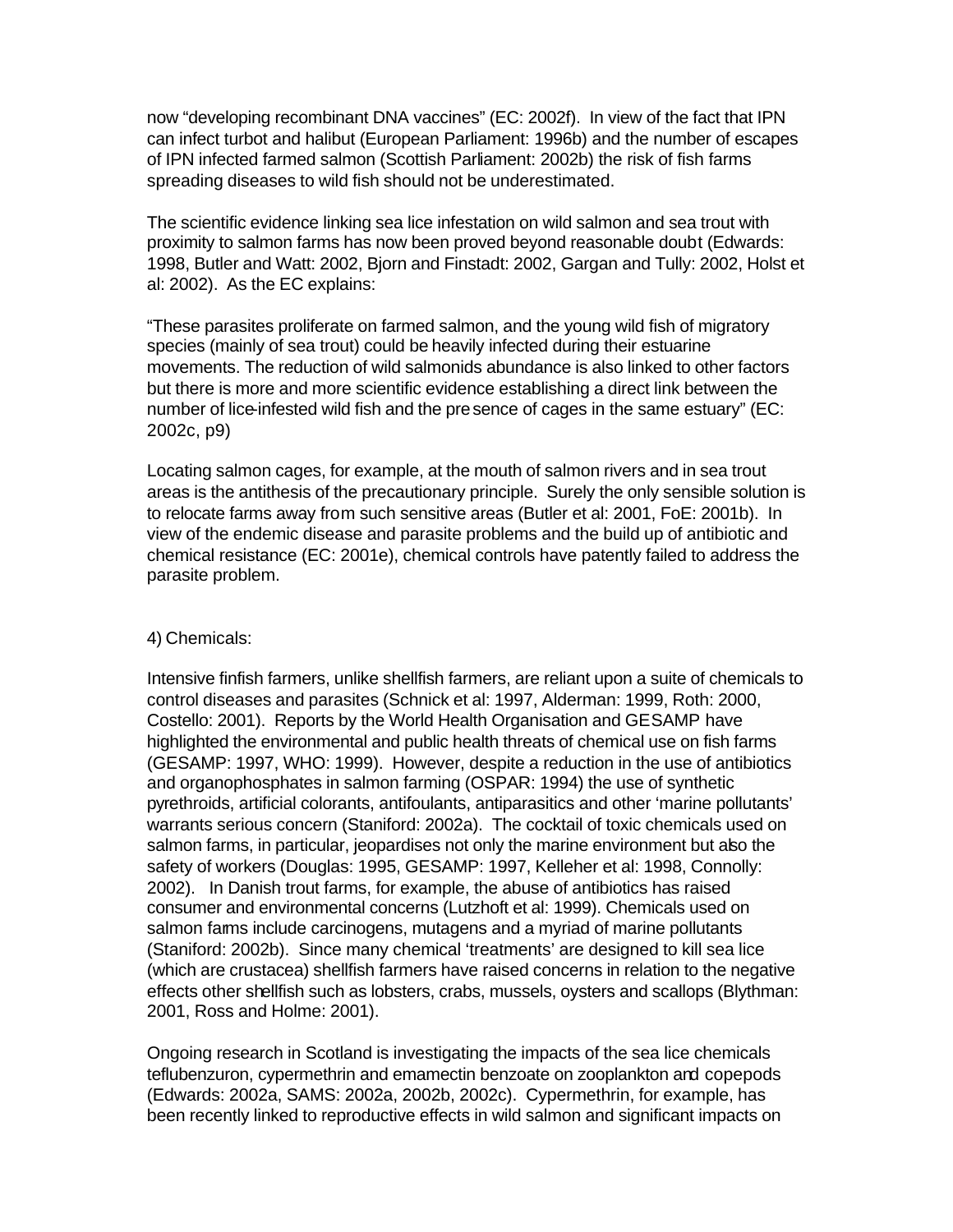shellfish over several hectares (Ernst et al: 2001, Moore and Waring: 2001). The European Medicines Evaluation Agency openly concedes that "the proposed use of Azamethiphos in fish farming means that deliberate contamination of the environment will occur" (EMEA: 1999) yet in Scotland over 700 licences to use cypermethrin, azamethiphos, teflubenzuron and emamectin have been issued since 1998 (Merritt: 2002). The decision to licence them is based more on economic expediency than consumer or environmental safety and is tantamount to state-sponsored pollution (Merritt: 2002). The scale of chemical use in European salmon farming has now led the EC to fund research into sea lice resistance to chemicals used on salmon farms (EC: 2001e).

Such was the historical use of chemicals like dichlorvos (Ross: 1989, 1990, Ross and Horsman: 1988) - banned by the UK in April 2002 as it was deemed carcinogenic (DEFRA: 2002) - that legal action from fish farm workers with cancers and other health issues is pending in the Scottish and Irish courts (Connolly: 2002, Staniford: 2002b). Significant clusters of testicular cancer in salmon farming areas have been reported in Ireland (Kelleher et al: 1998). Figures for the use of dichlorvos on Norwegian fish farms throughout the 1980s are also alarming (Grave et al: 1991, Horsberg: 2000). In Norway, the quantities of dichlorvos used were so high that fatal organophosphate poisoning of the farmed salmon took place (Salte et al: 1987, Horsberg et al: 1989) and residues were detected in the flesh of the salmon (Horsberg and Hoy: 1990). In the UK, the Government have estimated that up to 50 tonnes of dichlorvos (some four times more than all other household and agricultural uses combined) were used annually in the 1980s and early 1990s by Scottish salmon farmers (Davies: 1991, Department of the Environment: 1991, Scottish Office: 1992).

Chemicals such as DDT, dieldrin, chlordane, hexachloro-benzene, PCBs, toxaphene and dioxins, which all bioaccumulate via the fish feed, have been found both under salmon cages and in the flesh of farmed salmon (Hellou: 2002a, 2002b, Pirie: 2001, Cameron: 2002c, PRC: 2002). Anti-fouling paints containing TBT, copper and zinc have also been found under salmon cages (Davies et al: 1998, SEPA: 1998b). The World Health Organisation concedes that "veterinary drug residues or heavy metals may accumulate in aquaculture products at levels of concern for public health" (WHO: 1999). There is an alarming information gap:

"Information is needed on the transfer of feed contaminants to edible fish tissues and any implications of this for human health…As certain pesticides required in aquaculture can pose food safety hazards, more information is needed on the types of compounds used. Studies should be conducted to determine whether the use of pesticides can result in residue levels in fish tissue that are potentially harmful to human health" (WHO: 1999, pp 47-49)

Chemicals used illegally and detected in farmed salmon on sale in UK supermarkets include the recently banned carcinogen Malachite green (Department of Health: 1999, Cameron: 2002d, Scottish Executive: 2002a) and ivermectin (Cameron: 2001). So pervasive is the illegal use of toxic chemicals in Scotland that members of both Scottish Quality Salmon and the Shetland Salmon Farmers Association have both been caught using ivermectin and cypermethrin illegally (Intrafish: 1998, Barnett: 2000, BBC: 2000b, Cameron: 2002a) leading to calls by consumer groups for more testing of farmed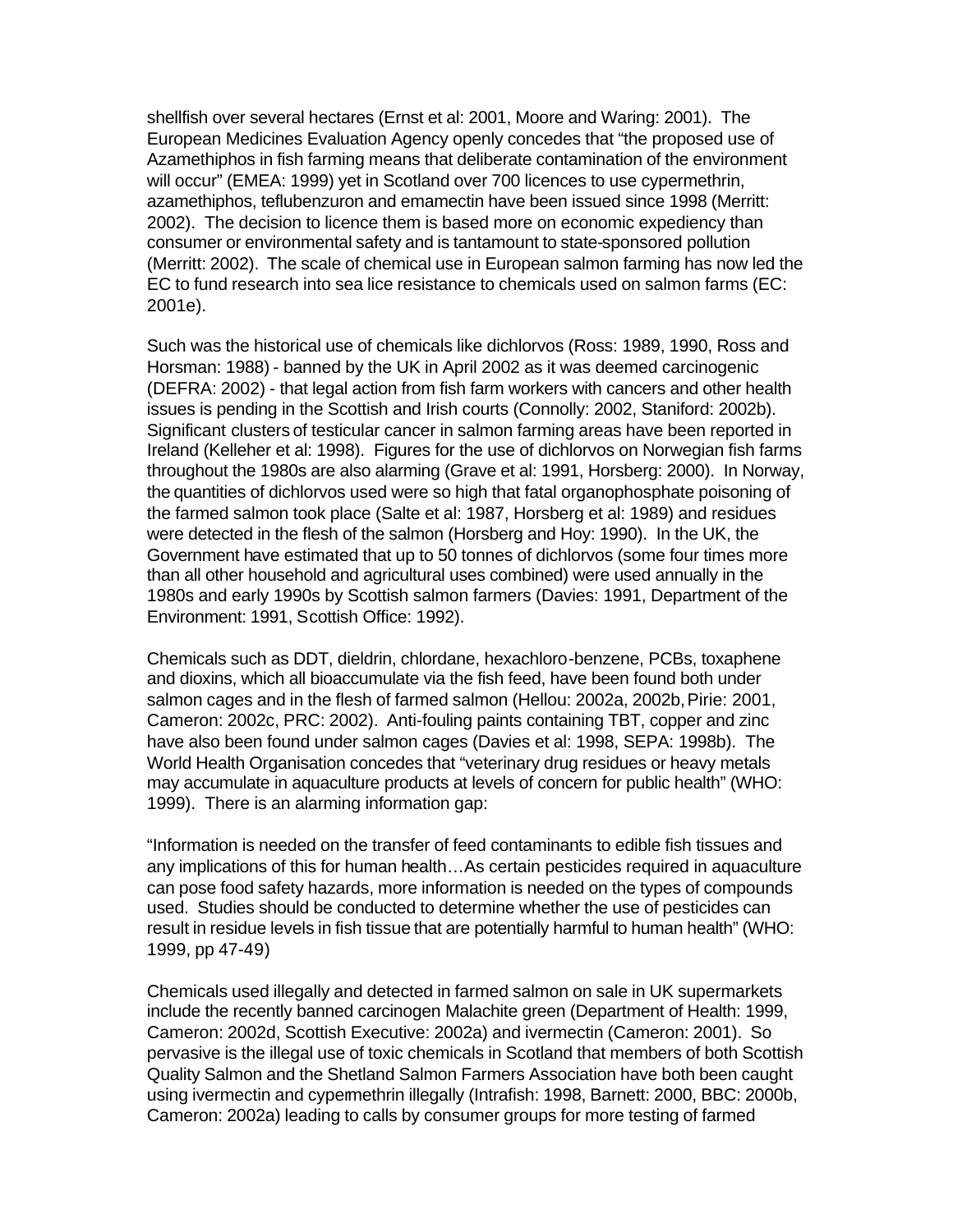salmon (Cameron: 2002b). Norwegian salmon farmers have also been caught using Malachite green illegally (Jensen: 2001) and in August this year Norway introduced new regulations allowing medicine residues in farmed salmon raising fears that there would be a negative impact on sales in the European market (Solsletten: 2002b). Elsewhere in sea bass and sea bream farming, reports of furazolidone, malachite green and ivermectin use in Malta hardly inspire confidence in the sector (EC: 2000c). A forthcoming report is to investigate chemical use in Mediterranean sea cage fish farming in much more detail.

## 5) Feed/Food:

Intensive sea cage fish farming's dependence upon a fast diminishing and increasingly contaminated resource – namely fish meal and fish oil – threatens to blow sea cage fish farming out of the water altogether. The fifth fundamental flaw – the unresolved and unsolvable feed/food issue - will ultimately be the final fatal flaw for sea cage fish farming. Aquaculture's appetite for fish meal and fish oil is rapidly impacting on the capture fisheries sector (Tacon: 1994, Naylor et al: 1998, Naylor et al: 2000, Pauly et al: 2002). Over 3 tonnes of wild fish are required to produce one tonne of farmed salmon, for example (for other marine fish this rises to over 5 tonnes) (Naylor et al: 2000) leading to a net loss on marine resources and a drain on the capture sector. Salmon farming is running on empty - it is literally running out of fuel. Such is aquaculture's insatiable growth that it already uses up ca. 70% of the world's fish oil and ca. 35% of the world's fish meal (Tacon and Forster: 2001, Tacon and Barg: 2001). In June 2001 the Research Council of Norway predicted that "within three to eight years" the lack of marine oil raw materials could hinder the growth of Norwegian salmon farming (Hjellestad: 2001a). A staggering 80 per cent of all fish caught by Norwegian trawlers is already used to provide feed for the fish farming industry and the International Fish Meal and Fish Oil Manufacturers Association (IFOMA) predict that aquaculture may consume 90 per cent of the world's fish oil by 2010 (Pike and Barlow: 1999). Moreover:

"It would be a mistake to abandon the significance of fish oils as subservient to that of fish meal. There is a risk that quality fish oils could prove to be the more finite commodity in the next decade as aquaculture is projected to use 87% of world supply in 2010. This has obvious implications for the salmon sector and others where much of the dietary energy is provided as oil at present" (MacAllister and Partners: 1999, p39)

Just as oil companies are looking further afield, fishing fleets are sinking to greater depths in search of fish oil – the new 'blue gold'. Feed companies are already harvesting sandeels, sprats, capelin, anchovies, herring, mackerel, blue whiting and even looking to exploit krill (Hjellestad: 2001b, 2002). Desperate to find an alternative fuel supply, salmon farmers have turned to vegetables, wheat, soya, seaweed and other non-fish meal and fish oil diets. Replacing fish oil in salmon diets with vegetable lipids has already lead to problems with the Japanese sending back consignments of farmed salmon as it tastes too 'earthy'. The problem of consumer acceptability of salmon fed on vegetables is something that the EC are now investigating (EC: 2001g). The search for fish feed substitutes (Hjellestad: 2001a) is addressed in the EC's "Strategy on the Sustainable Development of European Aquaculture":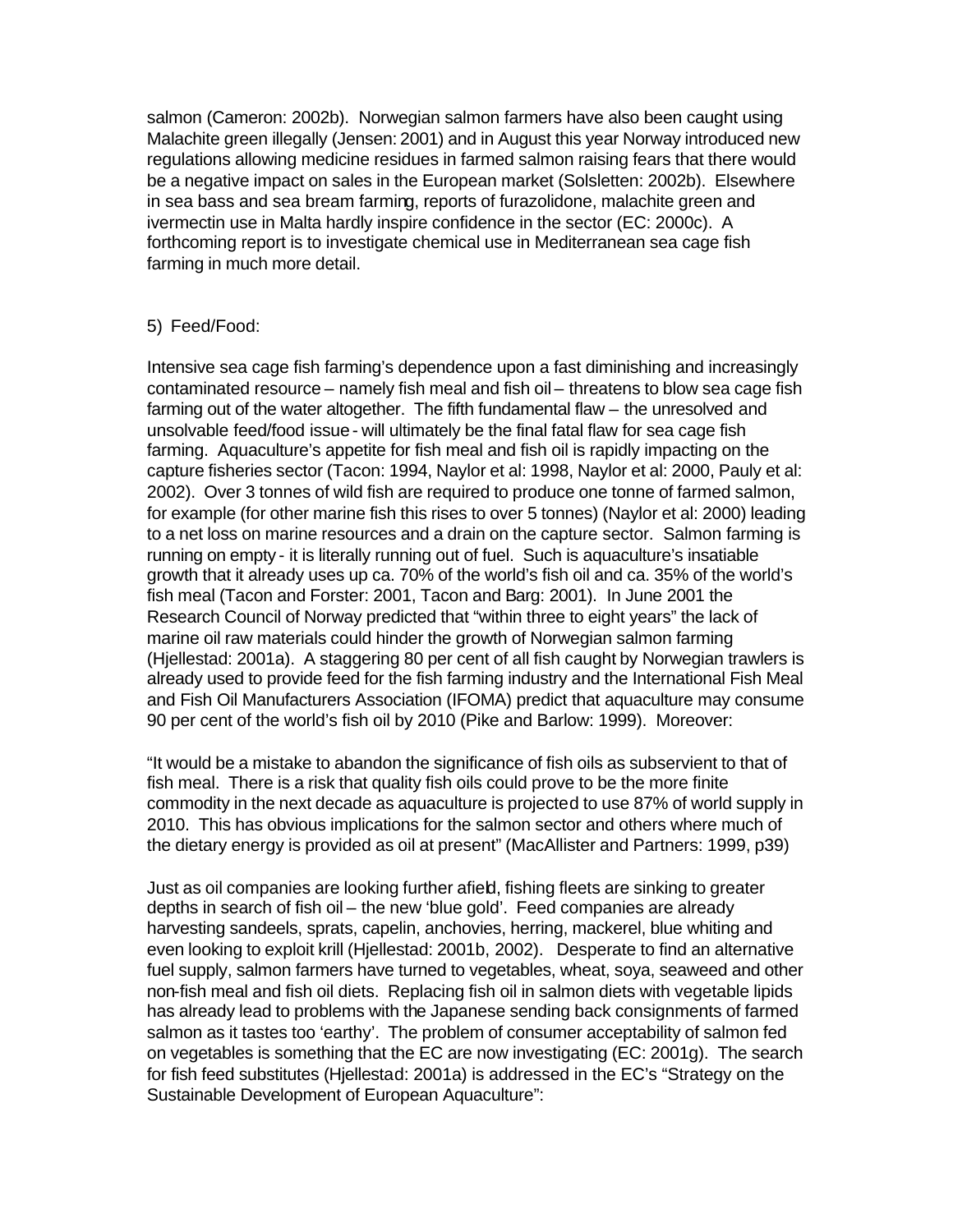"The Commission considers that research to find alternative protein sources for fish feed should be given top priority, in order to allow a further development of carnivorous fish farming and, at the same time, ensure the sustainability of industrial fisheries" (EC: 2002, p12)

However, turning a carnivore into an herbivore is ultimately doomed to failure. In fact, the EC is currently sponsoring a project looking into the welfare, disease and animal health implications of feeding vegetables to salmon (EC: 2001f). On land we only farm herbivores such as cattle, pigs, sheep and chickens so why do we not apply the same principles when farming in the sea? Why not continue farming shellfish such as mussels, oysters, clams and scallops that has been practised for millennia? When all the environmental, economic and social costs are internalised, sea cage fish farming makes precious little sense at all. Sadly, common sense is not a currency those bankrolling sea cage farming are used to dealing in (Staniford: 2001).

Not only is aquaculture's food supply fast running out but also what fish remains is contaminated with organochlorine pesticides. In the Northern hemisphere especially, the marine environment has been polluted to such an extent that the consequences are now being seen in the biomagnification of contaminants up through our food chain. EC measures designed to tackle the problem of PCB and dioxin contamination (EC: 2000a, 2000b, 2001a, 2002a, 2002b) have been met with fierce resistance by the fish feed industry whose products have been effectively labelled 'hazardous goods'. For example, when the EU first proposed to lower the level of dioxins in fish meal and fish oil:

"The trade reacted immediately and went about lobbying various European ministries. Fishmeal producers from Peru and Chile e-mailed and faxed their embassies, the trade in Europe called for emergency meetings in Spain, Italy, Germany, UK, Iceland and Norway. Agriculture ministers from every country were bombarded with information and requests to postpone the meeting. One senior EU official was reported to have disconnected his telephone and fax line on the Friday afternoon because of the volume of information he was receiving" (Millar: 1999)

In November 2000 the EC's Scientific Committee on Animal Nutrition stated that "fish meal and fish oil are the most heavily contaminated feed materials with products of European fish stocks more heavily contaminated than those from South Pacific stock by a factor of ca. eight" (EC: 2000a) whilst the EC's Scientific Committee on Food stated that fish can contain ten times higher levels of dioxins than some other foodstuffs and can represent up to 63% of the average daily exposure to dioxins (EC: 2000b). In November 2001 the EC adopted new regulations on dioxins in food and feed (EC: 2001a, EC: 2002b) but failed to include PCBs "because of the scarcity of reliable data" (EC: 2000a). The Council Directive 2001/102/EC and Council Regulation (EC) 2375/2001 foresee that the maximum levels of dioxins in feed and food will be reviewed for the first time by 31 December 2004 at the latest in the light of new data on the presence of dioxins and dioxin-like PCBs, in particular with a view to the inclusion of dioxin-like PCBs in the levels to be set. A further review by 31 December 2006 at the latest will aim to significantly reducing the maximum levels (EC: 2002b, 2002c).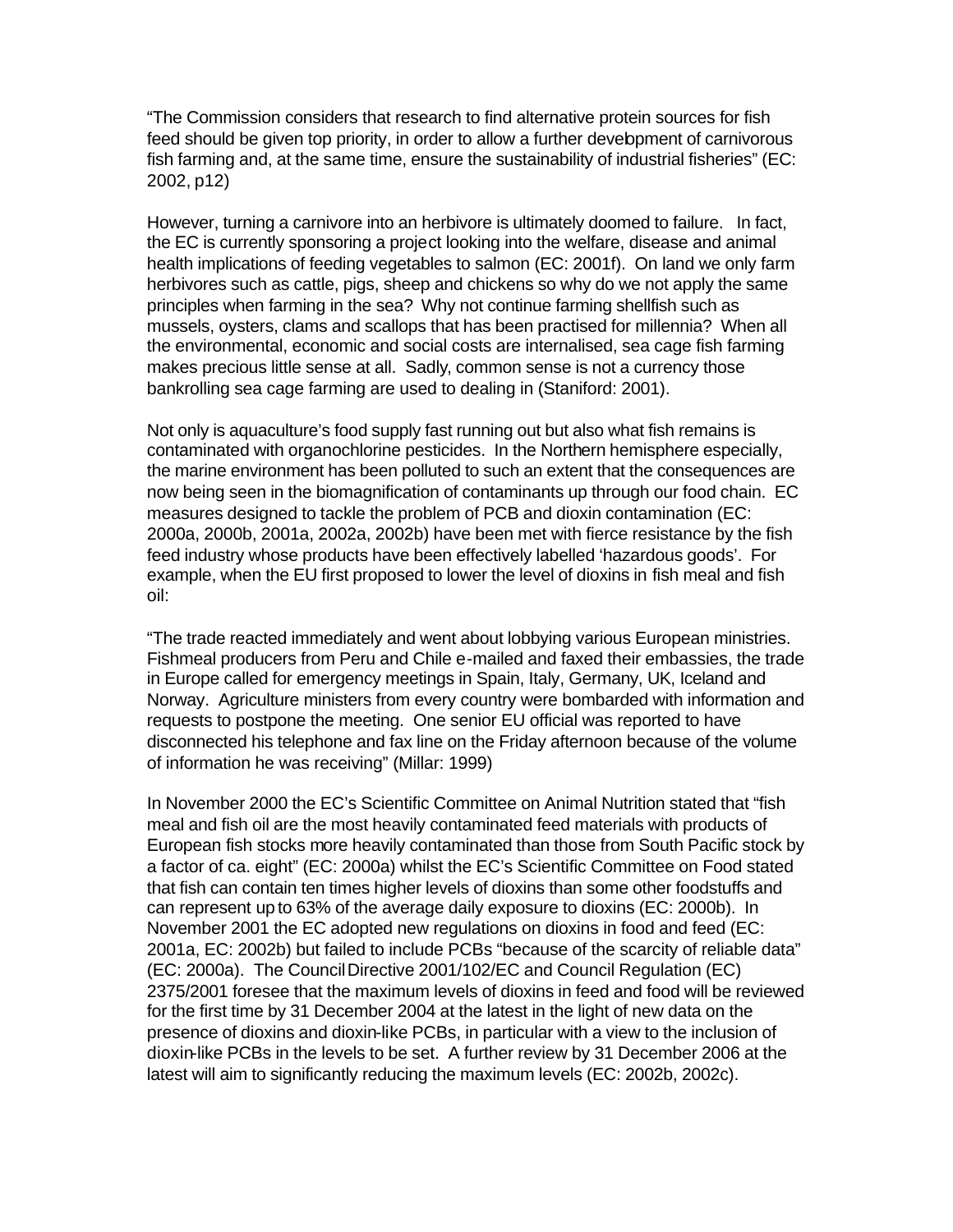The repercussions for sea cage fish farmers are especially significant as they are dependent upon vast quantities of fish meal and fish oil (Millar: 2001). For example, the news that fish feed and farmed salmon was contaminated with dioxins led to Nutreco's share price falling 15% (Intrafish: 2001). The farming of fish such as salmon so high up the food chain is an extremely efficient way of concentrating contaminants. Some fish feed is so contaminated it should be disposed of as hazardous goods rather than fed to farmed fish destined for human consumption. Yet, fish feed companies have known about PCB contamination, for example, for over 20 years (Mac: 1979). The pesticides toxaphene, DDT and chlordane have all been detected in farmed salmon and fish feed (Oetjen and Karl: 1998, PRC: 2002). Nutreco and IFOMA have both been involved in an EC-sponsored research project looking at 'Dioxin and PCB Accumulation in Farmed Fish from Feed' which has just been completed although when the results will be made publicly available is unclear (EC: 2002d). According to the project outline: "Contaminant levels will be determined in fillets, whole fish and in the faeces in order to measure contaminant accumulation, if any, in the edible flesh and their digestibilities" (EC: 2002d). The EC is in the process of establishing a database of 1,500 samples to compare PCB and dioxin contamination between different farmed and wild species and different countries.

Recent scientific research has revealed contamination in Canadian, Norwegian, Scottish and Irish farmed salmon (MAFF: 1999, Easton et al: 2002, FSAI: 2002, Jacobs et al: 2000, Jacobs et al: 2002a, 2002b, PRC: 2002). Dioxin contamination of fishery products is now well known with DDT, chlordane and hexachlorobenzene recently detected in 97% of 'fresh' (i.e. farmed) salmon on sale in the UK (the only negative sample was the one wild fresh salmon sample) (Cameron: 2002c, PRC: 2002). In 1997 all 161 samples of farmed salmon tested by the UK's Veterinary Medicines Directorate contained PCBs (VMD: 1998). The Food Standards Agency in the UK have also detected PCB residues in Danish farmed trout and imported Chilean farmed salmon (Intrafish: 2002a). Both the Irish Food Safety Authority and the Pesticides Residues Committee in the UK have found that farmed salmon is four times more contaminated in terms of PCBs, DDT, hexachloro-benzene and chlordane than wild salmon (FSAI: 2002, PRC: 2002).

Baltic seafood is so contaminated there have been concerns over PCB contamination of fishery products (Kiviranta, 2002). Consequently, Finland and Sweden negotiated a derogation out of the EC dioxin regulations (ENDS: 2001b). The EC estimate that approximately 20% of all industrial fish (mainly sprat and herring) is by definition 'contaminated' and above the new limits set for dioxins and PCBs (European Parliament: 2001) but for some countries such as Italy, Greece and Denmark over 50% of their industrial fish catches have "high conflict potential" with the new dioxin regulations (i.e. more than half of their industrial fish is contaminated). For Finland and Sweden that figure rises to 100% and 90% respectively (European Parliament: 2001). Norwegian seafood products are also contaminated (Lundebye et al: 2000, ENDS: 2001a). The Institute of Marine Research in Norway explain how PCB contamination in fish meal has led them to seek substitutes further afield in the Arctic and further down the food chain in the shape of krill:

"PCB accumulates in fish, so there is more PCB higher in the food chain. That means that there is less PCB in krill, which is lower in the food chain" (Hjellestad: 2002)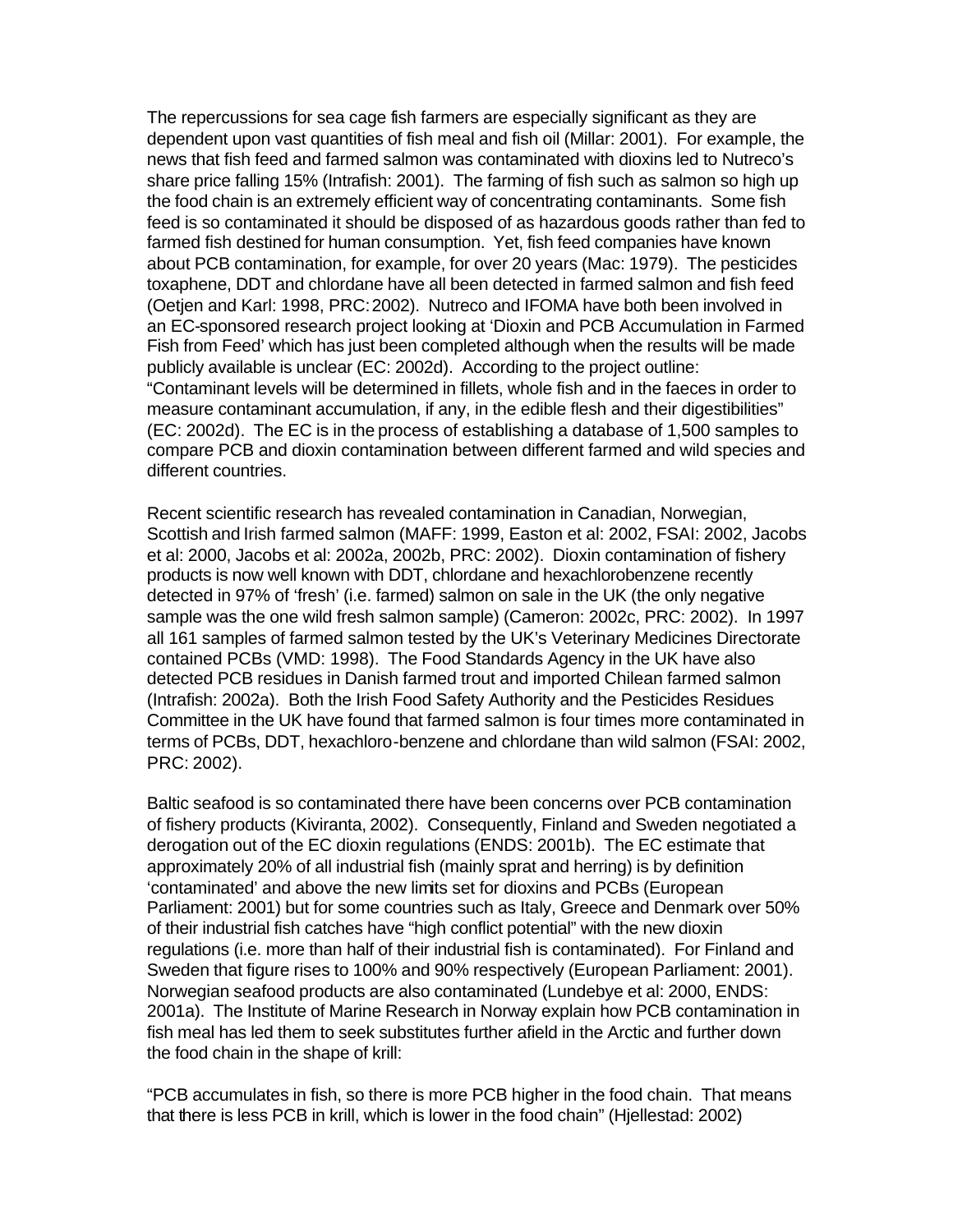Consumers, however, are increasingly concerned over higher levels of contaminants in farmed salmon (Edwards: 2002b). As well as containing more PCBs, dioxins and DDT, farmed fish contain more fat and less of the healthy Omega 3 fish oils (Vliet and Katan: 1990, Cronin et al: 1991, George and Bhopal: 1995, Paone: 2000a). According to the Food and Drug Administration in the US, farmed salmon, for example, are four times fatter than wild salmon (Paone: 2000a). And farmed sea bass and sea bream have been found to contain 17 and 7 times more fat than their wild cousins (the same survey showed farmed turbot contained three times more fat than wild turbot) (Richardson: 2001b). The notion that eating farmed salmon is universally good for public health is no more than a sales gimmick sold by supermarkets intent on boosting profits and Government agencies who have invested a great deal of money in bankrolling salmon farming at the expense of wild fisheries.

The glossy packaging does not even say the product is farmed let alone what other hidden extras it contains. Listeria in farmed salmon is becoming much more of problem in Europe (EC: 1998) with Irish, Scottish and Norwegian salmon recalled by the Food and Drug Administration in the United States (FDA: 2002). Following illegal use of ivermectin in Scotland two British supermarkets refused to sell farmed salmon from affected farms (New Scientist: 1997). The artificial colouring Canthaxanthin (E161g), due to health concerns over its links with eye defects in children, is now the subject of a EU-wide consultation with a view to a four-fold reduction in salmon and trout diets (EC: 2002a). Canthaxanthin use is so widespread that it has been detected both in salmon farm escapees (Poole et al: 2000), their offspring (Saegrov et al: 1997) and on the sabed (Girling: 2001). In the UK, Scottish Quality Salmon have been actively lobbying against any reduction whilst some supermarkets are calling for a complete ban. In the US, the law requires Canthaxanthin to be labelled on the packaging (Cherry: 2002). In the UK, France, Spain and across the European Union the new EC fish labelling regulations which came into force on 1st January 2002 (EC: 2001c) are being flouted (Blythman: 2002, Richardson: 2002a, FIS: 2002a).

Given surveys by the UK and French governments (Seafish: 2001, Browne: 2001c, Richardson: 2002c) showing the general public distrusts farmed fish products it is not altogether surprising that supermarkets are reluctant to reveal whether fish has been farmed in closed cages or caught in open ocean. More seriously, farmed salmon mislabelled as 'wild' has led to an EC-sponsored project designed to detect food fraud. For example, it was revealed last year that 25% of 'wild' fish in France was actually farmed (Richardson: 2001a). Since September 2001 a consortium in France, Italy, the UK and Norway has been working to develop a validated method to enable official laboratories to determine exactly where fish come from, and whether or not they are wild (EC: 2001b). That consumers are still unaware they are buying farmed salmon let alone a tainted product that contains high levels of artificial colourings (and is contaminated with PCBs and dioxins) is a vital public health and public awareness issue. The World Health Organisation recently investigated 'Food Safety Issues Associated with Products from Aquaculture':

"The study group concluded that there were considerable needs for information associated with the aquaculture sector of food production. The gaps in knowledge hinder the process of risk assessment and the application of appropriate risk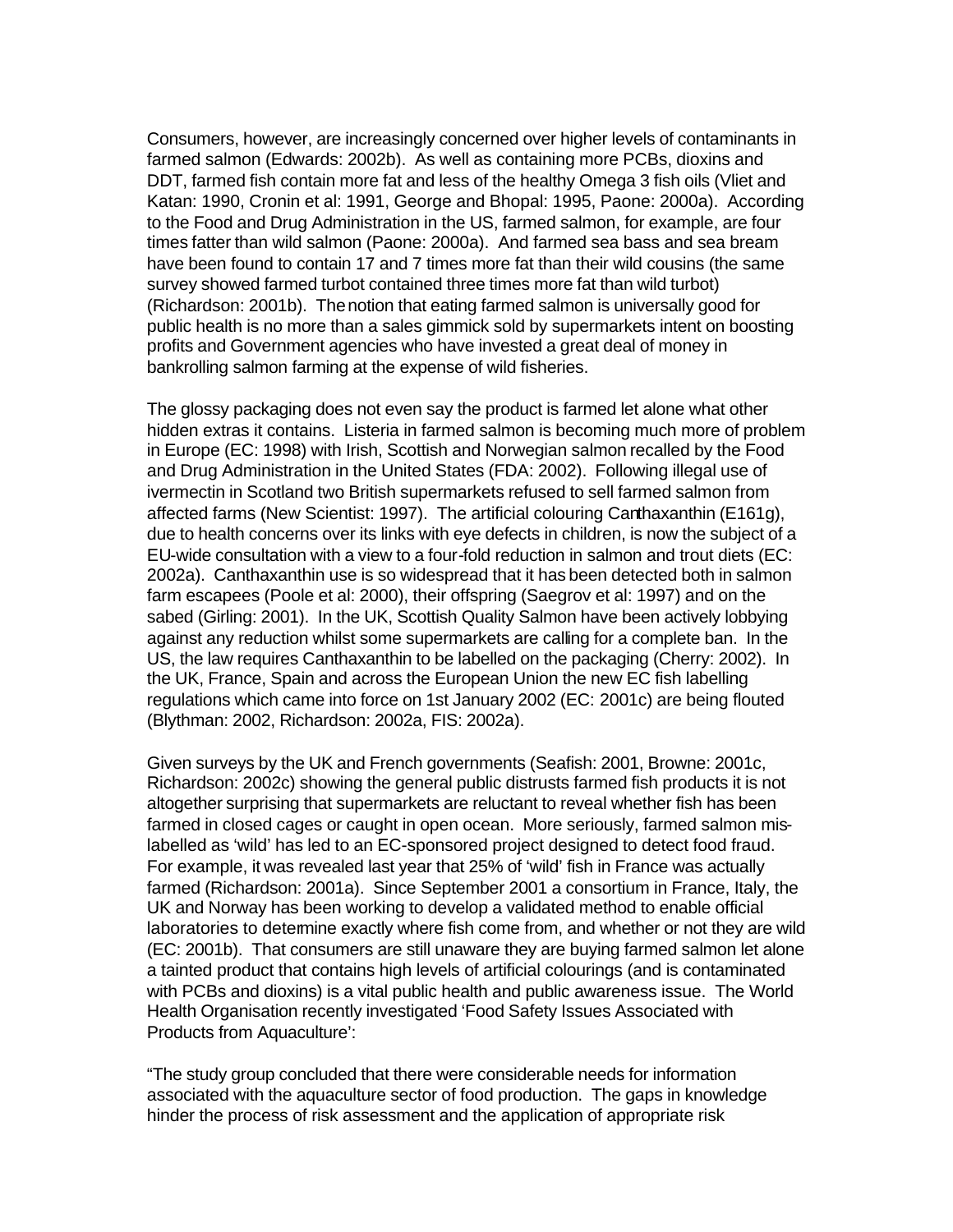management strategies with respect to food safety strategy for products from aquaculture" (WHO: 1999, p45)

This view is echoed in research commissioned by the EC; namely that:

"Aquaculture bring with it new problems – not least it raises new food safety issues because of the human interference in the food production cycle….Concerns over sustainability, environmental degradation and food safety can only become more pronounced" (MacAllister and Partners: 1999, pp 36-43)

From a public health perspective, therefore, farmed fish is a poor relation and no substitute for wild fish. Environmental and public interest groups have campaigned directly against salmon farming and in support of wild salmon (Paone: 2000a, Ecotrust: 2002, David Suzuki: 2002, IATP: 2002). This month a coalition of groups in North America will launch a "Farmed and Dangerous" campaign outlining the public health risks of eating farmed salmon and another UK and Ireland protest raising public awareness of farmed salmon will take place on 26th October. With the European market already flooded with cheap farmed sea bass, sea bream and salmon, a consumer boycott of farmed fish products could be the final nail in the coffin of sea cage fish farming. If the financial markets are any barometer, the ailing world leader Nutreco is in a very poor state of health indeed (Intrafish: 2001, Charron: 2002a, Berge: 2002a, 2002b). The fifth fundamental flaw could be fatal to the future of sea cage fish farming in Europe.

# **Conclusions**:

The pace of aquaculture expansion has meant that certain farmed fish products now represent a global threat to both the marine environment and consumer safety (e.g. the recent SANCO Rapid Food Alerts concerning chloramphenicol in farmed shrimp from Asia or the ongoing crisis over dioxins and PCBs in farmed salmon). Moreover, the need for increasing quantities of wild caught fish meal to fuel the expansion of sea cage fish farms (such as tuna, salmon, trout, halibut, cod, sea bass and sea bream) is jeopardising the very future of wild capture fisheries. As Dr Daniel Pauly points out in the scientific journal Nature:

"Modern aquaculture practices are largely unsustainable: they consume natural resources at a high rate and, because of their intensity, they are extremely vulnerable to the pollution and disease outbreaks they induce…..Much of what is described as aquaculture, at least in Europe, North America and other parts of the developed world, consists of feedlot operations in which carnivorous fish (mainly salmon, but also various sea bass and other species) are fattened on a diet rich in fish meal and oil. The idea makes commercial sense, as the farmed fish fetch a much higher market price than the fish ground up for fish meal (even though they may consist of species that are consumed by people, such as herring, sardine or mackerels, forming the bulk of the pelagic fishes). The point is that operations of this type, which are directed to wealthy consumers, use up much more fish flesh than they produce, and hence cannot replace capture fisheries, especially in developing countries, where very few can afford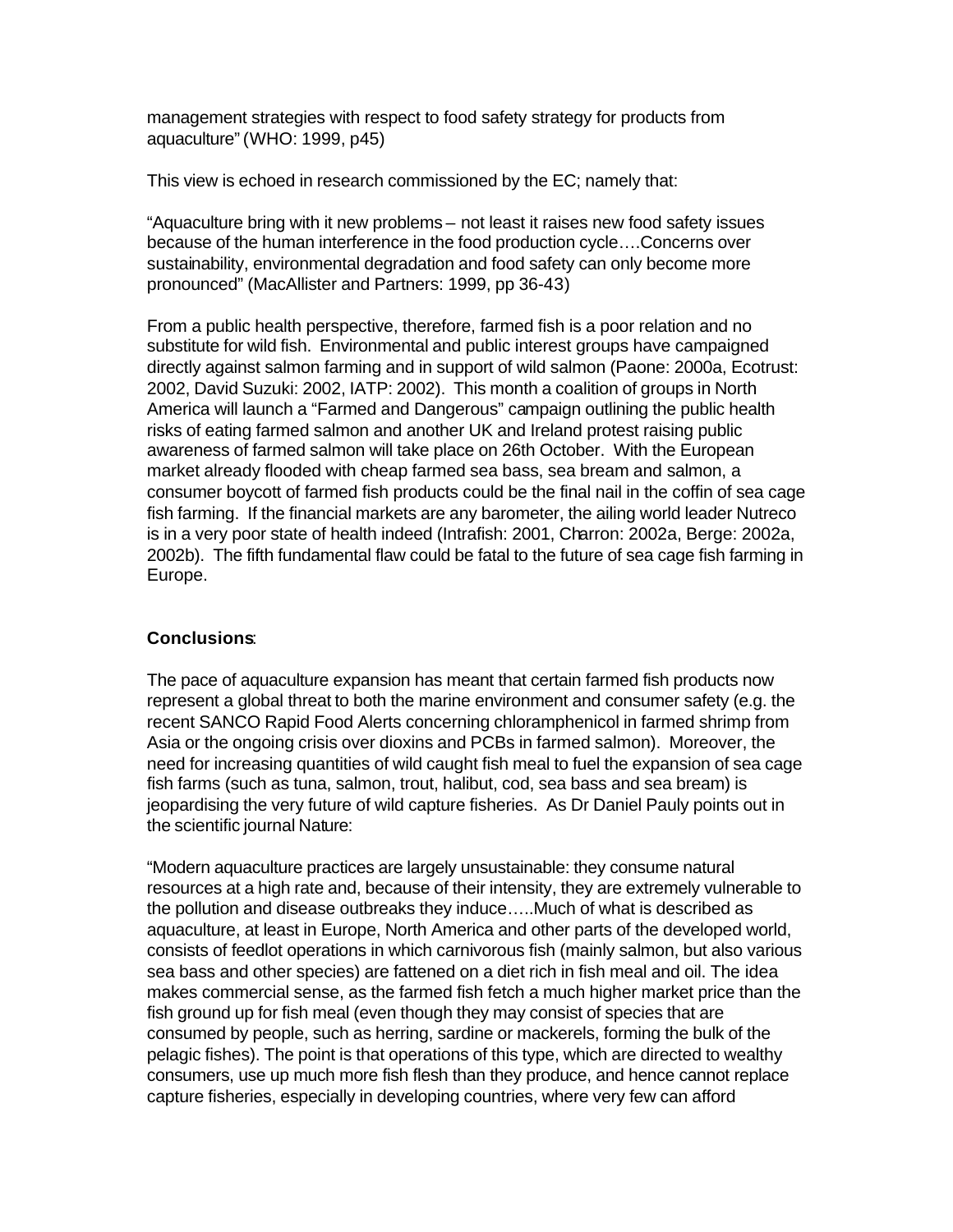imported smoked salmon. Indeed, this form of aquaculture represents another source of pressure on wild fish populations (Pauly et al: 2002)

Therefore, by farming carnivores such as salmon, sea bass, sea bream and tuna at the top of the food chain it's a case of 'robbing Peter to pay Paul'. Given the net loss in fisheries resources it is no wonder fishermen feel short-changed (Staniford: 2001).

The future of fish farming lies in moving away from the intensive monoculture of finfish towards shellfish farming and integrated polyculture systems. This is something that the Commission's "Strategy for the Sustainable Development of European Aquaculture" tentatively addresses:

"The improvement of traditional aquaculture activities such as mollusc farming, that are important in maintaining the social and environmental tissue of specific areas, should be encouraged…. Efforts should possibly be oriented to species such as seaweed, molluscs and herbivorous fish, that are able to utilise the primary production more efficiently" (European Commission: 2002, p12)

The 'Forward Study of Community Aquaculture' proposed that:

"The EU should support research in the field of sustainable aquaculture, including: technical constraints to, and economic viability of offshore aquaculture, waste water treatment techniques, alternative protein sources to fish meal and oils, and development of polyculture options" (MacAllister and Partners: 1999, p60)

If sea cage fish farming is to have any long-term future it must be forced to treat its wastes and focus on non-carnivorous species that do not lead to a net deficit in fisheries resources (FoE: 2001a). Closed containment systems may solve the waste and escapes problems but the final fatal flaw lies in feed and food issues. Far from being a panacea for the decline in wild fisheries and the need for healthy food, sea cage fish farming serves only to compound the current crisis.

#### **References**:

Ackefors, H and Rosen, C G (1979) Farming aquatic animals: the emergence of a world-wide industry with profound ecological consequences. Ambio 8 (4), 132-14

Aitken, M (2002) Staggering extent of fish farm escapes – over a million salmon lost from cages threaten Scotland's wild stocks with extinction. The Mail on Sunday, 14th April

Agius, C and Tanti, J (1997) Status of fish diseases in the Mediterranean. In T.W. Flegel and I.H. MacRae (eds.), Diseases in Asian Aquaculture 111. Fish Health Section, Asian Fisheries Society, Manila http://www.fisheries.go.th/dof\_thai/Health\_new/Health\_new/aahri/AAHRI/Topics/DAA3 Abstracts/Finfish%20Health%20General.htm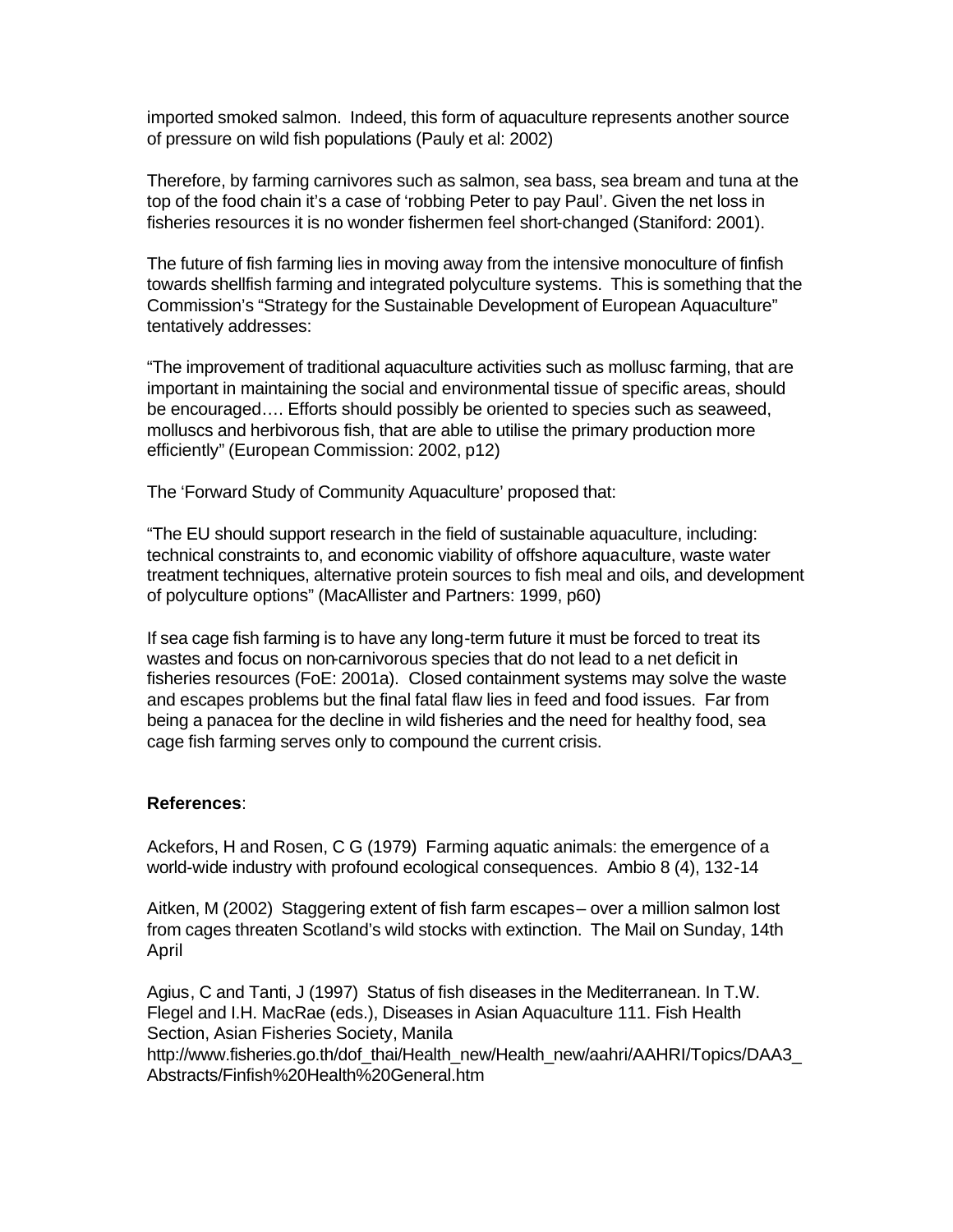Agriculture, Environment and Biotechnology Commission (2002) Report on animals and biotechnology. AEBC, London http://www.aebc.gov.uk/aebc/animals\_report.html

Alabaster, J S (1982) Report of the EIFAC workshop on fish farm effluents. EIFAC Technical Paper 41. FAO, Rome

Alderman, D J (1999) Chemicals in aquaculture. In Sustainable aquaculture. Balkema, Rotterdam

Arzul, G, Clement, A and Seguel, M (1999) Preservation of marine environment in the South of Latin America: aquaculture expansion and phytoplankton development. International workshop in Puerto Montt, 8-9th April http://www.aquatoxsal.de http://www.ifremer.fr/delec/pp/aquatox.htm

Arzul, G, Seguel , M and Clement, A (2001) Effect of marine animal excretions on differential growth of phytoplankton species. ICES Journal of Marine Science 58 (2), 386-390 http://www.sundayherald.com/6758 http://www.ices.dk/symposia/eem/eemoral.htm

Arzul, G et al (2002) Aquaculture, environment and phytoplankton. Proceedings of a conference in Brest, 21st-23rd May (to be published later this year: Arzul, pers.comm) http://www.bretagne-

online.com/telegram/htdocs/archive/2001/20010521/29\_LOCALES\_NORD/article/art\_ 010607020A\_2742876.htm

http://www.bretagne-

online.com/telegram/htdocs/archive/2001/20010524/24\_HEURES/article/art\_010A0B0 000\_2752466.htm

Aure, J and Stigebrant, A (1990) Quantitative estimates of the eutrophication effects of fish farming on fjords. Aquaculture 90, 135-156

Barnett, A (2000) ' Illegal poison' used on salmon - chemical treatment at fish farms is hazard to health and marine life, claims ex-employee. The Observer, 30th April http://www.guardianunlimited.co.uk/Archive/Article/0,4273,4013345,00.html

BBC (2000a) Giant GM salmon on the way. BBC News, 11th April http://news.bbc.co.uk/1/hi/sci/tech/708927.stm

BBC (2000b) Salmon producer kicked out. BBC News, 19th July http://news.bbc.co.uk/1/hi/uk/scotland/841811.stm

Berge, A (2002a) Salmon prices shake Nutreco shares - the share price of Dutch company Nutreco has been shaken by continually falling salmon prices, plummeting almost 50 per cent in the past few months. Intrafish, 19th September http://www.intrafish.com/article.php?articleID=27259

Berge, A (2002b) Nutreco worth less than price paid for Hydro Seafood: after yet another dive on the Amsterdam Stock Exchange, Dutch corporation Nutreco is worth less than the price it paid for Hydro Seafood in spring 2000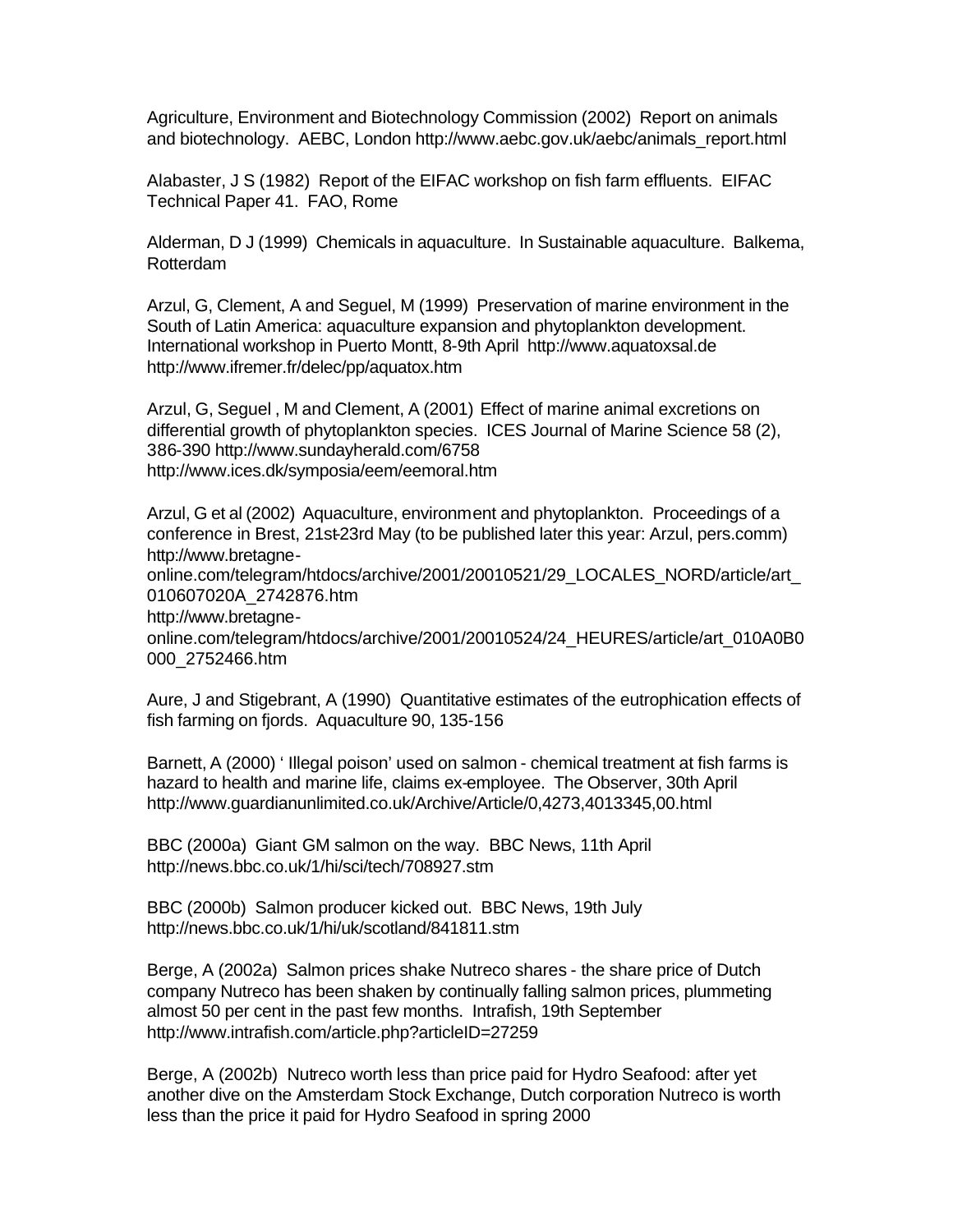http://www.intrafish.com/article.php?articleID=27466

Berry, A W (1996) Aquaculture and sea loch nutrient ratios: a hypothesis. In K D Black (ed) Aquaculture and sea lochs. Scottish Association of Marine Science, Oban http://www.mar.dfo-mpo.gc.ca/science/mesd/he/lists/phycotoxins-1/msg00360.html

Berry, A W (1999) Stochiometric perturbations and the production of nitrogenous biotoxins. Paper presented at the ICES Symposium on the environmental effects on mariculture http://www.ices.dk/symposia/eem/habsess1.htm http://www.ices.dk/symposia/eem/eemoral.htm

Berry, C and Davison, A (2001) Bitter harvest - a call for reform in Scottish aquaculture. WWF Scotland, Aberfeldy http://www.wwf.org.uk/scotland

Bjorn, P A and Finstad, B (2002) Salmon lice, Lepeophtheirus salmonis (Krøyer) infestation in sympatric populations of Arctic char, Salvelinus alpinus (L.), and sea trout, Salmo trutta (L.), in areas near and distant from salmon farms. ICES Journal of Marine Science 59, 131-139

http://www.seaweb.org/resources/sac/bibliography/farm\_02.html

Black, E A (1993) Fish farms as the initiator of algae blooms. Fish Aquaculture Interactions Bullpen, Audience Notes. Ministry of Agriculture, Fisheries and Food, Victoria

Blythman, J (2001) Salmon farmers in for a grilling. The Sunday Herald, 11th March http://www.sundayherald.com/14198

Blythman, J (2002) Stores ignore EU laws on fish labelling - supermarkets 'mislead' public over seafood. The Sunday Herald, 17th March http://www.sundayherald.com/23050

Braaten, B (1992) Impact of pollution from aquaculture in six Nordic countries: release of nutrients, effects and waste water treatment. In Aquaculture and the Environment, European Aquaculture Society Special Publication No 16, 79-102

Brown, P and Meikle, J (2000) A fisherman's tale of greed and folly: the barren seas. The Guardian, 14th August http://www.guardian.co.uk/international/story/0,3604,354037,00.html http://www.guardian.co.uk/fish

Browne, M (2001a) Commission rebukes Ireland over aquaculture - the European Commission has rebuked the Irish government for breaching European Directives on wildlife in the Lough Swilly area, in favour of aquaculture applications. Intrafish, 17th May http://www.intrafish.com/article.php?articleID=12520

Browne, M (2001b) EC official attacks Irish attitude to aquaculture - A European Commission official has described Ireland's approach to aquaculture developments in Special Protection Areas (SPAs) as "quite disturbing" and "very serious". Intrafish, 19th May http://www.intrafish.com/article.php?articleID=12540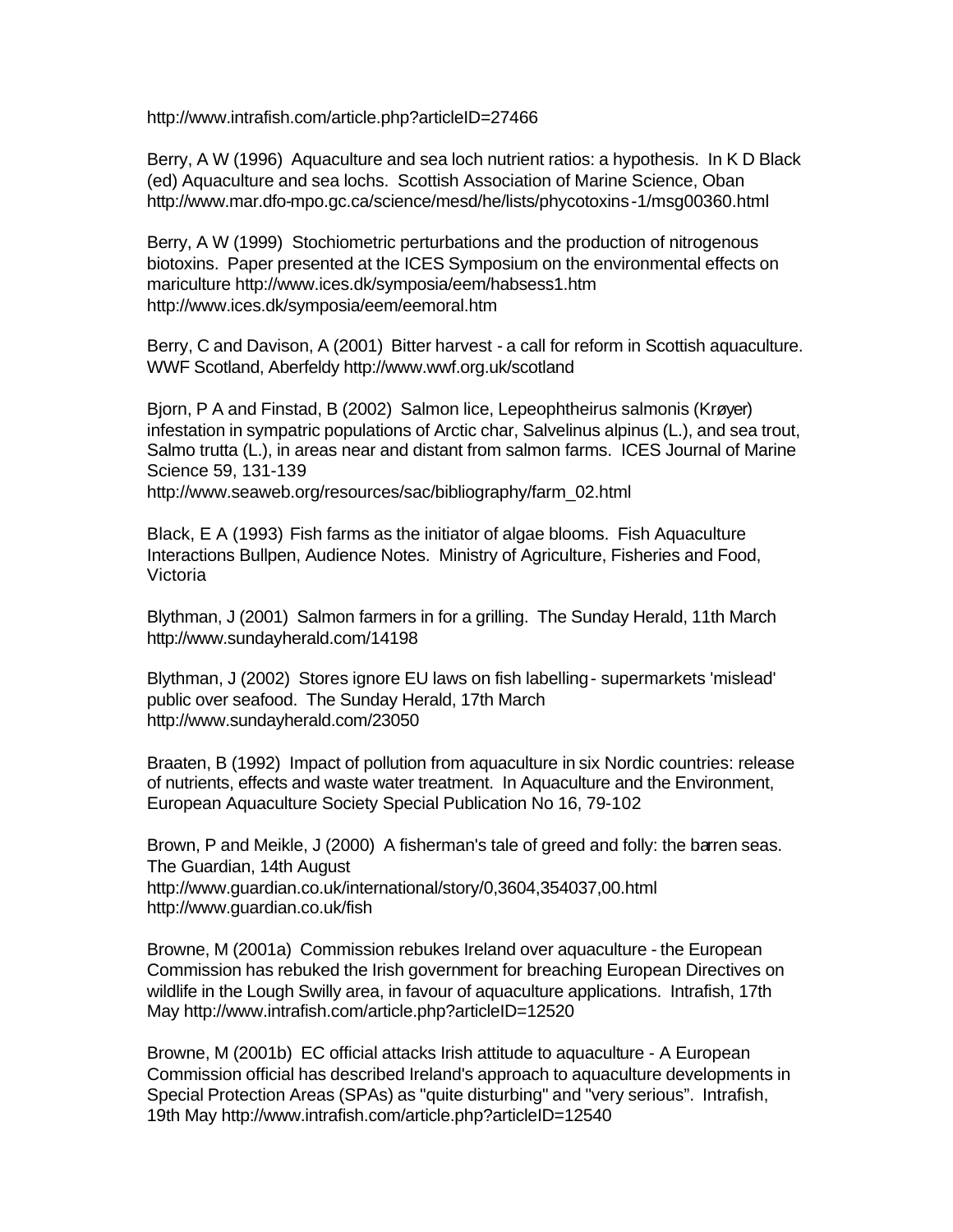Browne, M (2001c) 'Farmed' fish label could hurt fish farming - New European legislation requiring wild and farmed salmon to be labelled as such could have a detrimental impact on the salmon farming industry, according to recent research and media coverage. Intrafish, 26th June http://www.intrafish.com/article.php?articleID=13640

Butler, J R A and Watt, J (2002) Impacts of salmon on the Scottish west coast: priorities in conserving wild stocks. Paper presented at the 6th International Atlantic salmon symposium in Edinburgh, 16-18th July

Butler, J R A et al (2001) Patterns of sea lice infestations on Scottish West coast sea trout: survey results, 1997-2000 http://www.watershed-watch.org/ww/publications/sf/AWCFT%20lice%20report.pdf

Cameron, F (2001) Banned Ivermectin found in Scottish salmon. Intrafish, 11th September http://www.intrafish.com/article.php?articleID=15919

Cameron, F (2002a) Shetland firm which used illegal chemical bows out of quality scheme. Intrafish, 30th January http://www.intrafish.com/article.php?articleID=20246

Cameron, F (2002b) UK consumers call for more medicine residue tests. Intrafish, 3rd April http://www.intrafish.com/article.php?articleID=21928

Cameron, F (2002c) Study shows traces of DDT in most fresh salmon sampled from UK retailers. Intrafish, 16th July http://www.intrafish.com/article.php?articleID=25212

Cameron, F (2002d) UK residues inspectors report malachite green in salmon samples. Intrafish, 11th September http://www.intrafish.com/article.php?articleID=26977

Cameron, F (2002e) Environmentalists welcome EC aqua proposals - but question if they can deliver. Intrafish, 23rd September http://www.intrafish.com/article.php?articleID=27356

Cameron, F (2002f) IPN now ubiquitous in Scotland. Intrafish, 19th September http://intrafish.com/article.php?articleID=27242

Carrell, S (2001a) MPs demand truth about why £3m was spent on GM fish. Independent on Sunday, 8th April http://www.independent.co.uk/story.jsp?story=65513

Carrell, S (2001b) MPs to examine plans for GM fish. Independent on Sunday, 29th April http://www.independent.co.uk/story.jsp?story=69365

Carrell, S (2001c) Concern over British trials of GM 'super fish'. Independent on Sunday, 5th August http://www.independent.co.uk/story.jsp?story=87122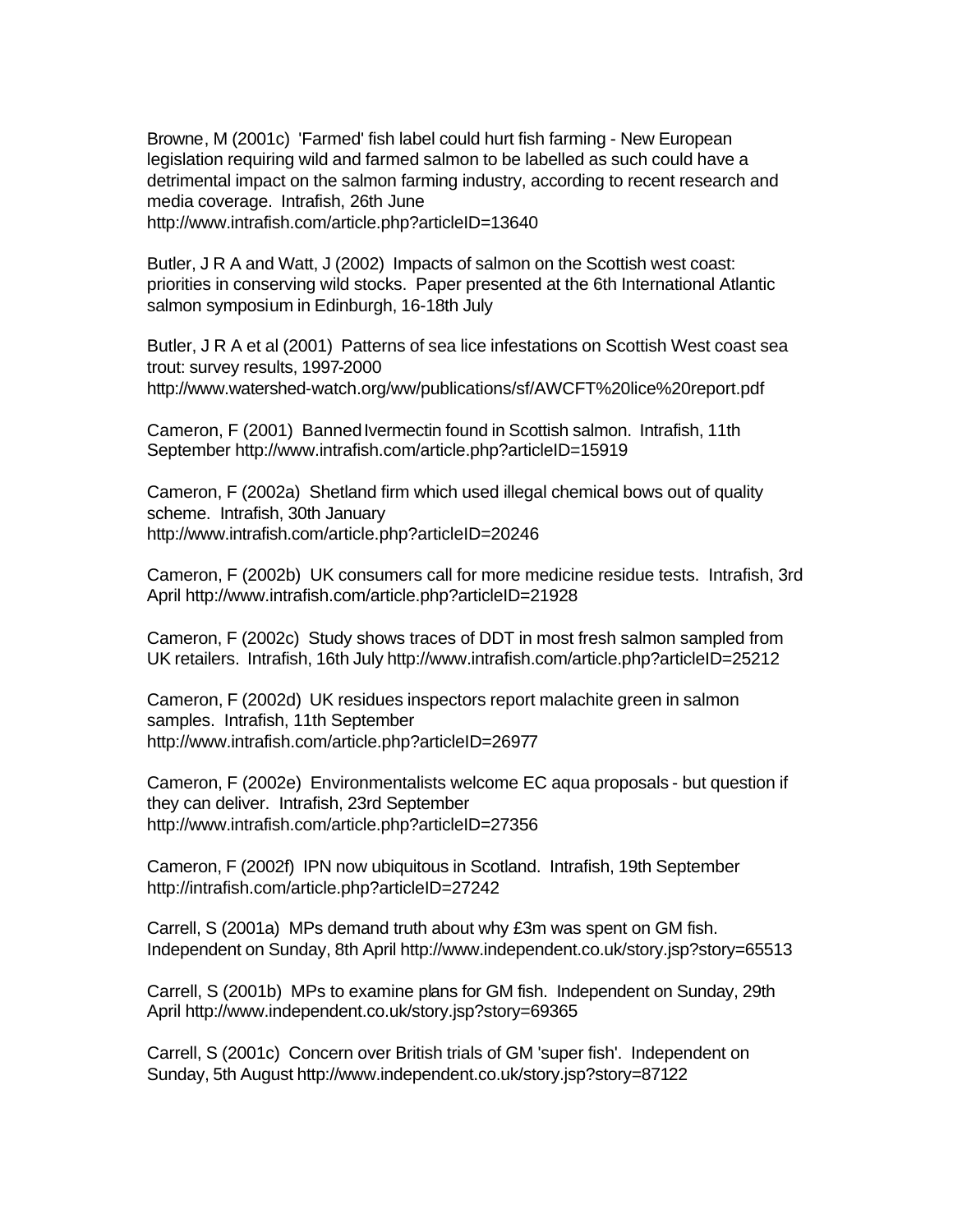Carrell, S (2001d) Whitehall funds hush-hush production of GM fish. Independent on Sunday, 12th August http://www.independent.co.uk/story.jsp?story=88298

Carrell, S and Lean, G (2001) Whitehall funds hush-hush production of GM fish. Independent on Sunday, 1st April http://www.independent.co.uk/story.jsp?story=64136

Charron, B (2001) NUIG playing with words over GM salmon research. Intrafish, 2nd May http://www.intrafish.com/article.php?articleID=12077

Charron, B (2002a) Black Tuesday for Nutreco: 19% loss in share value yesterday - the world's number one salmon farming company, Nutreco Holding (which owns Marine Harvest), saw the value of its shares plummet by 18.94% yesterday after the publication of poor First Half 2002 results. Intrafish, 7th August http://www.intrafish.com/article.php?articleID=25861

Charron, B (2002b) 'Strong evidence' of ISA in Irish rainbow trout farm – OIE. Intrafish, 19th August http://intrafish.com/article.php?articleID=26221&s=

Claude, M et al (2000) The inefficiency of salmon aquaculture in Chile: social, economic and environmental effects. Terram, Chile http://www.terram.cl

Clifford, S et al (1998) Genetic changes in Atlantic salmon (Salmo salar) populations of Northwest Irish river resulting from escapes of adult farmed salmon. Canadian Journal of Fisheries and Aquatic Sciences 55(2): 358-363 http://www.watershedwatch.org/ww/publications/sf/Genetic\_Change\_Irish\_rivers.pdf

Coffey, C (2001) Towards sustainable aquaculture and processing in the EU. Paper presented at the public hearing on 'The Future of the Common Fisheries Policy' (5-7th June), Brussels http://europa.eu.int/comm/fisheries/greenpaper/cof\_en.htm

Costello, M et al (2001) The control of chemicals used in aquaculture in Europe. Journal of Applied Ichthyology 17 (4), 173-180

Cronin, D.A., Powell, R. & Gormley, R. (1991) An examination of the n-3 and n-6 polyunsaturated fatty acid status of wild and farmed Atlantic salmon (Salmo salar). Irish Journal of Food Science and Technology, 15, 53-62

Crozier, W W (1993) Evidence of genetic interaction between escaped farmed salmon and wild Atlantic salmon (Salmo salar L.) in northern Irish river. Aquaculture, 113: 19-29

Crozier, W.W (2000) Escaped farmed salmon, Salmo salar L., in the Glenarm River, Northern Ireland: genetic status of the wild population 7 years on. Fisheries Management and Ecology 7(5): 437-446

Cutland, L (2002) Million dollar closed containment salmon farm to be built in BC. Intrafish, 15th July http://www.intrafish.com/article.php?articleID=25126&s=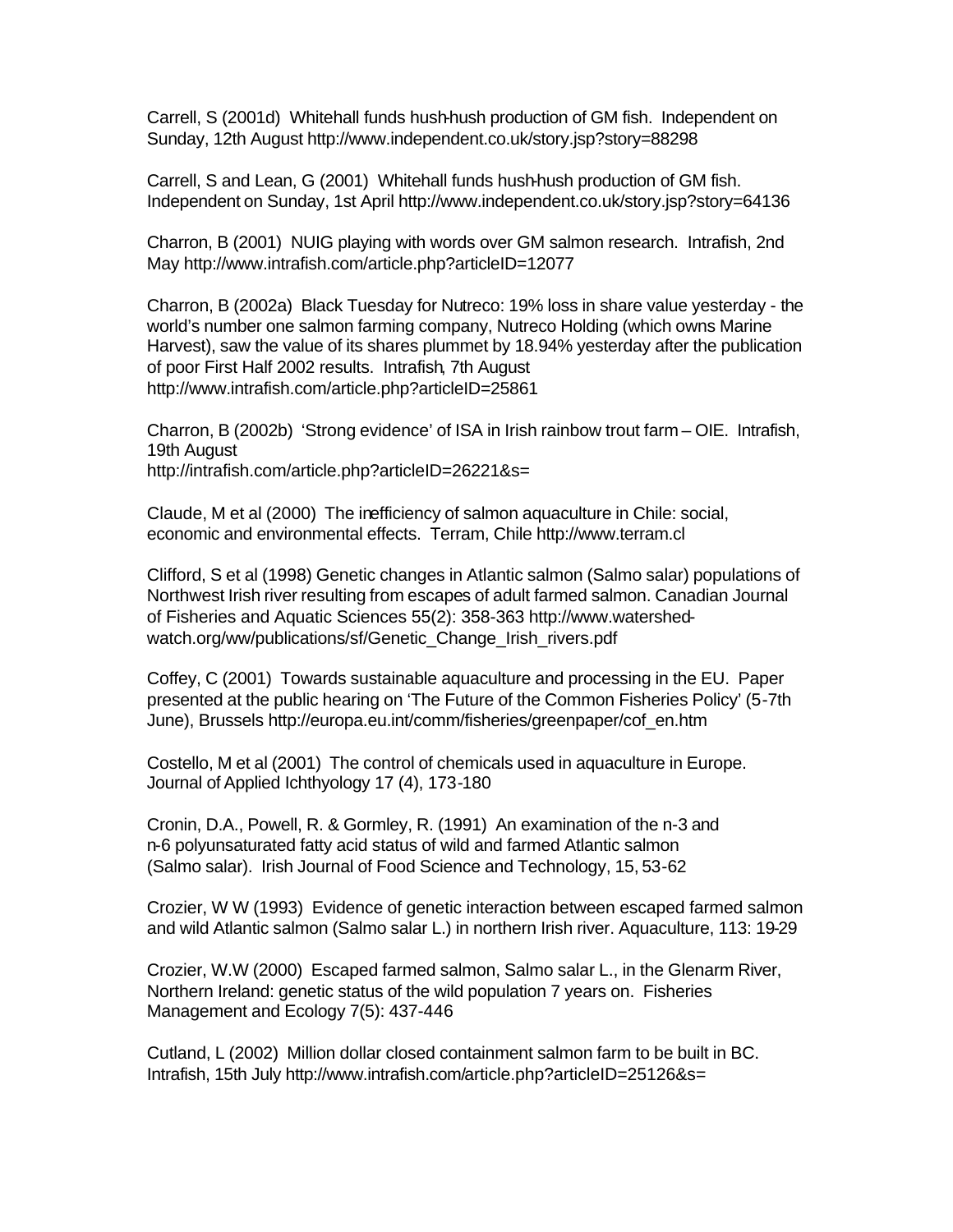David Suzuki Foundation (2002) Why you shouldn't eat farmed salmon. David Suzuki Foundation, Vancouver http://www.davidsuzuki.org/files/PSF\_Salmon\_Brochure.pdf http://www.davidsuzuki.org/Campaigns\_and\_Programs/Salmon\_Aquaculture/What\_Yo u\_Can\_Do/

Davies, I M (1991) Actual amounts of aquagard used on Scottish salmon farms. Report to the Ministry and Agriculture Fisheries and Food and the Veterinary Medicines Directorate. Private and Confidential report not available from the Scottish Executive

Davies, I M et al (1998) Effects of TBT in western coastal waters. Final report to DETR, contract PECD CW0691: Fisheries Research Services Report No 5/98. Private and Confidential report not available from the Scottish Executive

Davies, I M (2000) Waste production by farmed Atlantic salmon (Salmo salar) in Scotland. ICES CM O:01, 1-6

Delgado, O et al (1999) Effects of fish farming on seagrass (Posidonia oceanica) in a Mediterranean bay: seagrass decline after organic loading cessation. Oceanogica Acta 22 (1), 109-117

Department of the Environment (1991) Proposed provisional environmental quality standards for dichlorvos in water (ESSL 9378/DoE 2249-M/2). Water Resources Centre, Medmenham http://www.fwr.org/environs/dwi0119.htm

Department of the Environment, Farming and Rural Affairs (2002) Ministers act against a range of insecticides containing the chemical dichlorvos. DEFRA, 19th April http://www.defra.gov.uk/news/2002/020419a.htm

Department of Health (1999) Committee on Mutagenicity statement on malachite green and leucomalachite green. Department of Health, February http://www.doh.gov.uk/cot/malachit.htm

Directorate for Nature Management (1999) Environmental objectives for Norwegian aquaculture: new environmental objectives for 1998-2000. Directorate for Nature Management, Trondheim http://www.naturforaltning.no

Douglas, J D M (1995) Salmon farming: occupational health in a new rural industry. Occupational Medicine 45, 89-92

Dubhghaill, U M (2001) Ireland will 'monitor' EU criticisms - the Irish authorities will respond to the European Commission's formal warning over aquaculture developments in Lough Swilly. Intrafish, 25th May 2001 http://www.intrafish.com/article.php?articleID=12667

Easton, M D L, Luszniak, D and Von der Geest, E (2002) Preliminary examination of contaminant loadings in farmed salmon, wild salmon and commercial salmon feed. Chemosphere 46, 1053-1074 http://www.elsevier.com/inca/publications/store/3/6/2/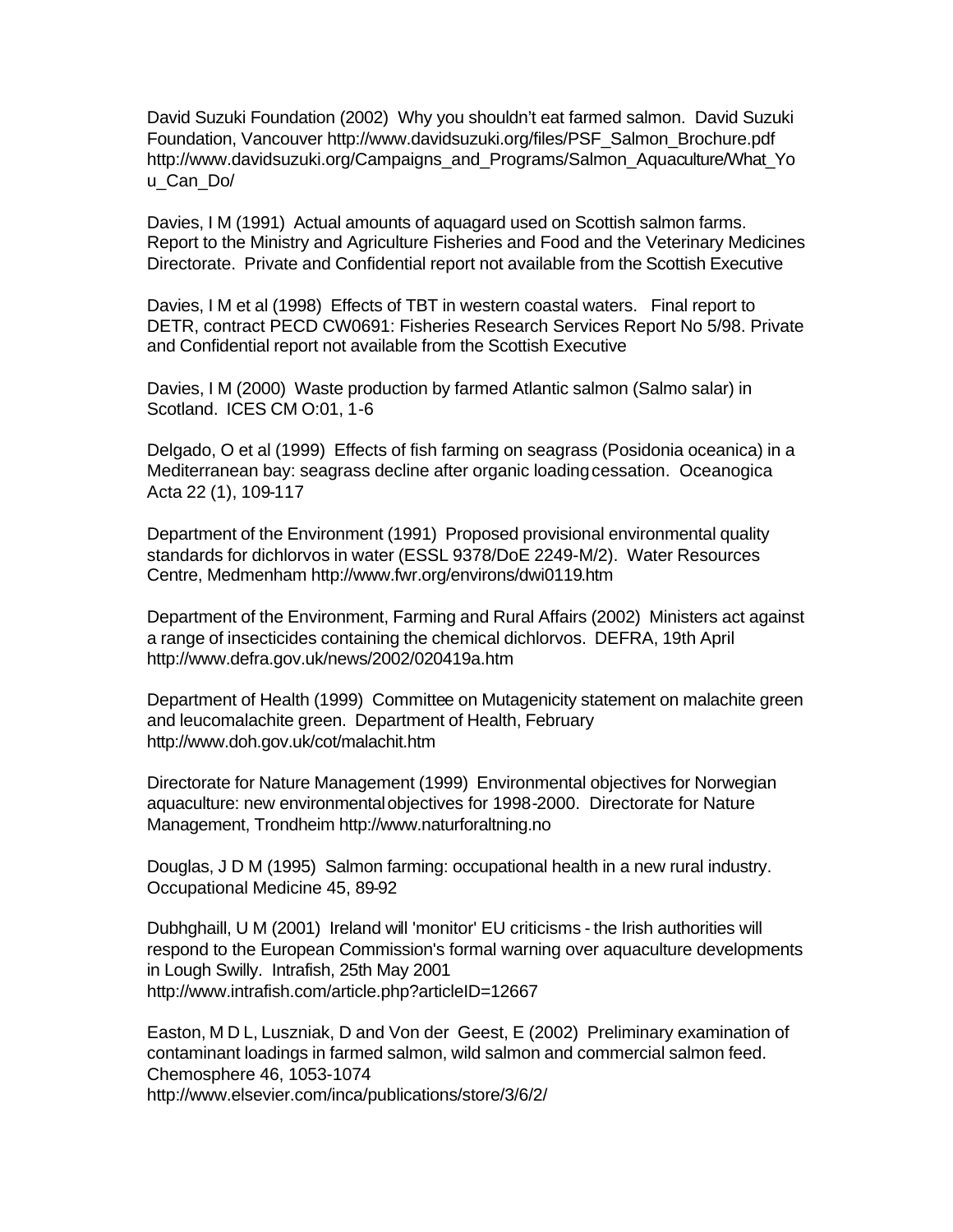Ecotrust (2002) Ever wonder what's behind that farmed salmon steak? Ecotrust, USA http://www.ecotrust.org/

Edwards, R (1998) Infested waters - sea lice from salmon farms threaten Scotland's sea trout. New Scientist 159 (2141), 23

Edwards, R (1999) Shops in salmon boycott over virus. The Sunday Herald, 7th November http://sundayherald.cw.cims.co.uk/5238

Edwards, R (2002a) Big catch - fish farming is flourishing at the expense of other marine life. New Scientist, 27th April http://www.sundayherald.co.uk/24181 http://www.planetark.org/dailynewsstory.cfm/newsid/15660/story.htm

Edwards, R (2002b) Study proves cancer-link chemicals in farm salmon: call for consumer boycott as groundbreaking study finds evidence of major pollutants in the food chain. The Sunday Herald, 7th July http://www.sundayherald.com/26081

Ellis, D W (1996) Net loss: the salmon netcage industry in B.C. David Suzuki Foundation, Vancouver http://www.davidsuzuki.org/Publications/Aquaculture\_Reports/default.asp

ENDS (2000) Norwegian fish farms 'now major polluters'. ENDS, April http://www.environmentdaily.com/articles/index.cfm?action=article&ref=7415&searchtex t=salmon&searchtype=All

ENDS (2001a) Alarm in Norway over food contamination. ENDS, 22nd January http://www.environmentdaily.com/articles/index.cfm?action=article&ref=9146&searchtex t=dioxin&searchtype=All

ENDS (2001b) Sweden, Finland win dioxin in fish derogation. ENDS, 26th November http://www.environmentdaily.com/articles/index.cfm?action=article&ref=11104

Enell, M (1995) Environmental impacts of nutrients from Nordic fish farming. Water Science and Technology 31 (10), 61-71

ENN (2002) New WWF report says tuna farming will strike deathblow to Mediterranean tuna. ENN, 11th April 2002 http://www.enn.com/direct/display-release.asp?id=6600

Ernst, W et al (2001) Dispersion and toxicity to non-target aquatic organisms of pesticides used to treat sea lice on salmon in net pen enclosures. Marine Pollution Bulletin 42 (6), 433-444 http://www.elsevier.com/gej-ng/10/32/47/34/30/25/abstract.html

Ervik, A et al (1997) Regulating the local environmental impact of intensive marine fish farming I: the concept of the MOM system (Modelling-Ongrowing fish farms-Monitoring). Aquaculture 158, 85-94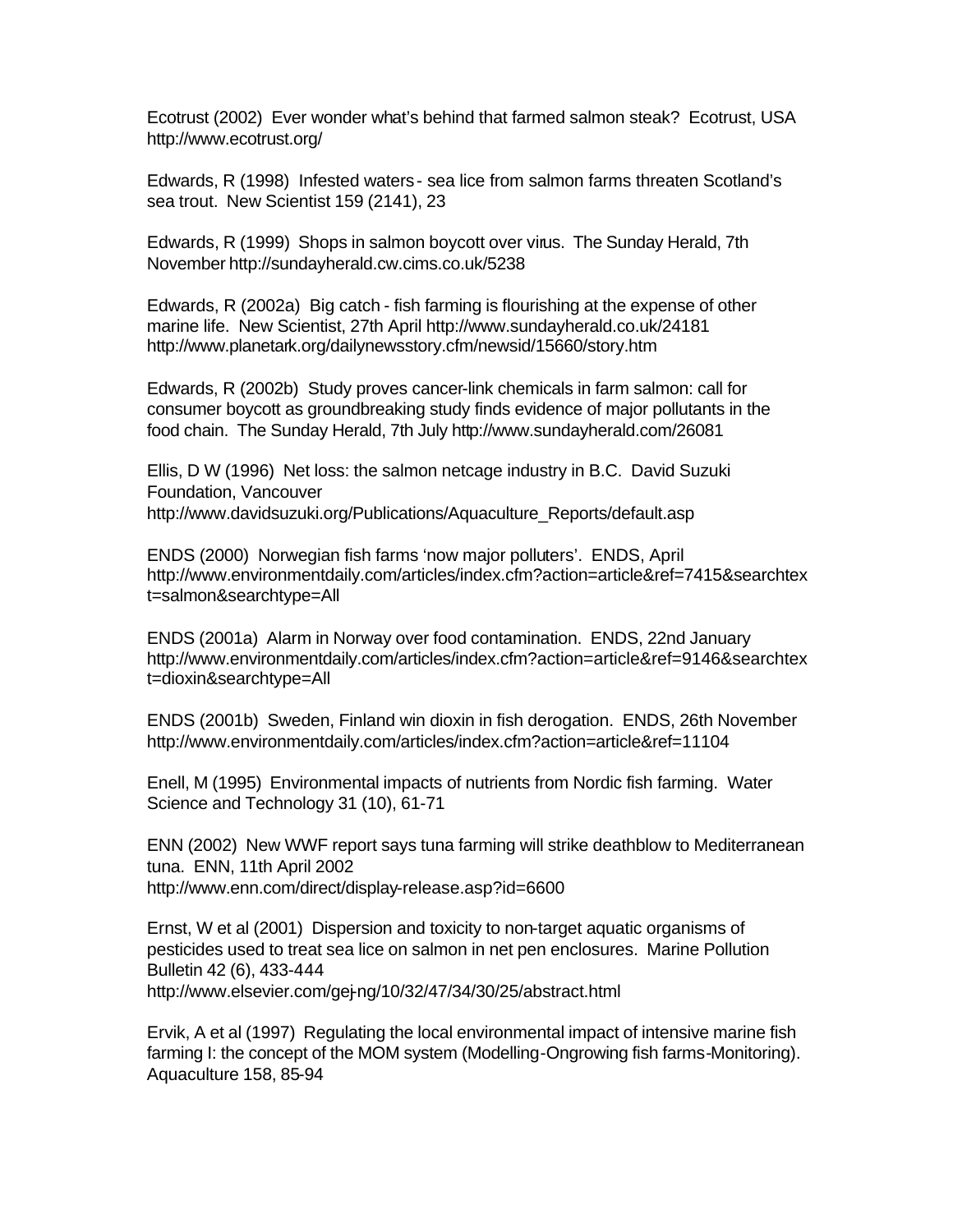European Aquaculture Society (1996) Emerging pathologies in seabass and seabream reared intensively. Roundtable discussion at the Seabass and Seabream Workshop in Verona, 16-18th October http://www.easonline.org/agenda/en/pastmeetings/seabass.asp

European Commission (1995) Aquaculture and the environment in the European Community. Directorate General for Fisheries, Brussels (ISBN 92-826-9066-0)

European Commission (1998) Risks presented by Listeria monocytogenes on cold smoked salmon. Cordis publications, Brussels http://dbs.cordis.lu/cordis-cgi/srchidadb?ACTION=D&SESSION=79532002-9- 28&DOC=148&TBL=EN\_PUBL&RCN=EN\_RCN:199820956&CALLER=EN\_CORDIS

European Commission (2000a) Opinion on dioxins in food. Scientific Committee on Animal Nutrition, Brussels http://europa.eu.int/comm/food/fs/sc/scan/out55\_en.pdf

European Commission (2000b) Opinion on the risk assessment of dioxins and dioxinlike PCBs in food. Scientific Committee on Food, Brussels http://europa.eu.int/comm/food/fs/sc/scf/out78\_en.pdf

European Commission (2000c) Final report of a mission carried out in Malta from 12 to 17 July 2000 for the purpose of assessing the conditions of production of fishery products. DG SANCO, European Commission http://europa.eu.int/comm/food/fs/inspections/vi/reports/malta/vi\_rep\_malt\_1048- 2000\_en.pdf

European Commission (2000d) The development of transgenic animals (including fish) with novel characteristics. First Framework Programme, Brussels http://dbs.cordis.lu/cordis-cgi/srchidadb?ACTION=D&SESSION=79532002-9- 28&DOC=27&TBL=EN\_PROJ&RCN=EP\_RCN:13704&CALLER=EN\_CORDIS

European Commission (2000e) An assessment of the genetic consequences of the deliberate and inadvertent introduction of non-native Atlantic salmon into natural populations. Third Framework Programme, Brussels http://dbs.cordis.lu/cordiscgi/srchidadb?ACTION=D&SESSION=79532002-9- 28&DOC=32&TBL=EN\_PROJ&RCN=EP\_RCN:16680&CALLER=EN\_CORDIS

European Commission (2000f) The interaction between fish farm induced environmental change and fish health in intensive mariculture. Second Framework Programme, Brussels http://dbs.cordis.lu/cordis-

cgi/srchidadb?ACTION=D&SESSION=79532002-9- 28&DOC=48&TBL=EN\_PROJ&RCN=EP\_RCN:16908&CALLER=EN\_CORDIS

European Commission (2000g) Biological containment of transgenic fish and risk assessment of inter-species gene transfer. Third Framework Programme, Brussels http://dbs.cordis.lu/cordis-cgi/srchidadb?ACTION=D&SESSION=79532002-9- 28&DOC=57&TBL=EN\_PROJ&RCN=EP\_RCN:26999&CALLER=EN\_CORDIS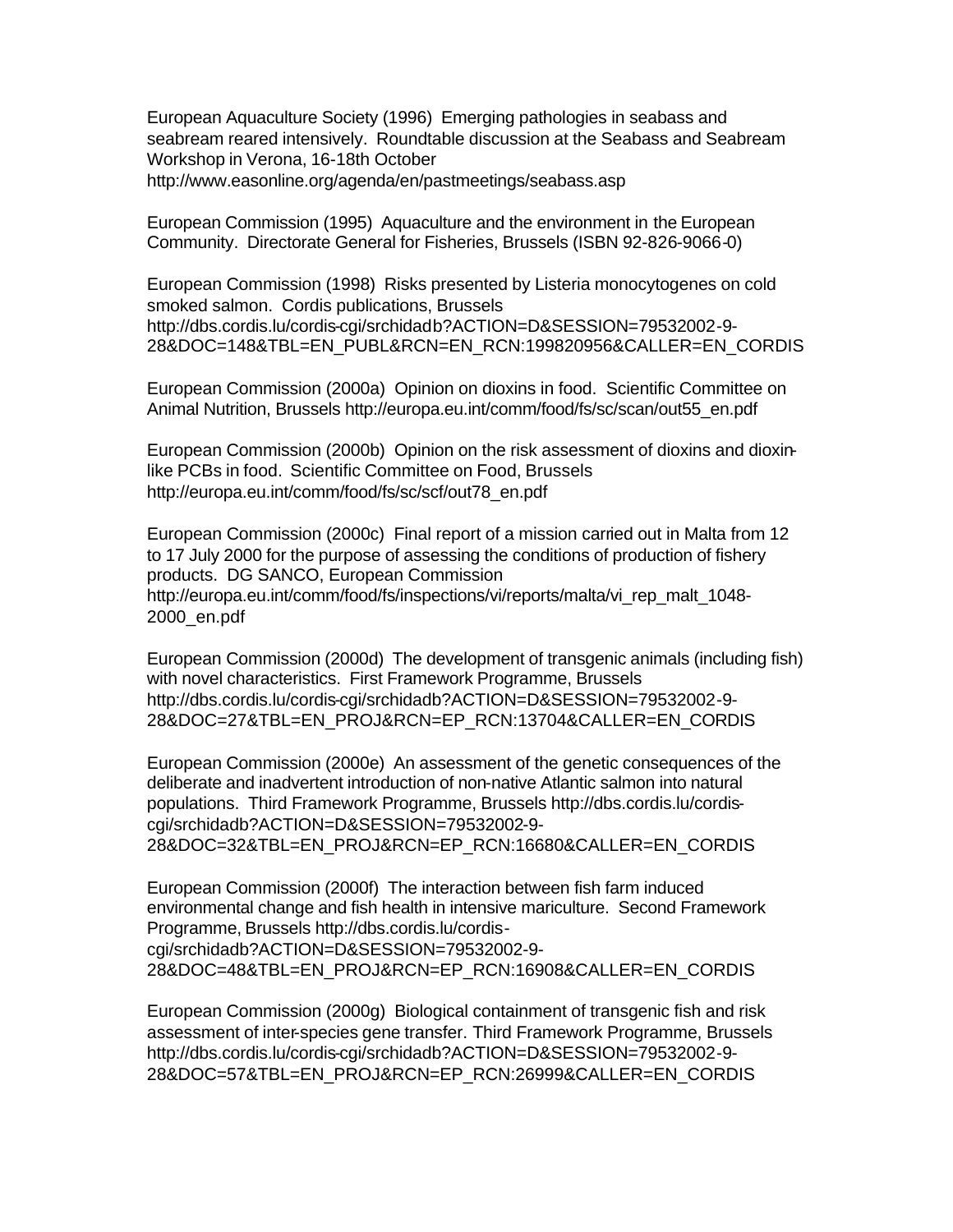European Commission (2000h) Hybridisation between escaped farmed Atlantic salmon and brown trout: frequency, distribution, behavioural mechanisms and effects on fitness. Third Framework Programme, Brussels http://dbs.cordis.lu/cordiscgi/srchidadb?ACTION=D&SESSION=79532002-9- 28&DOC=63&TBL=EN\_PROJ&RCN=EP\_RCN:29540&CALLER=EN\_CORDIS

European Commission (2001a) Dioxin in Food: Byrne welcomes adoption by Council of dioxin limits in food. European Commission news release, 29th November http://europa.eu.int/comm/dgs/health\_consumer/library/press/press169\_en.pdf http://europa.eu.int/comm/dgs/health\_consumer/library/press/press170\_en.pdf

European Commission (2001b) Food fraud: detecting food law cheats: salmon - wild or farmed? European Commission, 23rd November http://europa.eu.int/comm/research/growth/gcc/projects/food-fraud.html#05 http://dbs.cordis.lu/fep-cgi/srchidadb?ACTION=D&SESSION=247312002-9- 28&DOC=2&TBL=EN\_PROJ&RCN=EP\_RCN\_A:58322&CALLER=PROJ\_FP5

European Commission (2001c) Consumers to get more information on fisheries products. European Commission news release, 22nd October http://europa.eu.int/rapid/start/cgi/guesten.ksh?p\_action.gettxt=gt&doc=IP/01/1461|0|R APID&lg=EN;

European Commission (2001d) The Common Fisheries Policy after 2002. European Commission, Brussels

http://europa.eu.int/comm/fisheries/greenpaper/green1\_en.htm http://europa.eu.int/comm/fisheries/doc\_et\_publ/cfp\_en.htm http://europa.eu.int/comm/fisheries/reform/aquaculture\_en.htm

European Commission (2001e) Sea-Lice resistance to chemotherapeutants diagnosis, mechanisms, dynamics and control. Cordis Fifth Framework Project, Brussels http://dbs.cordis.lu/fep-cgi/srchidadb?ACTION=D&SESSION=247312002-9- 28&DOC=7&TBL=EN\_PROJ&RCN=EP\_RCN\_A:54655&CALLER=PROJ\_FP5

European Commission (2001f) Gastrointestinal functions and food intake regulation in salmonids: impact of dietary vegetable lipids. Cordis Fifth Framework Project, Brussels http://dbs.cordis.lu/fep-cgi/srchidadb?ACTION=D&SESSION=247312002-9- 28&DOC=14&TBL=EN\_PROJ&RCN=EP\_RCN\_A:63149&CALLER=PROJ\_FP5

European Commission (2001g) Researching alternatives to fish oil for aquaculture. Cordis Fifth Framework Project, Brussels http://dbs.cordis.lu/fepcgi/srchidadb?ACTION=D&SESSION=247312002-9- 28&DOC=18&TBL=EN\_PROJ&RCN=EP\_RCN\_A:63196&CALLER=PROJ\_FP5

European Commission (2001h) Impact of aquaculture on the immune response genes of natural salmonid populations:spatial and temporal genetic signatures and potential fitness consequences. Cordis Fifth Framework Project, Brussels http://dbs.cordis.lu/fep-cgi/srchidadb?ACTION=D&SESSION=247312002-9- 28&DOC=21&TBL=EN\_PROJ&RCN=EP\_RCN\_A:63209&CALLER=PROJ\_FP5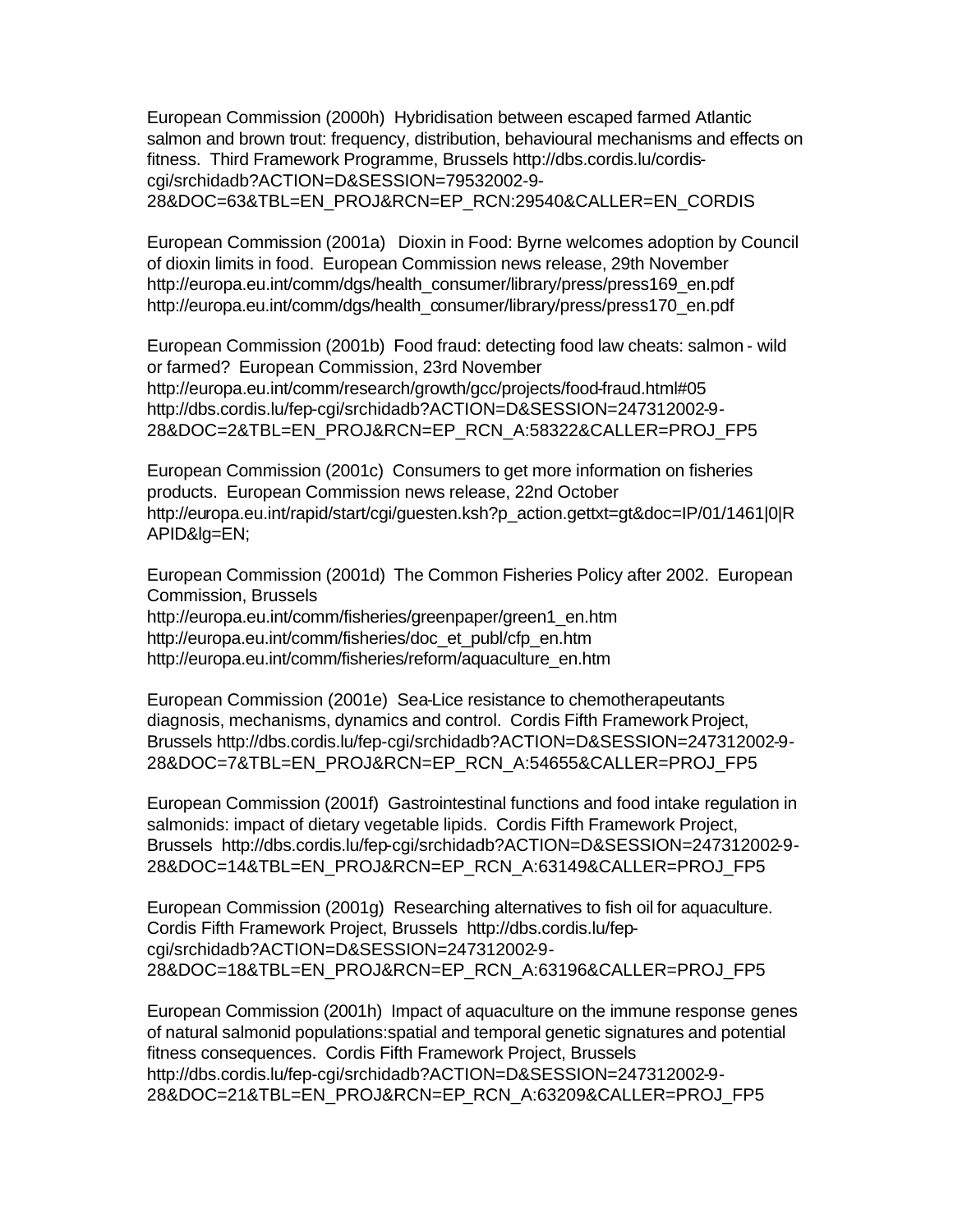European Commission (2002a) Opinion of the Scientific Committee on Animal Nutrition on the use of canthaxanthin for use in feedingstuffs for salmon and trout, laying hens and other poultry. Health and Consumer Protection DG, 17th April http://europa.eu.int/comm/food/fs/sc/scan/out81\_en.pdf

European Commission (2002b) Limits on presence of dioxin in food and feed enter into force on 1 July. European Commission news release, 28th June http://europa.eu.int/rapid/start/cgi/guesten.ksh?p\_action.gettxt=gt&doc=IP/02/959|0|RA PID&lg=EN&display=

European Commission (2002c) A strategy for the sustainable development of European aquaculture. Communication from the Commission to the Council and European Parliament, 19th September http://europa.eu.int/comm/fisheries/doc\_et\_publ/factsheets/legal\_texts/docscom/en/co m\_02\_511\_en.pdf

European Commission (2002d) Diagnoses, pathogeneses and epidemiologies of salmonid alphavirus diseases. Cordis Fifth Framework Project, Brussels http://dbs.cordis.lu/fep-cgi/srchidadb?ACTION=D&SESSION=247312002-9- 28&DOC=9&TBL=EN\_PROJ&RCN=EP\_RCN\_A:58990&CALLER=PROJ\_FP5

European Commission (2002e) Dioxin and PCB accumulation in farmed fish from feed. Cordis Fifth Framework Project, Brussels http://dbs.cordis.lu/fep-cgi/srchidadb?ACTION=D&SESSION=247312002-9- 28&DOC=22&TBL=EN\_PROJ&RCN=EP\_RCN\_A:63226&CALLER=PROJ\_FP5

European Commission (2002f) Recombinant vaccines against infectious pancreatic necrosis (IPN) in salmonid fish. Fourth Framework Programme, Brussels http://dbs.cordis.lu/cordis-cgi/srchidadb?ACTION=D&SESSION=79532002-9- 28&DOC=72&TBL=EN\_PROJ&RCN=EP\_RCN:34910&CALLER=EN\_CORDIS

European Commission (2002g) Aquaculture management and ecological interaction of noxius phytopl ankton developments in the south of Latin America. Fourth Framework Programme, Brussels

http://dbs.cordis.lu/cordis-cgi/srchidadb?ACTION=D&SESSION=79532002-9- 28&DOC=95&TBL=EN\_PROJ&RCN=EP\_RCN:40155&CALLER=EN\_CORDIS

European Commission (2002h) Performance and ecological Impacts of introduced and escaped fish: physiological and behavioural mechanisms. Fourth Framework Programme, Brussels

http://dbs.cordis.lu/cordis-cgi/srchidadb?ACTION=D&SESSION=79532002-9- 28&DOC=108&TBL=EN\_PROJ&RCN=EP\_RCN:48060&CALLER=EN\_CORDIS

European Commission (2002i) Cost effective and environmentally-friendly feed management strategies for Mediterranean cage aquaculture. Fourth Framework Programme, Brussels

http://dbs.cordis.lu/cordis-cgi/srchidadb?ACTION=D&SESSION=79532002-9- 28&DOC=119&TBL=EN\_PROJ&RCN=EP\_RCN:55104&CALLER=EN\_CORDIS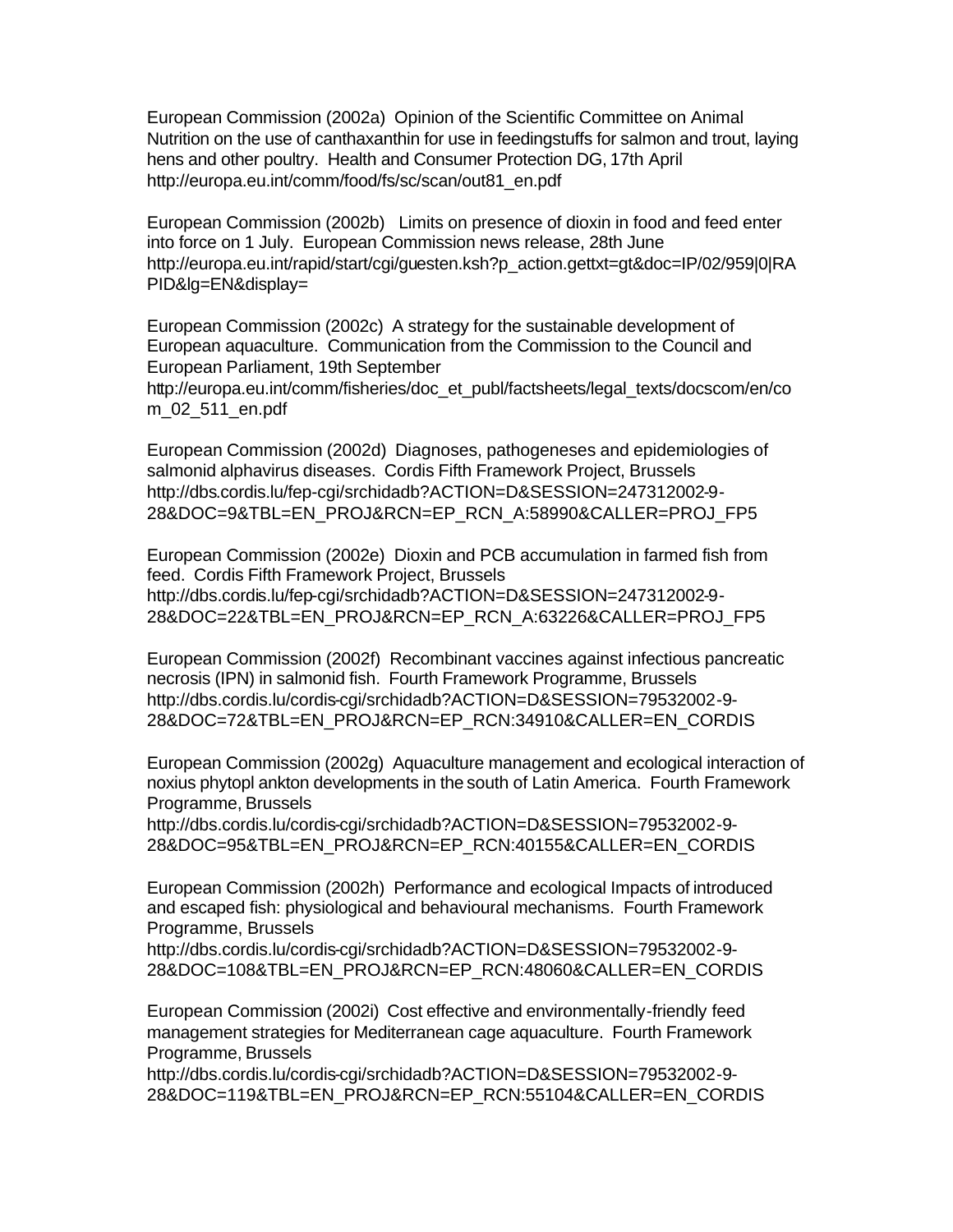European Commission (2002j) Gene transfer into fish. Cordis, Brussels http://dbs.cordis.lu/cordis-cgi/srchidadb?ACTION=D&SESSION=79532002-9- 28&DOC=159&TBL=EN\_RESU&RCN=EN\_RCN:16745&CALLER=EN\_CORDIS

European Commission (2002k) Improvement of transgenic technologies in fish: assessments and reduction of risks. Fourth Framework Programme, Brussels http://dbs.cordis.lu/cordis-cgi/srchidadb?ACTION=D&SESSION=223342002-9- 28&DOC=2&TBL=EN\_PROJ&RCN=EP\_RCN:48135&CALLER=EISIMPLE\_EN\_PRO J

European Commission (2002l) Molecular basis of fish immunity for disease resistance. Fourth Framework Programme, Brussels http://dbs.cordis.lu/cordis-cgi/srchidadb?ACTION=D&SESSION=234282002-9- 28&DOC=1&TBL=EN\_PROJ&RCN=EP\_RCN:34931&CALLER=EISIMPLE\_EN\_PRO J

European Medicines Evaluation Agency (1999) Azamethiphos - risk assessment. EMEA, London http://www.emea.eu.int/pdfs/vet/mrls/000195en.pdf http://www.emea.eu.int/pdfs/vet/mrls/052798en.pdf

European Parliament (1996a) Aquaculture: development, environmental impact, product quality improvements Volume II – the present state of aquaculture in the EU member states and its future up to 2005 (Scientific and Technological Options Assessment). Directorate General for Research, Brussels

European Parliament (1996b) Aquaculture: development, environmental impact, product quality improvements Volume III – technical aspects and prospects for a sustained development of the aquaculture sector (Scientific and Technological Options Assessment). Directorate General for Research, Brussels

European Parliament (2000) Report on the proposal for a Council directive amending Directive 93/53/EEC introducing minimum Community measures for the control of certain fish diseases. Fisheries Committee, 21st February http://www2.europarl.eu.int/omk/OM-Europarl?PROG=REPORT&L=EN&PUBREF=- //EP//TEXT+REPORT+A5-2000-0036+0+NOT+SGML+V0//EN

European Parliament (2001) Effects on the fisheries industries on the Commission proposals (SANCO) on dioxin content of fish, fish oil and fish meal as part of animal feed regulations (Scientific and Technological Options Assessment). European Parliament, Brussels

European Parliament (2002) Working document on aquaculture in the European Union: the present situation and future prospects. Committee on Fisheries, Brussels

Fagan, M (2001) Fish and shellfish farming 'incompatible'. Intrafish, 21st June http://www.intrafish.com/article.php?articleID=13493

Federation of European Aquaculture Producers (2002) Aquaculture data. FEAP, **Belgium**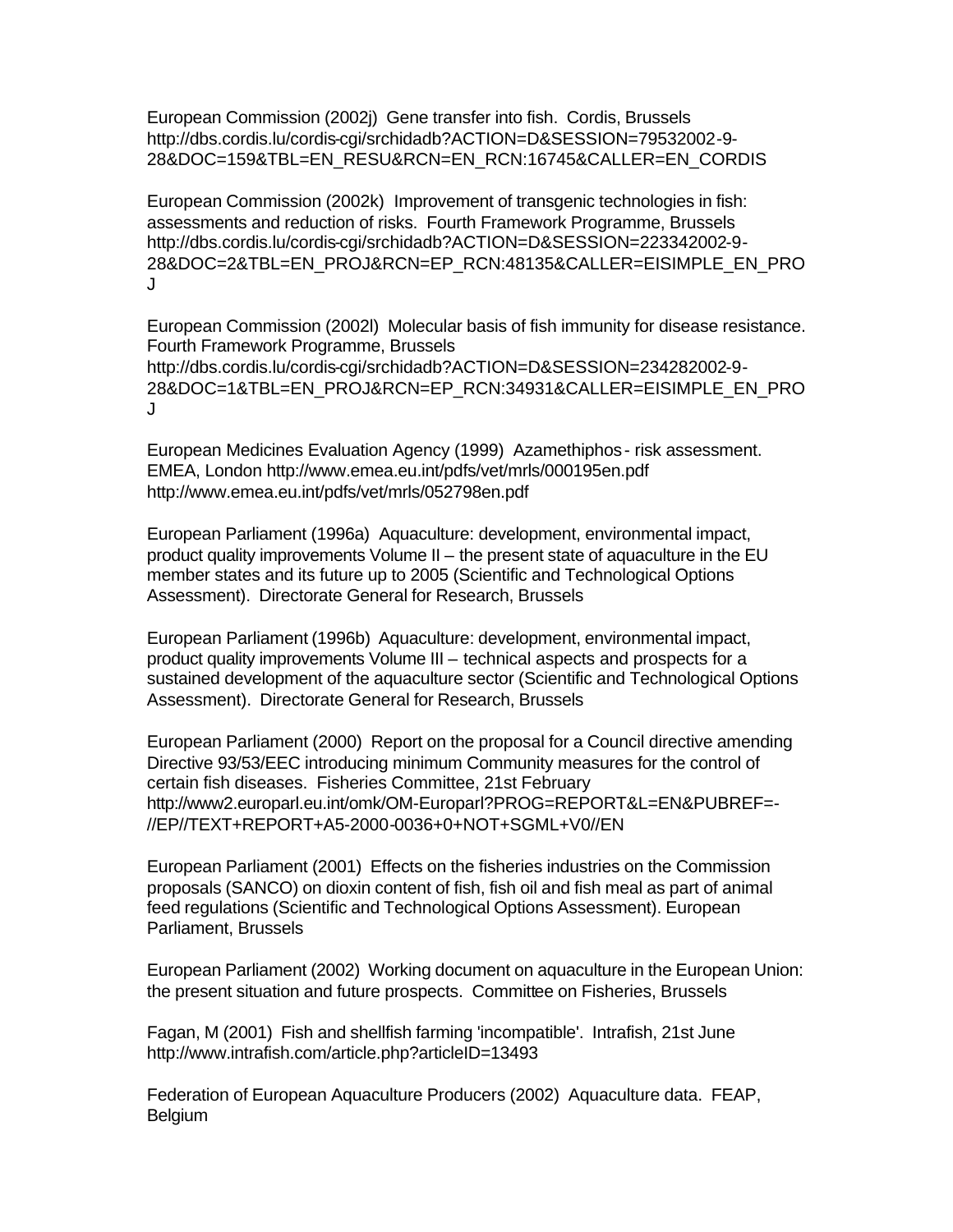http://www.feap.info/feap/aquaculturedata/default\_en.asp

Fennelly, S (2002) ISA at Irish farm. Fish Farming International, September

Fischler, F (1999) The future of aquaculture in Europe. Paper presented at the 3rd annual Conference PESCA in Santiago de Compostela, 5th November 1999 http://europa.eu.int/comm/fisheries/news\_corner/discours/speech1\_en.htm

Fisheries Information Service (2002a) Spain: Traders take advantage of label change transition. FIS, 21st August

http://www.fis.com/fis/worldnews/worldnews.asp?monthyear=8- 2002&day=21&id=3470&l=e&country=&special=&ndb=1

Fisheries Information Service (2002b) Malta: Dismay as tuna farm gets green light - WWF has warned that tuna farms are a risk to wild bluefin tuna. FIS, 12th September 2002

http://www.fis.com/fis/worldnews/worldnews.asp?l=e&country=&monthyear=&day=&id= 3737&ndb=1

Fleming, I A and Einum S (1997) Experimental tests of genetic divergence of farmed from wild Atlantic salmon due to domestication. ICES Journal of Marine Science, 54: 1051-1063

Fleming, I A et al (2000) Lifetime success and interactions of farm salmon invading a native population. Proceedings of the Royal Society of London B 267 (1452), 1517- 1523

Folke, C et al (1994) The costs of eutrophication from salmon farming: implications for policy. Journal of Environmental Management 40 (2), 173-182

Food and Drug Administration (2002) US FDA refusal actions and recalls. January - February 2002 http://www.fda.gov/ora/oasis/2/ora\_oasis\_i\_16.html http://www.safetyalerts.com/recall/f/02/f0000130.htm http://www.safetyalerts.com/recall/f/02/f0000130.htm http://www.fda.gov/bbs/topics/ENFORCE/ENF00647.html

Food Safety Authority of Ireland (2002) Investigation on PCDDs/PCDFs and several PCBs in fish samples (salmon and trout). FSAI, Dublin http://www.fsai.ie/industry/Dioxins3.htm

Friends of the Earth Scotland (2001a) The one that got away - marine salmon farming in Scotland. Friends of the Earth Scotland, Edinburgh http://www.foe-scotland.org.uk/nation/fish.html http://www.loch-fyne.com/sustainability/sustainability\_foe.htm

Friends of the Earth Scotland (2001b) 'Back to basics' call for Scotland's salmon farmers: FoE demands the 3Rs - relocation, reduction and removal. 30th September http://www.foe-scotland.org.uk/press/pr20010914.html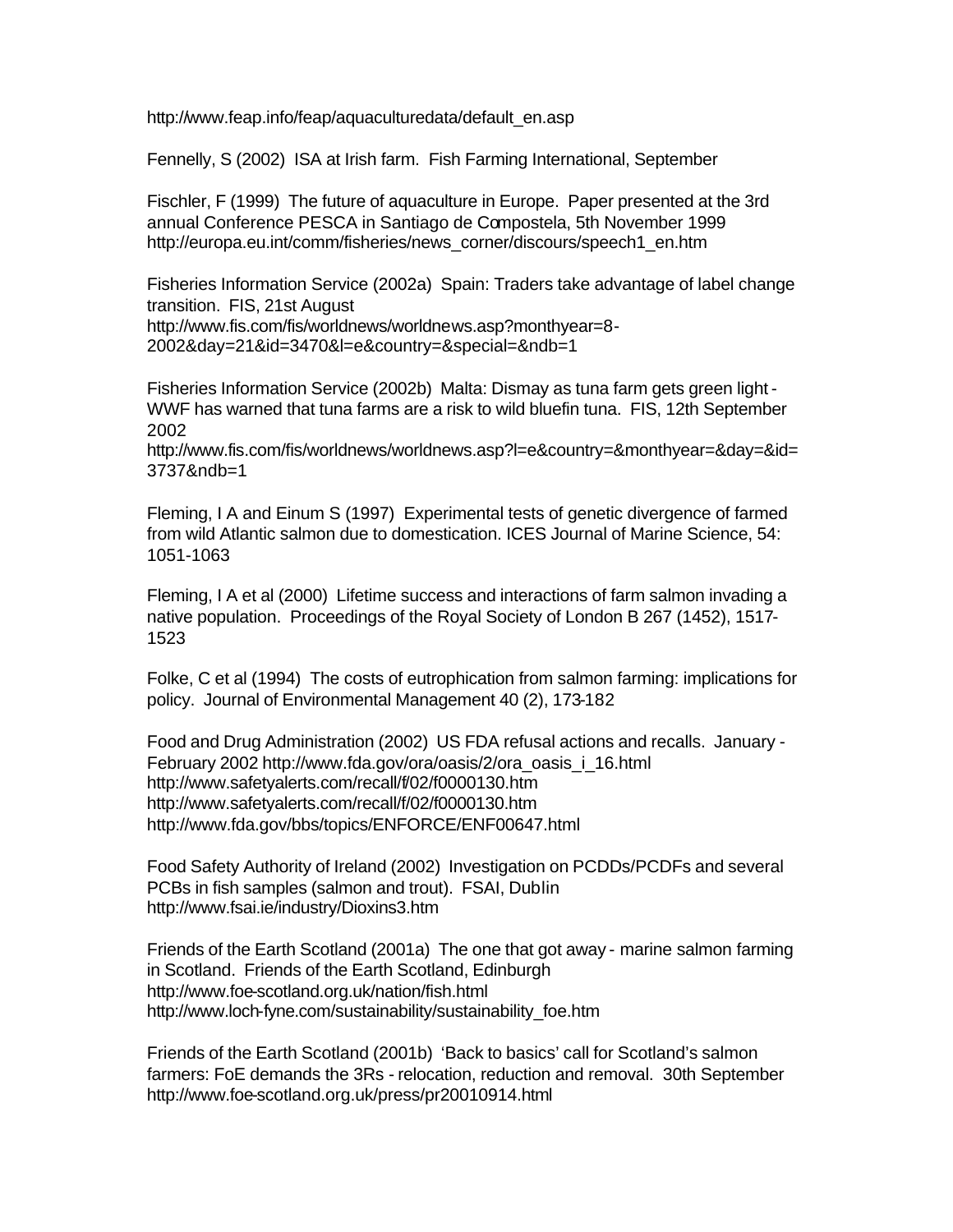G3 Consulting (2000) Salmon aquaculture waste management review and update. Prepared for the BC Ministry of Environment, Lands and Parks. http://wlapwww.gov.bc.ca/epd/epdpa/industrial\_waste/agriculture/salmon\_aqu.pdf

Gardar, J (2002a) 600,000 Faroese salmon on the run after storms. Intrafish, 28th February http://www.intrafish.com/article.php?articleID=21073

Gardar, J (2002b) Faroe Salmon stricken by ISA again. Intrafish, 5th July http://intrafish.com/article.php?articleID=24895

Gardar, J (2002c) Three Faroe companies under dumping investigation. Intrafish, 29th August http://www.intrafish.com/article.php?articleID=26561

Gargan, P and Tully, O (2002) Sea lice infestation of sea trout in Ireland: 1992-2001. Poster presented at the 6th International Atlantic Salmon Symposium in Edinburgh, 16- 18th July

GESAMP (1996) Monitoring the ecological effects of coastal aquaculture wastes. Report No. 57. FAO, Rome http://gesamp.imo/org/no57/index.htm

GESAMP (1997) Towards the safe and effective use of chemicals in coastal aquaculture. Report No. 65. FAO, Rome http://gesamp.imo.org/no65/index.htm http://www.fao.org/docrep/meeting/003/w6435e.htm#concern

George, R and Bhopal, R (1995) Fat composition of free living and farmed sea species: implications for human diet and sea-farming techniques. British Food Journal, 97, 19-22

Girling, R (2001) Is this fish or is it foul? - Tuck into this: salmon's flesh is flushed with chemicals, not health, and its farming as cruel as that of any battery hen. The Sunday Times, 30th September http://www.fobhb.org/SundayTimes6.htm http://www.fobhb.org/SundayTimes7.htm http://www.fobhb.org/SundayTimes8.htm http://www.fobhb.org/SundayTimes9.htm http://www.fobhb.org/SundayTimes10.htm http://www.fobhb.org/SundayTimes10.htm#girling

Gowen, R J (1990) An assessment of the impacts of fish farming on the water column and sediments ecosystem of Irish coastal waters. Department of the Marine, Dublin

Gowen, R J and Ezzi, I A (1992) Assessment and production of the potential for hypernutrification and eutrophication associated with cage culture of salmonids in Scottish coastal waters. Dunstaffnage Marine Laboratory, Oban

Grave, K, Engelstad, M and Soli, N E (1991) Utilization of dichlorvos and trichlorofon in salmonid farming in Norway during 1981 - 1988. Acta Vet. Scand 32, 1-7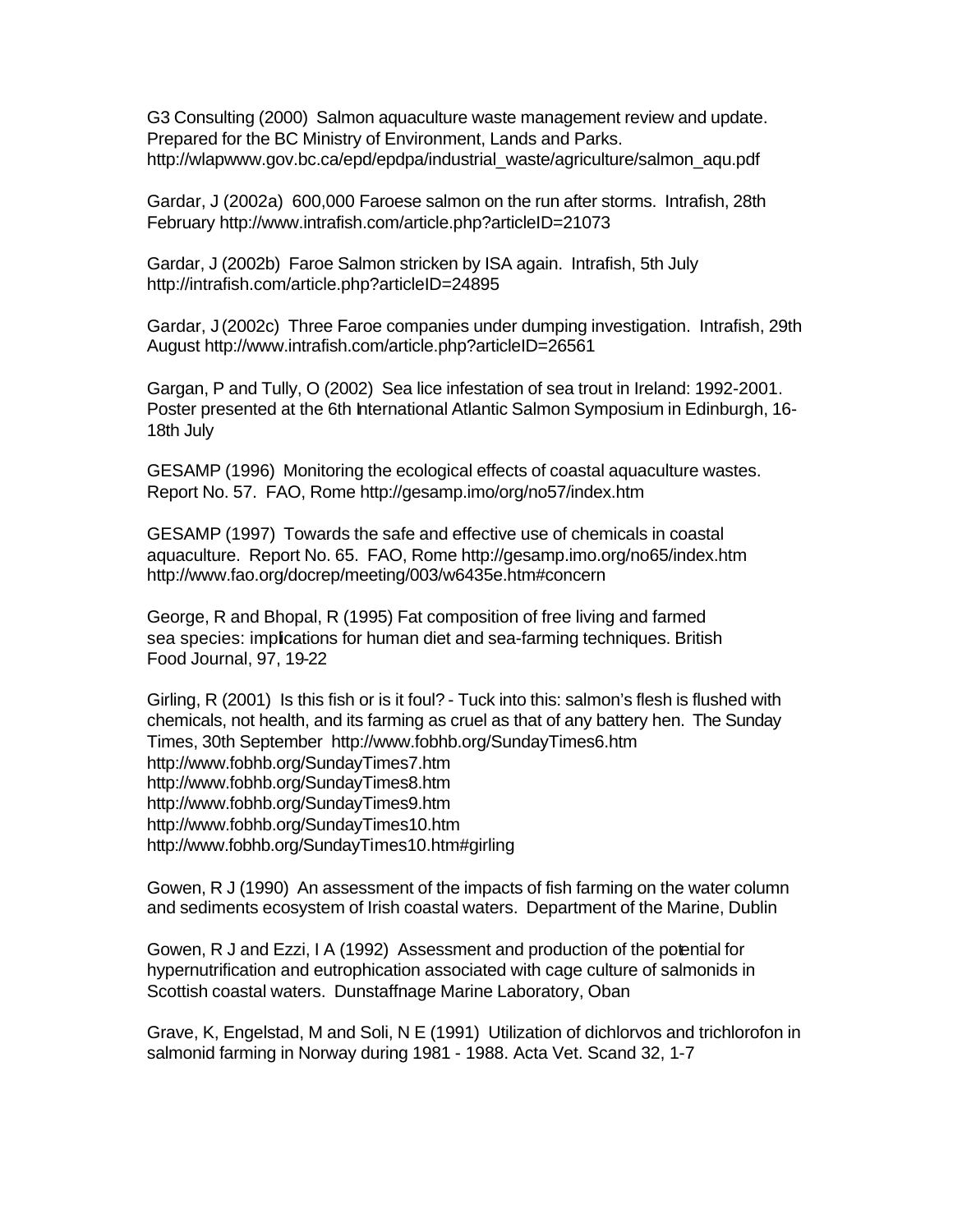Hansen, L P, Jacobsen, J A and Lund, R A (1999) The incidence of escaped farmed Atlantic salmon, Salmo salar L., in the Faroese fishery and estimates of catches of wild salmon. ICES Journal of Marine Science 56(2), 200-206

HELCOM (2001) Measures aimed at the reduction of discharges from marine fish farms. Helsinki Commission, Finland

Hellou, J et al (2002a) Priority contaminants in sediments around aquaculture cages. Fisheries and Oceans, Canada

Hellou, J et al (2002b) Unintentional use of organic contaminants in aquaculture and impact on sediments. Fisheries and Oceans, Canada

Hjellestad, O (2001a) Vegetables save salmon farming - more research on vegetable substitutes for marine raw materials in fish feed is needed. Fisheries Information Service, 3rd July http://fis.com/fis/worldnews/worldnews.asp?l=e&id=19123

Hjellestad, O (2001b) Blue whiting recommendation poses serious threat - Norwegian fishmeal and fish oil plants wouldn't have much to do in winter if blue whiting catches were banned. Fisheries Information Service, 27th June http://fis.com/fis/worldnews/worldnews.asp?l=e&id=19045

Hjellestad, O (2002) Researchers try krill feed experiment - future fish feed may contain krill raw material. Fisheries Information Service, 22nd May http://www.fis.com/fis/worldnews/worldnews.asp?l=e&country=&monthyear=5- 2002&day=22&id=2404&ndb=1 http://fis.com/fis/worldnews/worldnews.asp?l=e&id=19181

Holst, J C et al (2002) Mortality of seaward migrating post smolts of Atlantic salmon due to salmon lice infestation in western Norwegian salmon stocks. Paper presented at the 6th International Atlantic Salmon Symposium in Edinburgh, 16-18th July

Horsberg, T (2000) Food safety aspects of aquaculture products in Norway. Caligus 6, March http://www.aims.ca/Aqua/horsberg.htm http://www.ecoserve.ie/projects/sealice/caligus6.pdf

Horsberg, T E and Hoy, T (1990) Residues of dichlorvos in Atlantic salmon (Salmo salar) after delousing. Journal of Agricultural Food Chemistry 38, 1403-1406 http://www.ecoserve.ie/projects/sealice/nuvan.html http://www.veso.no/aquamedicine/pharmacology\_projects.html

Horsberg, T E Hoy, T and Nafstad, I (1989) Organophosphate poisoning of Atlantic salmon in connection with treatment against salmon lice. Acta. Vet. Scand. 30, 385- 390 http://www.ecoserve.ie/projects/sealice/nuvan.html

Institute for Agriculture Trade and Policy (2002) A salmon shoppers' guide. IATP, Minneapolis http://www.factoryfarm.org/docs/SalmonShoppersGuide-Activist.pdf http://www.iatp.org/faspf/library/uploadedfiles/Go\_Wild\_Reject\_The\_Farms.doc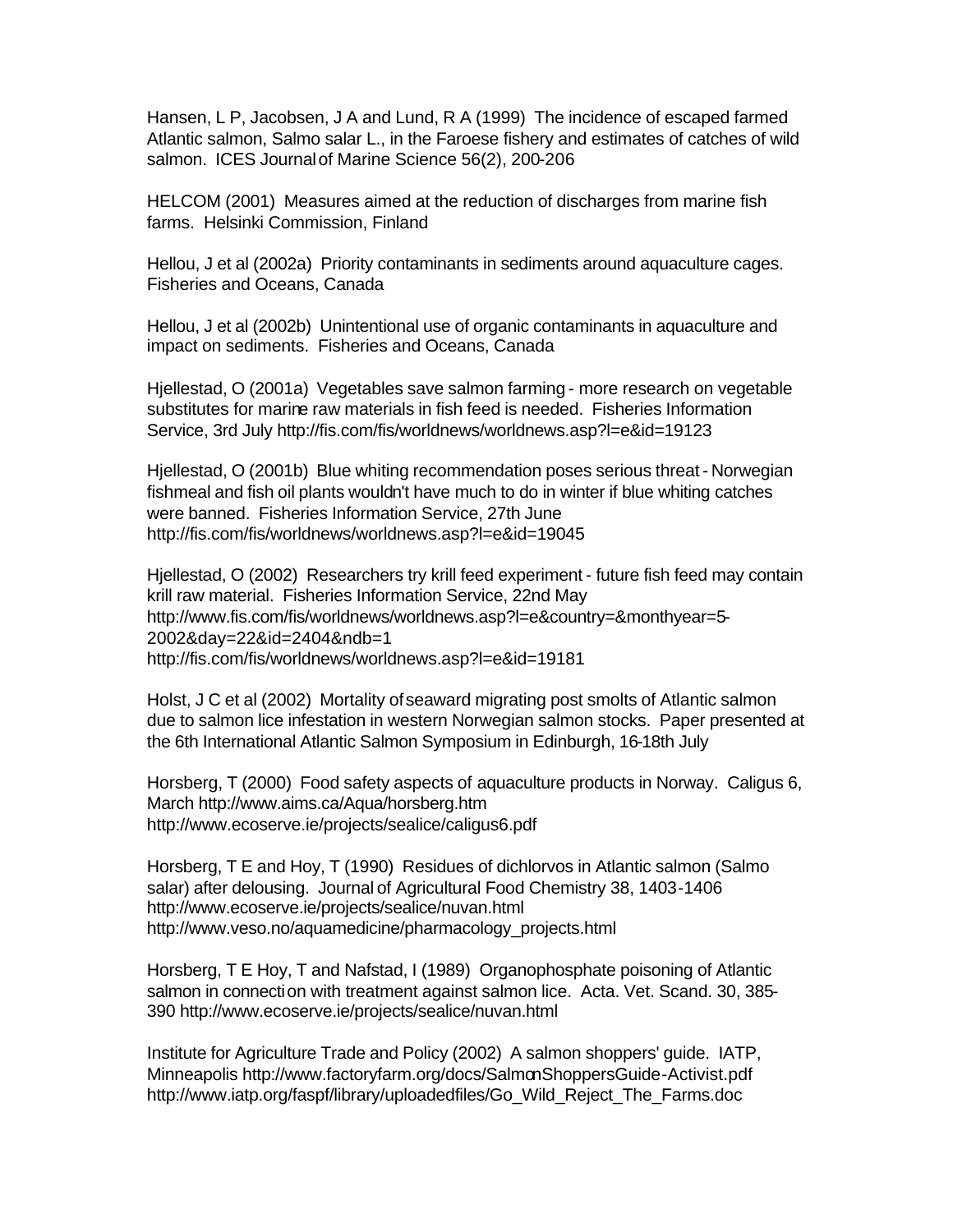International Council for the Exploration of the Sea (1996) Report of the working group on environmental impacts of mariculture. ICES C.M. F/5, Nantes

International Council for the Exploration of the Sea (1999a) Report of the working group on environmental impacts of mariculture. ICES C.M. F/2, Montpelier

International Council for the Exploration of the Sea (1999b) Symposium on the environmental effects of mariculture: HABs and mariculture. September, New Brunswick http://www.ices.dk/symposia/eem/eemoral.htm http://www.ices.dk/symposia/eem/habsess1.htm http://www.ices.dk/symposia/eem/Diagram.pdf

Intrafish (1998) Using banned chemical - one of Shetland's biggest salmon firms was fined a thousand pounds yesterday for using the banned fish farm chemical Cypermethrin. Intrafish, 30th April http://www.intrafish.com/article.php?articleID=809

Intrafish (1999a) IPN main reason for losses. Intrafish, 15th March http://intrafish.com/article.php?articleID=3037

Intrafish (1999b) IPN in Norway: every fourth smolt killed. Intrafish, 26th May http://intrafish.com/article.php?articleID=3571

Intrafish (2001) Nutreco shares are taking a near 15% dive - the food scare caused by the BBC documentary yet to be broadcast has caused Nutreco shares to plummet by almost 15 per cent. Intrafish, 5th January http://www.intrafish.com/article.php?articleID=9361 http://csf.colorado.edu/mail/deep-ecology/2001/msg00010.html

Intrafish (2002a) UK surveillance programme finds PCBs in Chilean and Danish fish. Intrafish, 4th March http://www.intrafish.com/article.php?articleID=21139

Intrafish (2002b) Greek aquaculture squeezing tourism out? Intrafish, 13th September http://www.intrafish.com/article.php?articleID=27081

Intrafish (2002c) Norway: 11 million farmed salmon lost in 2001. Intrafish, 12th September http://www.intrafish.com/article.php?articleID=27042

Intrafish (2002d) EC could give initial Chilean dumping verdict in November. Intrafish, 26th September http://www.intrafish.com/article.php?articleID=27483

Irish Times (2002) Save the Swilly presents 10,000-signature petition to EU. Irish Times, 28th March

Jacobs, M et al (2000) Investigations of CDDs, PCDFs and selected coplanar PCBs in Scottish farmed Atlantic salmon (Salmo salar). Organohalogen Compounds 47, 338- 341 http://www.cevs.ucdavis.edu/ces\_pages/conferences/dioxin2000/scientific/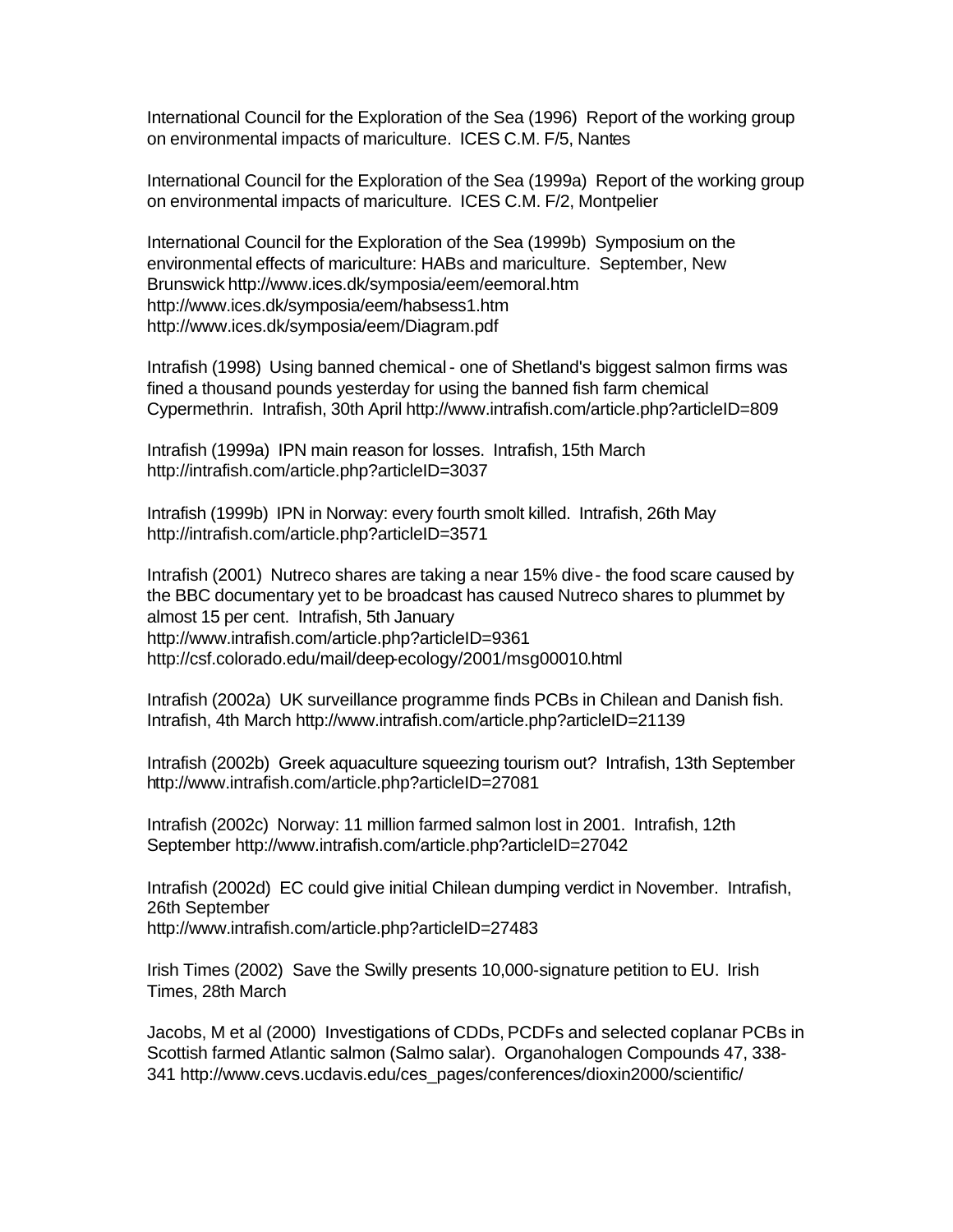Jacobs, M et al (2002a) Investigation of polychlorinated dibenzo-p-dioxins, dibenzo-pfurans and selected coplanar biphenyls in Scottish farmed Atlantic salmon (Salmo salar). Chemosphere 47 (2), 183-191 http://www.sciencedirect.com

Jacobs, M et al (2002b) Investigation of selected persistent organic pollutants in farmed Atlantic salmon (Salmo salar), salmon aquaculture feed, and fish oil components of the feed. Environmental Science and Technology 36 (13), 2797-2805 http://pubs.acs.org/journals/esthag/ http://pubs.acs.org/subscribe/journals/esthag-a/36/i13/toc/toc\_i13.html

Jensen, B A (2001) Illegal medicine used in Norwegian marine farming. Intrafish, 3rd August http://www.intrafish.com/articlea.php?articleID=14738 http://www.biomar.no/niv2/produkter/sertiikat/Malachite\_eng.html

Kiviranta, H et al (2002) Polychlorinated Dibenzo-p-dioxins, dibenzofurans and biphenyls in fishermen in Finland. Environmental Health Perspectives 110 (4), 355-361

Lundebye, A K, Boe, B and Julsham, K (2000) Documenting seafood safety: contaminant concentrations in Norwegian fish feeds and mariculture products. ICES CM P: 03, 1-2

Lutzhoft, H, Halling, S and Jorgensen, S (1999) Algal toxicity of antibacterial agents applied in Danish fish farming. Archives of Environmental Contamination and Toxicology 36(1), 1

Mac, M J et al (1979) PCBs and DDE in commercial fish feeds. Progressive Fish Culturist 41, 210-211

MacAllister Elliot and Partners (1999) Forward study of community aquaculture. MacAllister Elliot and Partners, Lymington http://europa.eu.int/comm/fisheries/doc\_et\_publ/liste\_publi/studies/aquaculture.pdf

Macaskill, M (2002) Wasting disease threat to fish farms: new danger – more than half of Scotland's fish farms have reported cases of a wasting disease, IPN, which could wipe out the industry. The Sunday Times, 11th August

Martin, J (2000) Does salmonid aquaculture impact blooms of Alexandrium, pseudonitzschia and dinophysis? Paper presented at Harmful Algal Blooms 2000, Tasmania http://www.utas.edu.au/docs/plant\_science/HAB2000/abstracts/docs/Martin\_Jennifer.ht ml

http://www.mar.dfo-mpo.gc.ca/sabs/SALMON2001.htm

Mastracchio, E (1992) Aquaculture development in the Community and the need for change. In Aquaculture and the Environment, European Aquaculture Society Special Publication No 16, 9-12

McDowell, N (2002) Stream of escaped farmed fish raises fears for wild salmon. Nature, 11th April http://www.pirg.org/ge/reports/naturemag\_gefish.pdf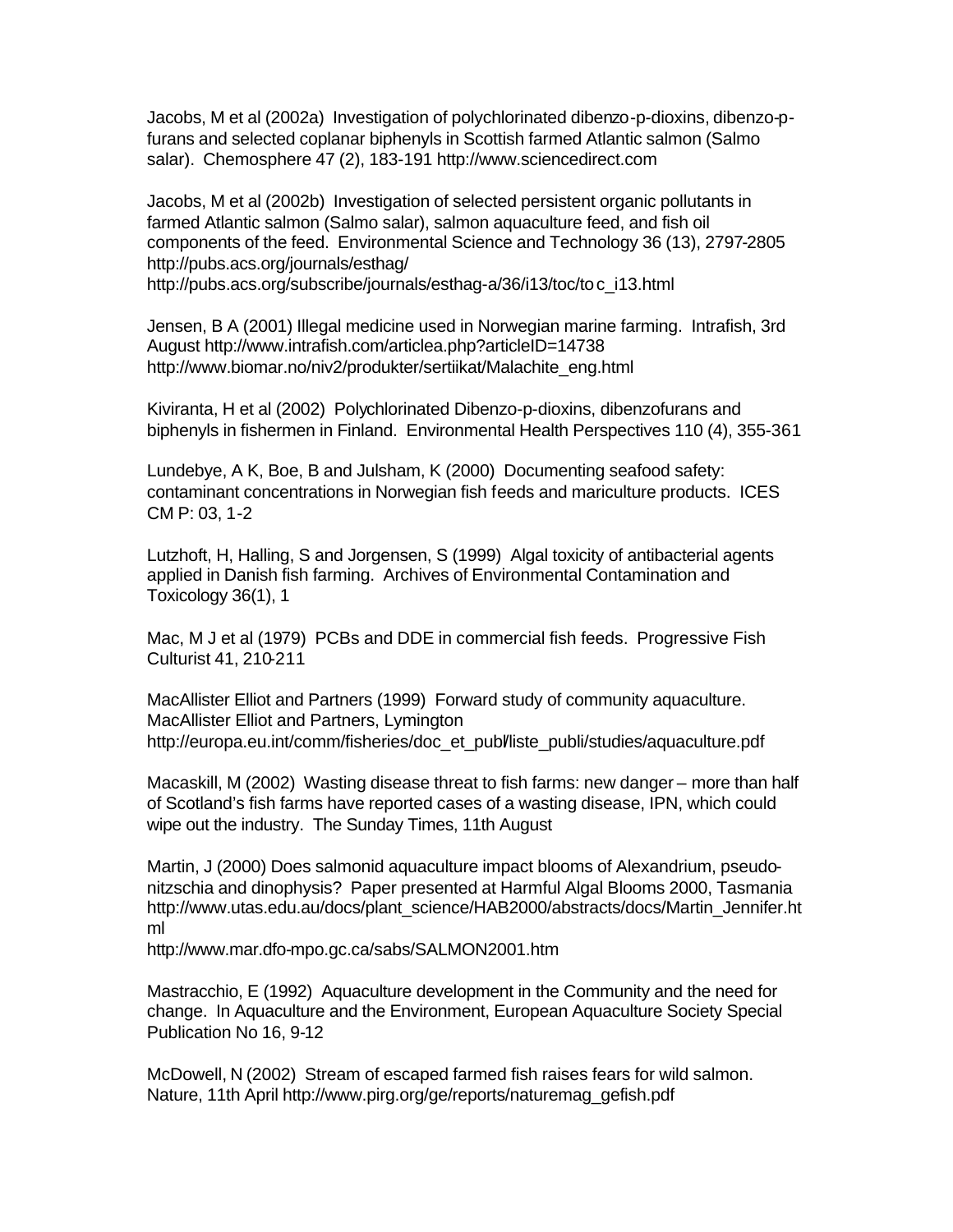McGinnity, P et al (1997) Genetic impact of escaped farmed Atlantic salmon (Salmo salar) on native populations: use of DNA profiling to assess freshwater performance of wild, farmed and hybrid progeny in a natural river environment. ICES Journal of Marine Science 54, 998-1008

McGinnity, P et al (2002) A comparison of the fitness of farmed/wild "hybrid" salmon with native fish. Paper presented at the 6th International Atlantic Salmon Symposium in Edinburgh, 16-18th July

Meldon, J (ed) (1993) Aquaculture in Ireland - towards sustainability. An Taisce, Dublin

MERAMED (2002) The MERAMED project site. European Commission, Brussels http://www.meramed.com/summary.htm http://dbs.cordis.lu/fep-cgi/srchidadb?ACTION=D&SESSION=247312002-9- 28&DOC=20&TBL=EN\_PROJ&RCN=EP\_RCN\_A:63206&CALLER=PROJ\_FP5

Merritt, M (2002) Salmon farms: 'a licence to pollute' - watchdog attacked for letting use of chemical use spiral. Scotland on Sunday, 24th February http://www.scotlandonsunday.com/scotland.cfm?id=212062002

Milewski, I (2001) Impacts of salmon aquaculture on the coastal environment: a review. Paper presented at a conference in New Brunswick, Canada http://eastern.penbay.org/downloads/mmilewski.pdf

Milewski, I, Harvey, J and Buerkle, B (1997) After the gold rush - the status and future of salmon aquaculture in New Brunswick. Conservation Council of New Brunswick, Fredericton http://www.seaweb.org/resources/sac/reports/2.html

Milieudefensie (2002) 'Good behaviour should not stop at border': Friends of the Earth files complaint against salmon producer Nutreco. Milieudefensie, 20th August http://www.milieudefensie.nl/persber/globalisering/020820english.htm

Millar, G (1999) EU bombshell hits the desks. Fish Farming International, August

Millar, S (2001) Salmon farmers braced for clampdown on toxins. The Observer, 7th January http://www.guardian.co.uk/Archive/Article/0,4273,4113652,00.html

Milner, N J and Evans, R (2002) The incidence of escaped Irish salmon in English and Welsh rivers. Poster presented at the 6th International Atlantic Salmon Symposium in Edinburgh, 16-18th July

Ministry of Agriculture Fisheries and Food (1999) Dioxins in fish and fishery products. MAFF, London

http://www.foodstandards.gov.uk/maff/archive/food/infsheet/1999/no184/184diox.htm http://www.endsreport.com/issue/article.cfm?ArticleID=5726&Criteria=dioxins&Search Type=phrase

Moore, A and Waring C (2001) The effects of a synthetic pyrethroid on some aspects of reproduction in Atlantic salmon. Aquatic Toxicology 52, 1-12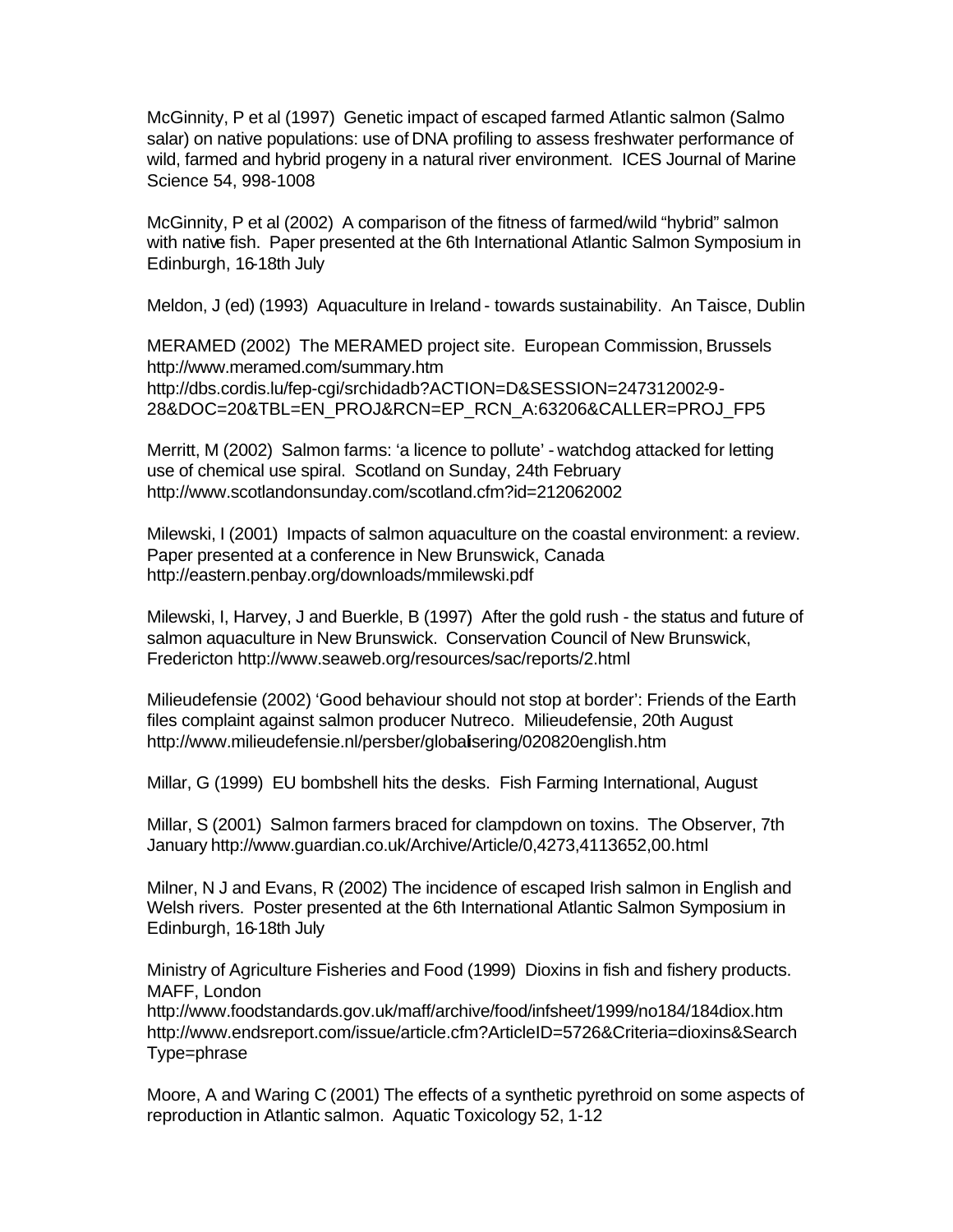Munday, B W et al (1992) The interactions of aquaculture and the environment: a bibliography review. Report prepared for the EC's Directorate for Fisheries, Brussels

Navarro, N (2000) Planktonic ecosystem impacts of salmon cage aquaculture in a Scottish sea loch. ICES Cooperative Research Report 240, Denmark http://www.biology.au.dk/~biopg/YSCHP/Old/applic/108.HTM http://www.ices.dk/pubs/crr/crr240/crr240.pdf

Naylor, R L et al (1998) Nature's subsidies to shrimp and salmon farming. Science, 282 (5390), 883-884 http://www.nature.com

Naylor, R L et al (2000) Effect of aquaculture on world fish supplies. Nature 405, 1017- 1024 http://www.nature.com/cgitaf/DynaPage.taf?file=/nature/journal/v405/n6790/full/4051017a0\_fs.html

New Scientist (1997) Salmon boycott – two British supermarket chains are refusing to sell salmon from fish farms which use a pesticide called ivermectin to kill sea lice. New Scientist, 10th May

Nishimura, A (1982) The effects of organic matters produced in fish farms on the growth of red tide algae Gymnodinium-type '65 and Chatonella antiqua. Bulletin of the Plankton Society of Japan 29, 1-7

O'Brien, D P (1989) Salmonid farming in Ireland: environmental and legislative problems assessed. Earthwatch, Dublin

O'Sullivan, R (1989) Intensive fin fish farming in Ireland: a cause for concern. Published by the author.

OECD (1989) Aquaculture: developing a new industry. OECD, Washington

Oetjen, K and Karl, H (1998) Levels of toxaphene indicator compounds in fish meal, fish oil and fish feed. Chemosphere 37 (1), 1-11

Oliver, P and Colleran, E (eds) (1990) Interactions between aquaculture and the environment. An Taisce, Dublin

OSPAR (1994) PARCOM recommendation 94/6 on best environmental practice for the reduction of inputs of potentially toxic chemicals from aquaculture use. Oslo and Paris Conventions for the Prevention of Marine Pollution, 16th Joint meeting

OSPAR (2001) Nutrient discharges from fish farming in the OSPAR Convention area. Oslo and Paris Commission, Copenhagen http://www.ospar.org/v\_publications

Paone, S (2000a) Farmed and dangerous: human health risks associated with salmon farming. Friends of Clayoquot Sound, Tofino http://www.ancientrainforest.org/reports/salmon\_farming\_health\_risks.pdf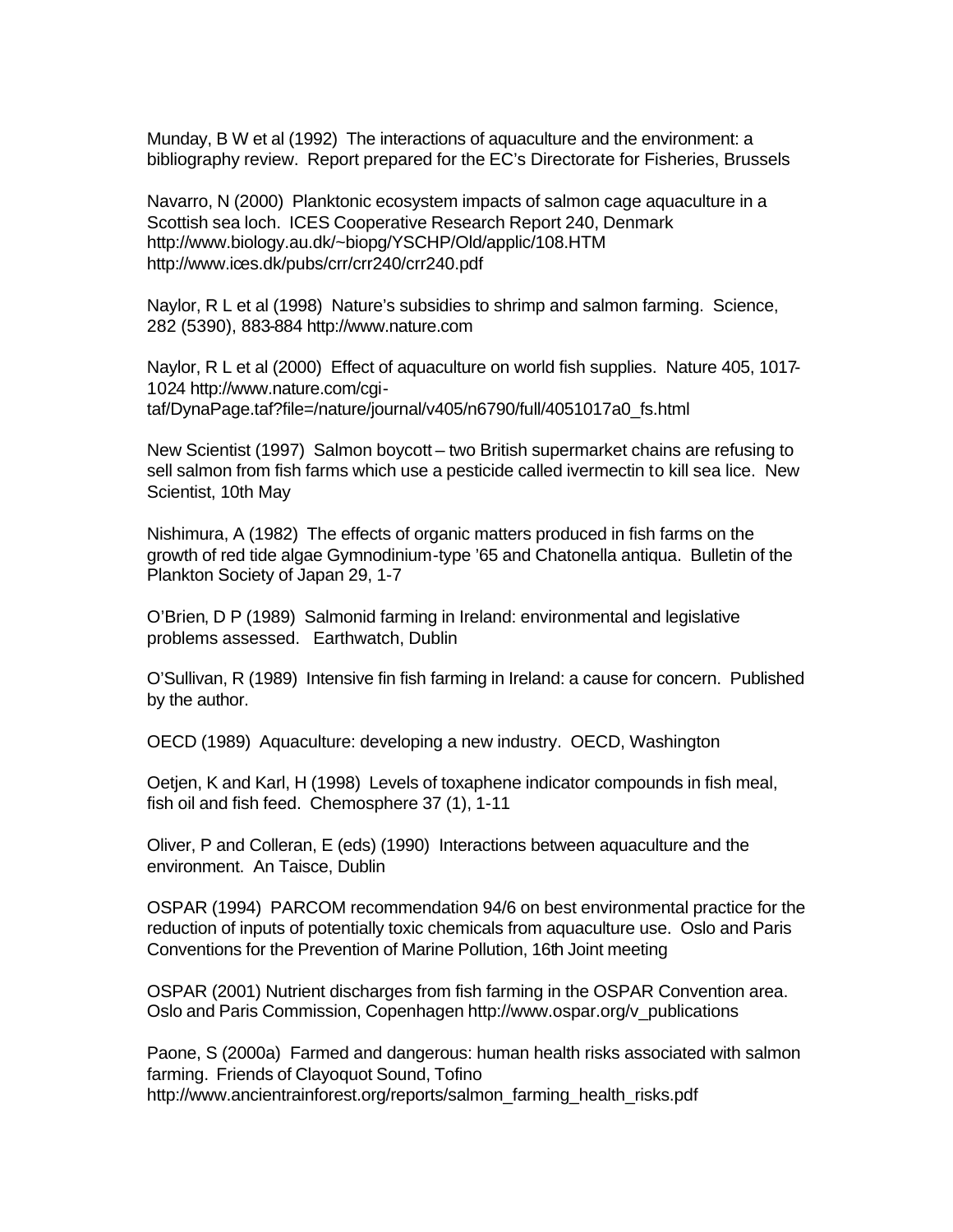Paone, S (2000b) Industrial Disease: The risk of disease transfer from farmed salmon to wild salmon. Friends of Clayoquot Sound, Tofino http://www.seaweb.org/resources/sac/reports/6.html

Pauly, D et al (2002) Towards sustainability in world fisheries. Nature 418, 689 - 695 http://www.nature.com/cgitaf/DynaPage.taf?file=/nature/journal/v418/n6898/full/nature01017\_fs.html

Pergent, G et al (1999) Preliminary data on the impact of fish farming facilities on Posidonia oceanica meadows in the Mediterranean. Oceanologica Acta 22 (1), 95- 107

Persson, G (1991) Eutrophication resulting from salmonid fish culture in fresh and salt waters: Scandinavian experiences. In C B Cowey and C Y Cho (eds) Nutritional strategies in management of aquaculture waste. University of Guelph, Ontario

Pesticides Residues Committee (2002) Pesticides residues monitoring. October – December 2001 http://www.pesticides.gov.uk/committees/PRC/2001.htm http://www.pesticides.gov.uk/committees/PRC/fourthq2001rev1/q4rep-01rev1.pdf http://www.pesticides.gov.uk/committees/PRC/fourthq2001rev1/q4sumtabsrev1.pdf http://www.pesticides.gov.uk/committees/PRC/fourthq2001rev1/q4annexrev1.pdf

Pike, I H and Barlow, S M (1999) Fish meal and oil to the year 2010: supplies for aquaculture. Paper presented at the World Aquaculture Society Conference '99. Sydney, Australia http://www.fishlink.co.uk/ifoma/raw.html

Poole, W R et al (2000) Occurrence of canthaxanthin in Atlantic salmon, Salmo salar L., fry in Irish rivers as an indicator of escaped farmed salmon. Fisheries Management and Ecology, October http://www.blackwell-

synergy.com/servlet/useragent?func=synergy&synergyAction=showAbstract&doi=10.10 46/j.1365-2400.2000.00209.x

Reuters (2002) Friends of Earth slam Nutreco for Chile salmon. Reuters, 22nd August http://www.planetark.org/dailynewsstory.cfm/newsid/17401/story.htm

Richardson, C (2001a) 'Dishonest' labelling in 25% of French cases. Intrafish, 14th November http://intrafish.com/article.php?articleID=18018

Richardson, C (2001b) Farmed fish 'too fat' - French consumer magazine. Intrafish, 14th November http://www.intrafish.com/article.php?articleID=18012

Richardson, C (2002a) Lip-service to labels in France. Intrafish, 9th January http://www.intrafish.com/article.php?articleID=19620

Richardson, C (2002b) European Commission finally to discuss sea bream and sea bass crisis. Intrafish, 2nd May http://www.intrafish.com/article.php?articleID=22861

Richardson, C (2002c) French consumers perception of farmed fish 'not encouraging' – Ofimer. Intrafish, 23rd August http://www.intrafish.com/articlea.php?articleID=26387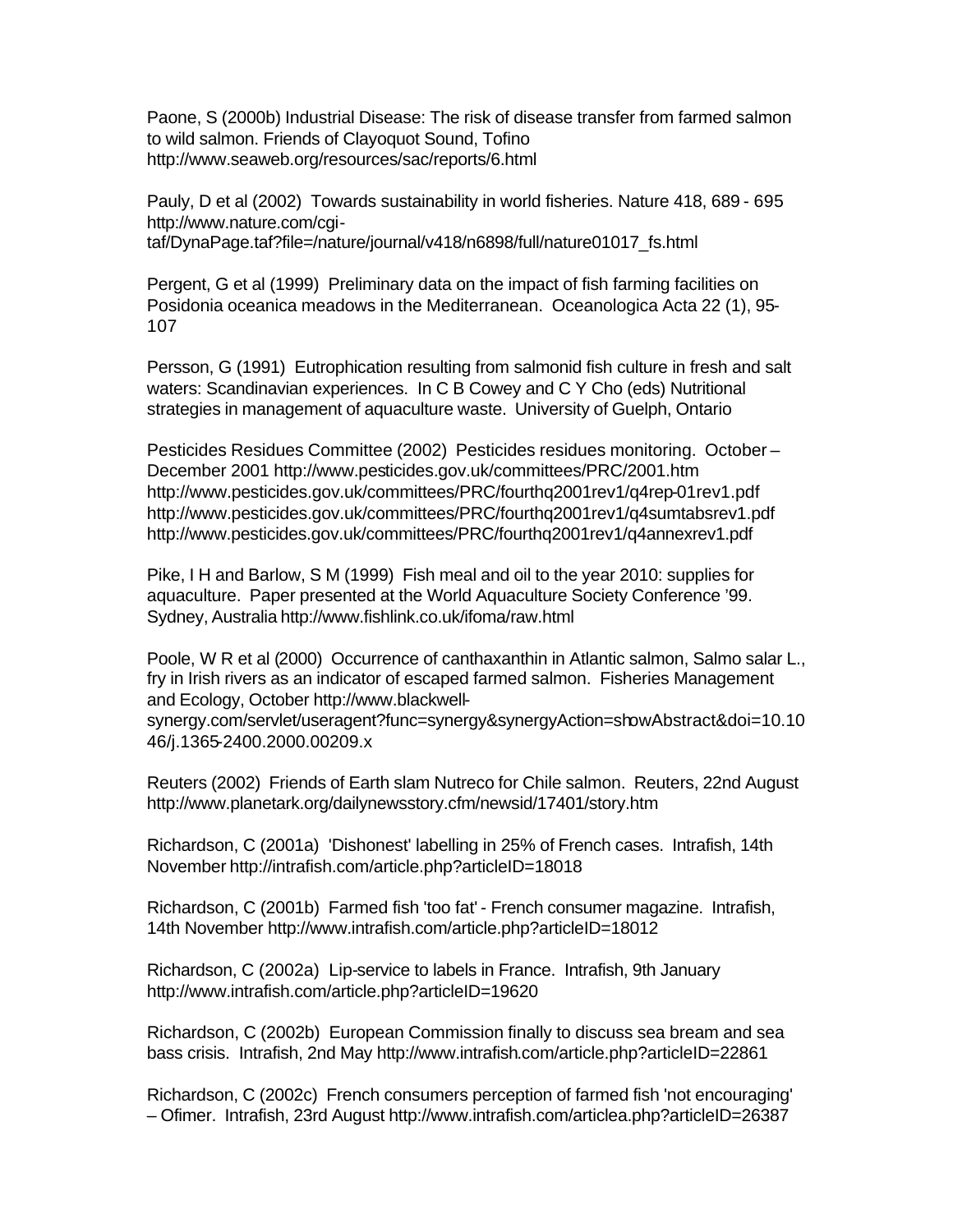Ronnberg, O et al (1992) Effects of fish farming on growth, epiphytes and nutrient content of Fucus vesiculosus L. in the Aland archipelago, northern Baltic sea. Aquatic Botany 42, 109-120

Rosenthal, H, Hilge, V and Kamstra, A (eds) (1993) Proceedings of the workshop on fish farm effluents and their control in EC countries. Department of Fish Biology, University of Kiel http://www.aquachallenge.org/CVs/rosenthal\_CV.html

Ross, A (1989) Nuvan use in salmon farming: the antithesis of the precautionary principle. Marine Pollution Bulletin, 20 (8), 372-374 http://www.artneq.com/Tim/Timarchive/humphrys.htm

Ross, A (1990) UK usage of pesticides - controls and lessons to be learned. In P Oliver and E Colleran (eds) Interactions between aquaculture and the environment. An Taisce, Dublin

Ross, A (1997) Leaping in the dark: a review of the environmental impacts of marine salmon farming in Scotland and proposals for change. Scottish Wildlife and Countryside Link, Perth http://www.pan-uk.org/pestnews/pn37/pn37p17c.htm http://www.scotlink.co.uk

Ross, A and Horsman, P V (1988) The use of Nuvan 500 EC in the salmon farming industry. Marine Conservation Society, Ross-on-Wye

Ross, D and Holme, C (2001) Split on use of fish farm drugs - shellfish producers call for halt on expansion because of unease over increasing use of chemicals. The Herald, 5th April http://www.theherald.co.uk/news/archive/5-4-19101-23-53-22.html

Ross, J (2001) Fish farm inquiry snub prompts appeal to EU. The Scotsman, 7th November http://news.scotsman.com/index.cfm?id=1499472001&rware=KDSVPMAIQYJW&CQ\_ CUR\_DOCUMENT=11

Roth, M (2000) The availability and use of chemotherapeutic sea lice control products. Contributions to Zoology 69 (1-2), 109-118 http://sbpark.com/pacrim/dbenvfe2.html#chemoprod

Royal Society of Edinburgh (2001) RSE working party on infectious salmon anaemia. RSE, Edinburgh http://www.ma.hw.ac.uk/RSE/enquiries/isa/ http://www.geocities.com/ken\_sims\_98/nzffa/scottishisa.htm#5

Ruiz, J M (2001) Effects of fish farm loadings on seagrass (Posidonia oceanica) distribution, growth and photosynthesis. Marine Pollution Bulletin 42 (9), 749-760 http://www.elsevier.nl/inca/publications/store/4/0/0/

Ruokolahti, C (1988) Effects of fish farming on growth and chlorophyll a content of Cladophora. Marine Pollution Bulletin 19, 166-169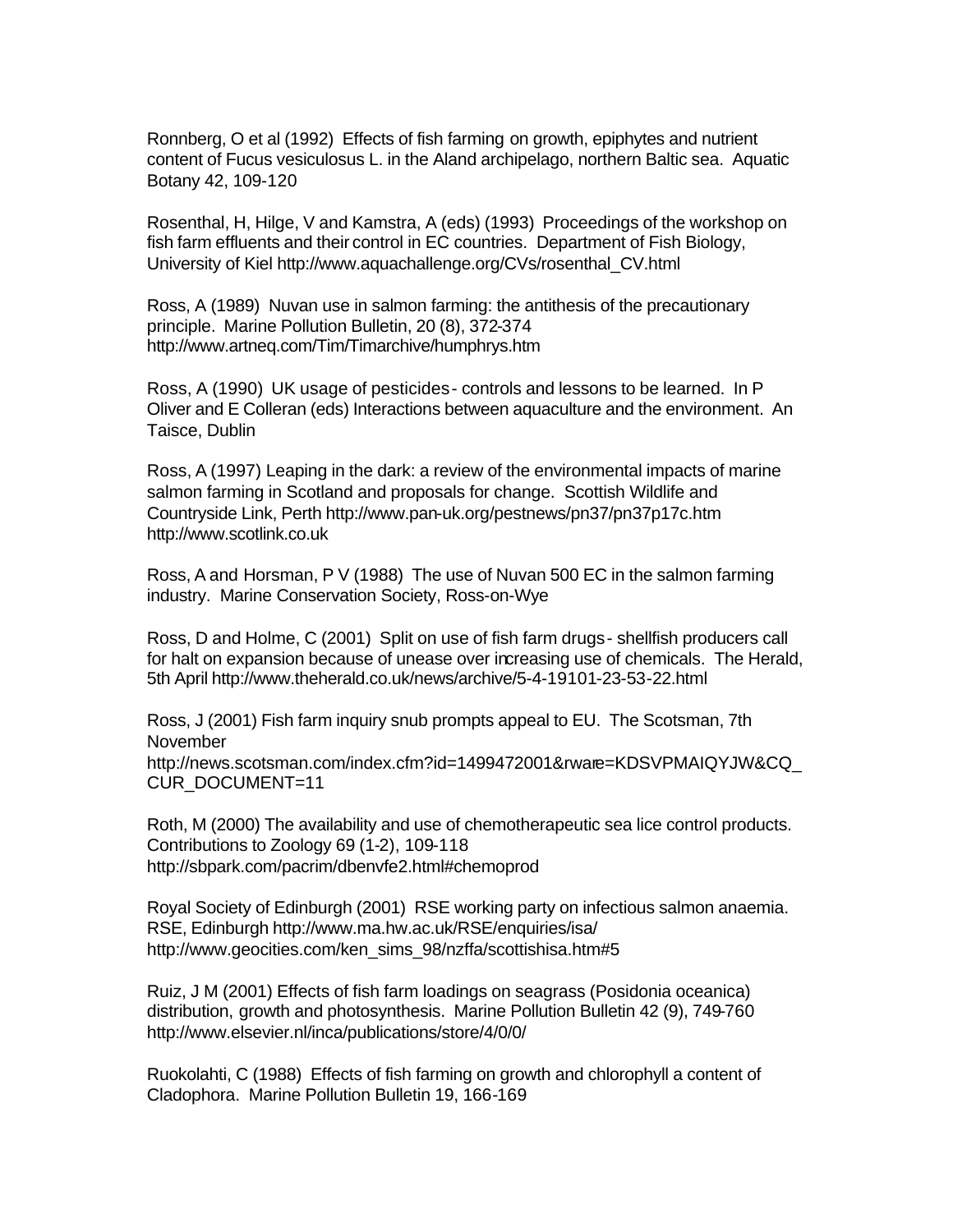Sandison, B (2000) The fish is off. BBC Wildlife Magazine, January http://csf.colorado.edu/mail/deep-ecology/2000/msg00090.html

Saroglia, M et al (2000) Review of regulations and monitoring of Italian marine aquaculture. Journal of Applied Ichthyology 16, 182-186

Scoging, A and Bahl, M (1998) Diarrhetic shellfish poisoning in the UK. The Lancet 352, 117

Scottish Association of Marine Science (2002a) The ecological effects of sea lice treatment agents on zooplankton in Scottish sea lochs. SAMS, Oban http://www.sams.ac.uk/

Scottish Association of Marine Science (2002b) The toxicity of sea lice chemotherapeutants to non-target planktonic copepods. SAMS, Oban http://www.sams.ac.uk/

Scottish Association of Marine Science (2002c) Influence of fish farm nutrient inputs on planktonic microbial activity. SAMS, Oban http://www.sams.ac.uk/

Saegrov, H et al (1997) Escaped farmed Atlantic salmon replace the original salmon stock in the River Vosso, western Norway. ICES Journal of Marine Science 54 (6), 1166-1172

Salte, R et al (1987) Fatal acetylcholinesterase inhibition in salmonids subjected to a routine organophosphate treatment. Aquaculture 61, 173-179 http://www.ecoserve.ie/projects/sealice/nuvan.html

Schnick, R A et al (1997) Worldwide aquaculture drug and vaccine registration progress. Bulletin of the European Association of Fish Pathologists 17(6), 251-260 http://ag.ansc.purdue.edu/aquanic/jsa/aquadrugs/publications/world\_drug\_progress\_9- 20-99.htm

Scottish Executive (2002a) Use of malachite green to end. Scottish Executive, 11th June http://www.scotland.gov.uk/pages/news/2002/06/seen056.aspx

Scottish Executive (2002b) Review and synthesis of the environmental impacts of aquaculture. Report by the Scottish Association for Marine Science and Napier University published by the Scottish Executive Central Research Unit, Edinburgh http://www.scotland.gov.uk/cru/kd01/green/reia-00.asp

Scottish Natural Heritage (2001) Maritime aquaculture and the natural heritage. Scottish Natural Heritage Policy Statement 01/01, Edinburgh http://www.snh.org.uk/pdfs/polstat/maritimeaquaculture.pdf

Scottish Parliament (2002a) Aquaculture inquiry: stage 1 report (volumes 1 and 2). Transport and Environment Committee, Edinburgh http://www.scottish.parliament.uk/official\_report/cttee/trans-02/trr02-05-vol01-01.htm http://www.scottish.parliament.uk/official\_report/cttee/trans-02/trr02-05-vol02-01.htm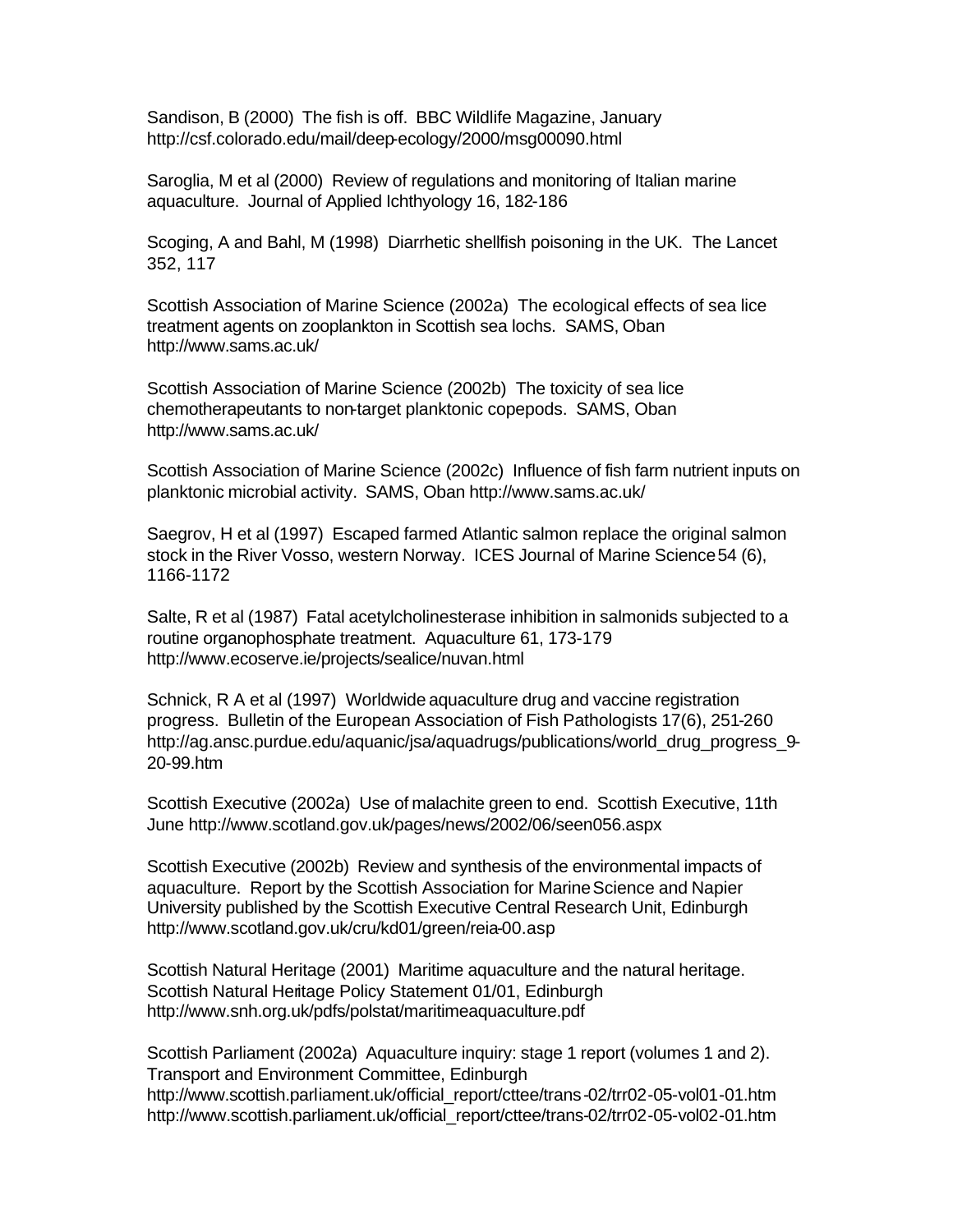Scottish Parliament (2002b) To ask the Scottish Executive how many escapes of salmon from salmon farms were reported where incidents of infectious pancreatic necrosis have also been reported in each year since 1979. Written parliamentary answers, 25th August

http://www.scottish.parliament.uk/official\_report/wa-02/wa0925.htm

Scottish Wildlife and Countryside Link (1992) The future for sea lice control in cultured salmonids: a review. SWCL, Perth

Scottish Wildlife and Countryside Link (1993) Bacterial disease control, antibiotics and the environment in marine finfish culture: a review. SWCL, Perth

Seafish (2001) Consumer attitudes towards seafood labelling. Seafish, 25th May http://www.seafish.co.uk/news\_releases/press152.htm

Sierra Legal Defence Fund (1997) Containing disaster: global lessons on salmon aquaculture. Prepared for Greenpeace, Friends of Clayoquot Sound and the David Suzuki Foundation, Vancouver http://www.seaweb.org/resources/sac/reports/4.html

Solsletten, V (2001) ISA situation worse than ever. Intrafish, 30th November http://www.intrafish.com/articlea.php?articleID=18553

Solsletten, V (2002a) 2002 proves unfortunate for North Norway and ISA. Intrafish, 3rd July http://intrafish.com/article.php?articleID=24848

Solsletten, V (2002b) Fear of medicine residues unwarranted, claims FHL head. Intrafish, 10th September http://www.intrafish.com/article.php?articleID=26941

Solsletten, V (2002c) EC names exporters in breach of salmon agreement - the European Commission has now announced the names of the ten companies that are said to have breached the EU-Norway salmon agreement. Intrafish, 9th September http://www.intrafish.com/article.php?articleID=26934

Staniford, D (2001) Cage rage: unless there is an inquiry into sea cage fish farming in Scotland a public backlash might blow it out of the water. The Ecologist, November http://www.theecologist.org/archive\_article.html?article=267&category=88

Staniford, D (2002a) Yes: it's true, pollutants pollute. New Scientist, 11th May http://www.newscientist.com/opinion/opletters.jsp?id=ns234211

Staniford, D (2002b) A big fish in a small pond: the global environmental and public health threat of sea cage fish farming. Paper presented at "Sustainability of the Salmon Industry in Chile and the World" - a workshop organised by the Terram Foundation and Universidad de los Lagos in Puerto Montt, Chile, 5th-6th June http://www.watershed-watch.org/ww/publications/sf/BigFishSmallPond(Chile).pdf http://www.terram.cl/Expo\_Don.html http://www.ecoceanos.cl/ingles/big.htm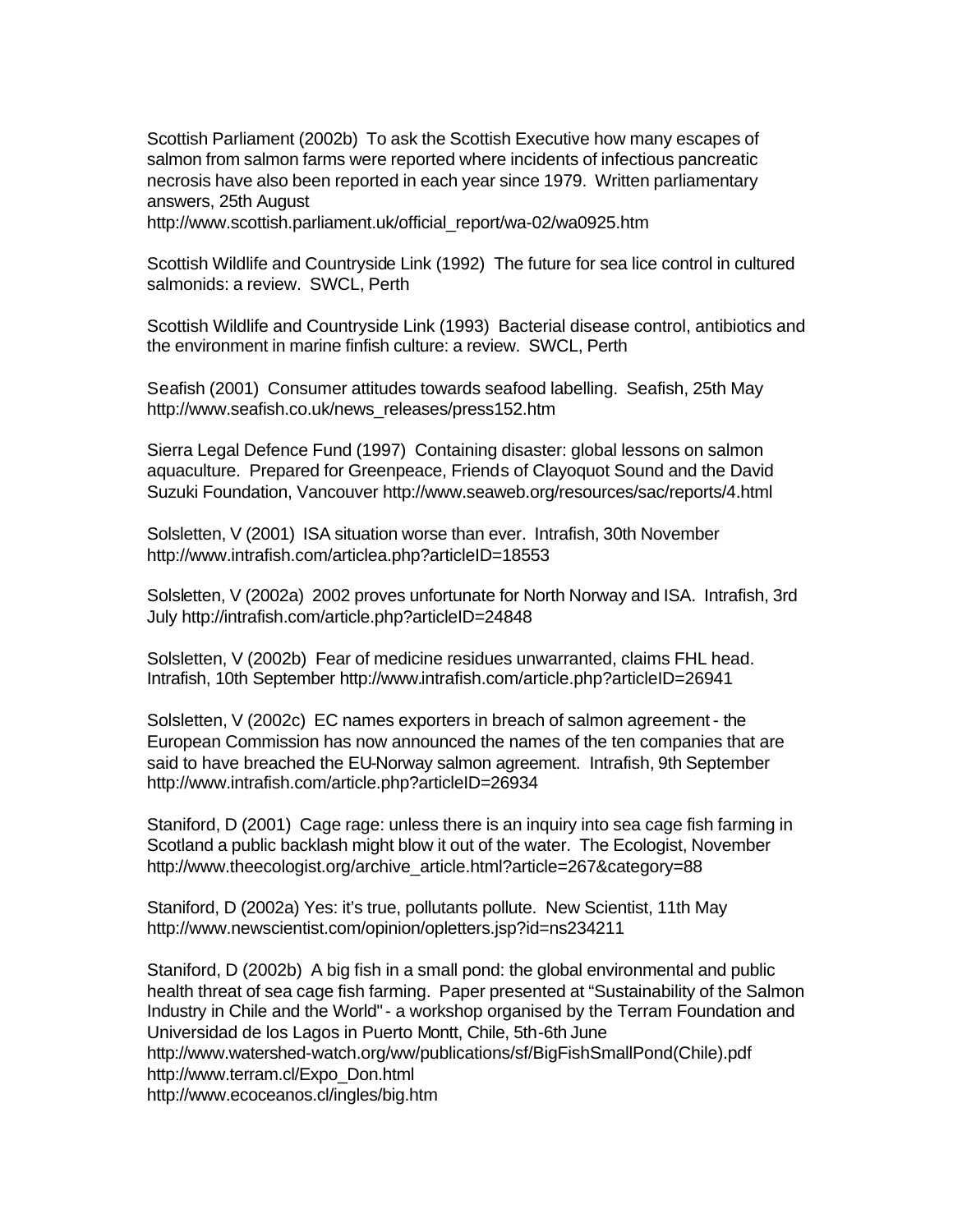Studela, S (2002) Tuna farming: grab, cage, fatten, sell - tuna farming in the Mediterranean raising issues of common property resources and plundering of a stock. Samudra July, 9-17 http://icsf.net/jsp/samudra/english/issue\_32/art2.pdf

Tacon, A (1994) Dependence of intensive aquaculture systems on fishmeal and other fishery resources. FAO Aquaculture Newsletter 6, 10-16

Tacon, A and Forster, J (2001) Global trends and challenges to aquaculture and aquafeed development in the new millenium. In International aquafeed directory and buyers guide, 4-25

Tacon, A and Barg (2001) Responsible aquaculture development for the next millennium. In L Mavia and B Garcia (eds) Responsible aquaculture development in SE Asia. SEAFDEC, Philippines

Talbot, C and Hole, R (1994) Fish diets and the control of eutrophication resulting from aquaculture. Journal of Applied Ichthyology 10 (4), 259-270

Tovar, A et al (2000) Environmental implications of intensive marine aquaculture in earthen ponds. Marine Pollution Bulletin 40 (11), 981-988 http://www.elsevier.nl/inca/publications/store/4/0/0/

Vliet, T V and Katan, M.B (1990) Lower ratio of n-3 to n-6 fatty acids in cultured than in wild fish. American Journal of Clinical Nutrition, 51, 1-2

Veterinary Medicines Directorate (1998) Annual surveillance report for veterinary residues (1997). Veterinary Medicines Directorate, Surrey http://www.vmd.gov.uk

Webb, J H et al (1991) The spawning behaviour of escaped farmed salmon and wild adult Atlantic salmon (Salmo salar) in a northern Scottish river. Aquaculture 98, 97-110

Webb, J H et al (1993) The spawning of escaped farmed salmon (Salmo salar) in western and northern Scottish rivers: egg deposition by females. Aquaculture and Fisheries Management 24, 663-670

Williams, M (1996) The transition in the contribution of living aquatic resources to food security. International Food Policy Research Institute, Washington DC http://www.cgiar.org/ifpri

WWF (2002a) Tuna farming a major threat for already over-fished wild tuna in the Mediterranean, warns WWF. WWF press release, 15th February http://www.panda.org/news/press/news.cfm?id=2726

WWF (2002b) WWF, Greenpeace and ANSE protest against tuna farming in the Mediterranea. WWF press release, 29th April http://www.panda.org/news/press/news.cfm?id=2889

WWF (2002c) WWF boat attacked by tuna farm workers. WWF Spain press release, 6th August http://www.panda.org/news/press/news.cfm?id=3063